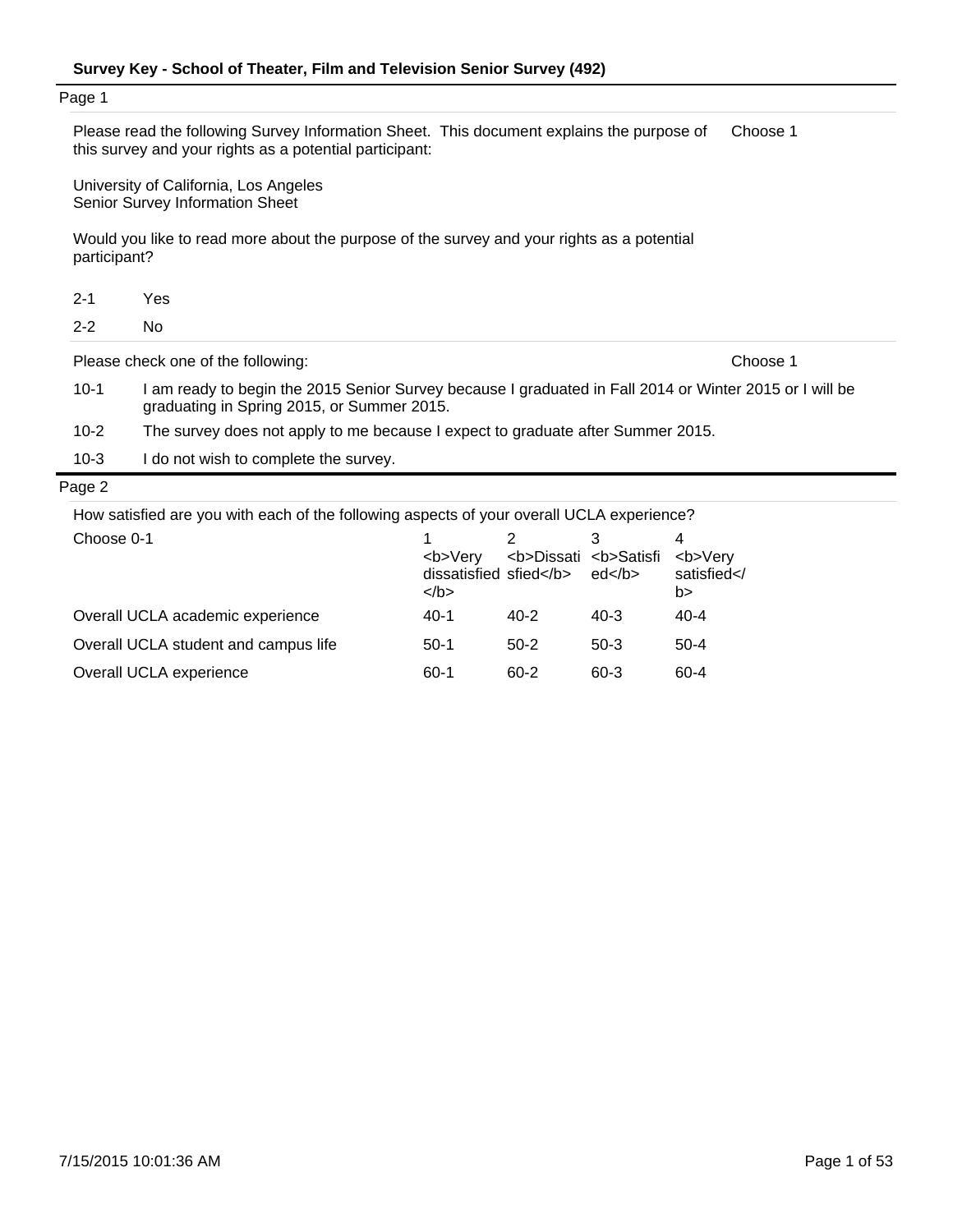Please indicate to what extent your UCLA experience has contributed to your:

| Choose 0-1                                                                                                 | 1<br><b>None/<br/>Very<br/>little <th><math>\overline{2}</math><br/>/b</th><th>3<br/><b>Some&lt; <b>Quite a <b>Very<br/>bit </b></b></b></th><th>4<br/>much </th></b> | $\overline{2}$<br>/b | 3<br><b>Some&lt; <b>Quite a <b>Very<br/>bit </b></b></b> | 4<br>much |
|------------------------------------------------------------------------------------------------------------|-----------------------------------------------------------------------------------------------------------------------------------------------------------------------|----------------------|----------------------------------------------------------|-----------|
| Ability to make informed decisions that require<br>analyzing information from many perspectives            | $70-1$                                                                                                                                                                | $70-2$               | $70-3$                                                   | $70-4$    |
| Critical thinking                                                                                          | $80 - 1$                                                                                                                                                              | $80 - 2$             | $80 - 3$                                                 | $80 - 4$  |
| Quantitative reasoning                                                                                     | $90 - 1$                                                                                                                                                              | $90 - 2$             | $90-3$                                                   | $90 - 4$  |
| Creativity                                                                                                 | $95 - 1$                                                                                                                                                              | $95 - 2$             | $95-3$                                                   | $95 - 4$  |
| Ability to communicate effectively in writing                                                              | $100 - 1$                                                                                                                                                             | $100 - 2$            | $100-3$                                                  | $100 - 4$ |
| Ability to communicate effectively verbally                                                                | $110 - 1$                                                                                                                                                             | $110 - 2$            | $110-3$                                                  | $110 - 4$ |
| Confidence in approaching new areas of learning                                                            | 130-1                                                                                                                                                                 | 130-2                | $130-3$                                                  | 130-4     |
| Openness to new ideas and experiences                                                                      | $140 - 1$                                                                                                                                                             | 140-2                | $140-3$                                                  | 140-4     |
| Desire for lifelong learning                                                                               | $150 - 1$                                                                                                                                                             | 150-2                | $150-3$                                                  | 150-4     |
| Interest in community service and engagement                                                               | 160-1                                                                                                                                                                 | 160-2                | 160-3                                                    | 160-4     |
| Understanding of different philosophies, cultures<br>and ways of life                                      | $170 - 1$                                                                                                                                                             | 170-2                | $170-3$                                                  | 170-4     |
| Ability to get along with different kinds of people                                                        | 180-1                                                                                                                                                                 | 180-2                | 180-3                                                    | 180-4     |
| Leadership skills                                                                                          | 190-1                                                                                                                                                                 | 190-2                | 190-3                                                    | 190-4     |
| Ability to work effectively in a group                                                                     | $200 - 1$                                                                                                                                                             | $200 - 2$            | $200-3$                                                  | $200 - 4$ |
| Ability to uphold high ethical standards                                                                   | $210-1$                                                                                                                                                               | $210 - 2$            | $210-3$                                                  | $210 - 4$ |
| Understanding of yourself, your abilities, and your 220-1<br>interests                                     |                                                                                                                                                                       | 220-2                | $220-3$                                                  | 220-4     |
| Self-management skills (e.g., ability to express<br>emotions, manage stress, cope with life<br>challenges) | $230 - 1$                                                                                                                                                             | 230-2                | 230-3                                                    | 230-4     |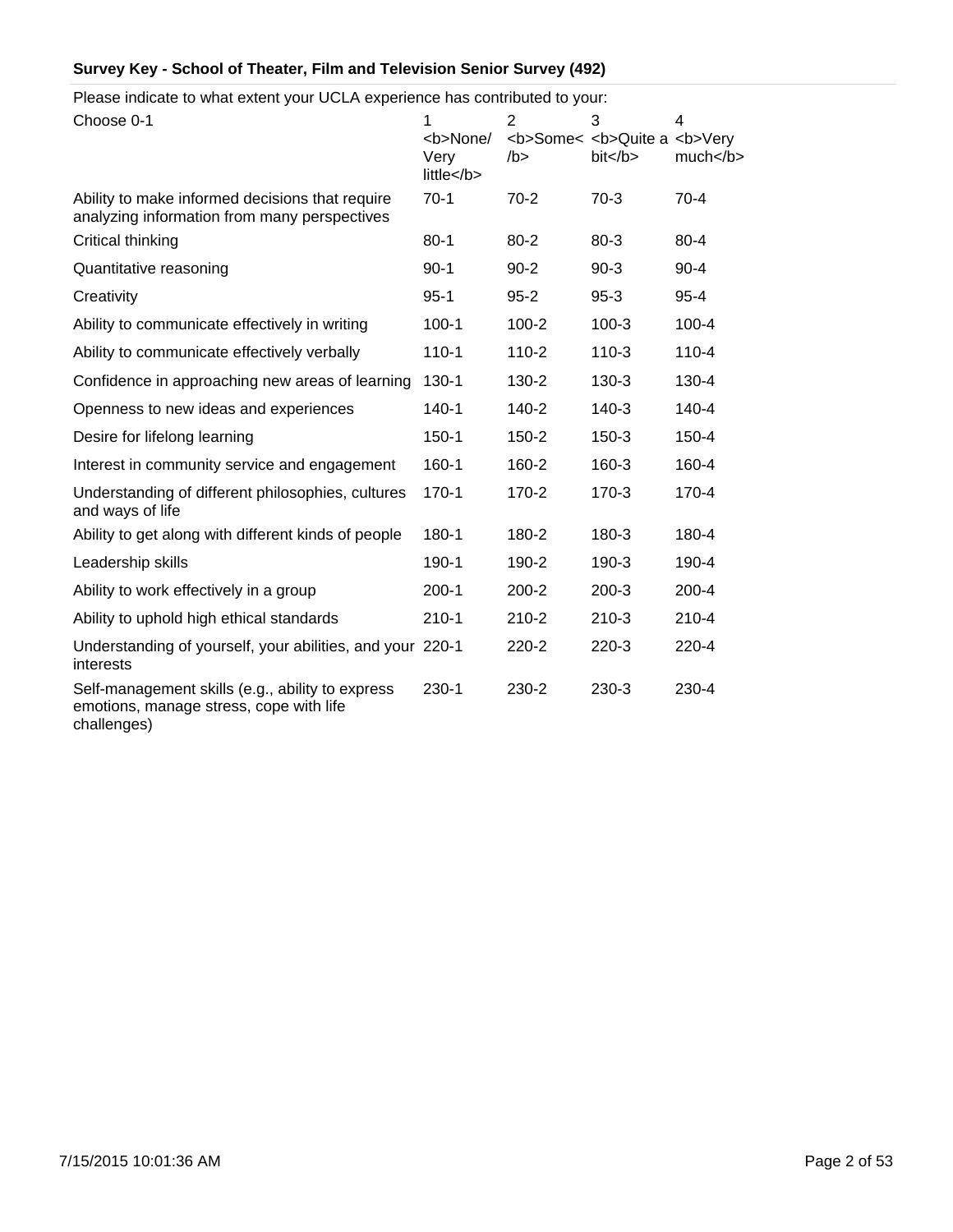Rate yourself on each of the following traits as compared with the average person your age. We want the most accurate estimate of how you see yourself. Mark one in each row.

| Choose 0-1                     | <b>Lowest <b>Below<br/><math>10\%</math> </b></b> | 2<br>average<br>b> | 3<br><b>Averag<br/><math>e</math> </b> | 4<br><b>Above<br/>average<br/>b&gt;</b> | 5<br><b>Highes<br/>t 10%</b> |
|--------------------------------|---------------------------------------------------|--------------------|----------------------------------------|-----------------------------------------|------------------------------|
| Academic ability               | $240 - 1$                                         | 240-2              | 240-3                                  | 240-4                                   | 240-5                        |
| Competitiveness                | $250-1$                                           | 250-2              | 250-3                                  | 250-4                                   | 250-5                        |
| Computer skills                | $260 - 1$                                         | 260-2              | 260-3                                  | 260-4                                   | 260-5                        |
| Creativity                     | $270-1$                                           | 270-2              | 270-3                                  | 270-4                                   | 270-5                        |
| Drive to achieve               | 280-1                                             | 280-2              | 280-3                                  | 280-4                                   | 280-5                        |
| Leadership ability             | 290-1                                             | 290-2              | 290-3                                  | 290-4                                   | 290-5                        |
| Public speaking ability        | $300-1$                                           | 300-2              | $300-3$                                | $300 - 4$                               | 300-5                        |
| Self-confidence (intellectual) | $310 - 1$                                         | 310-2              | $310-3$                                | $310 - 4$                               | 310-5                        |
| Self-confidence (social)       | $320 - 1$                                         | 320-2              | $320-3$                                | 320-4                                   | 320-5                        |
| Spirituality                   | 330-1                                             | 330-2              | 330-3                                  | 330-4                                   | 330-5                        |
| Artistic ability               | $331 - 1$                                         | $331 - 2$          | $331 - 3$                              | $331 - 4$                               | $331 - 5$                    |
| Cooperativeness                | $332 - 1$                                         | 332-2              | 332-3                                  | 332-4                                   | 332-5                        |
| Understanding of others        | $333 - 1$                                         | 333-2              | 333-3                                  | 333-4                                   | 333-5                        |
| Writing ability                | 334-1                                             | 334-2              | 334-3                                  | 334-4                                   | 334-5                        |
| Work ethic                     | $335 - 1$                                         | $335 - 2$          | 335-3                                  | 335-4                                   | 335-5                        |
| Page 3                         |                                                   |                    |                                        |                                         |                              |

Please select the name of the major you will evaluate. If you have a second major, you will

Choose 1

|  | have the opportunity to select and evaluate it in the next section. |  |  |  |  |
|--|---------------------------------------------------------------------|--|--|--|--|
|--|---------------------------------------------------------------------|--|--|--|--|

| 360-1  | Aerospace Engineering<br>279              |
|--------|-------------------------------------------|
| 360-2  | African and Middle Eastern Studies<br>016 |
| 360-3  | African Languages<br>በ44                  |
| 360-4  | African Studies<br>06M                    |
| 360-5  | Afro-American Studies<br>014              |
| 360-6  | American Indian Studies<br>030            |
| 360-7  | American Literature and Culture<br>761    |
| 360-8  | Ancient Near Eastern Civilizations<br>054 |
| 360-9  | Anthropology - B.A.<br>064                |
| 360-10 | Anthropology - B.S.<br>065                |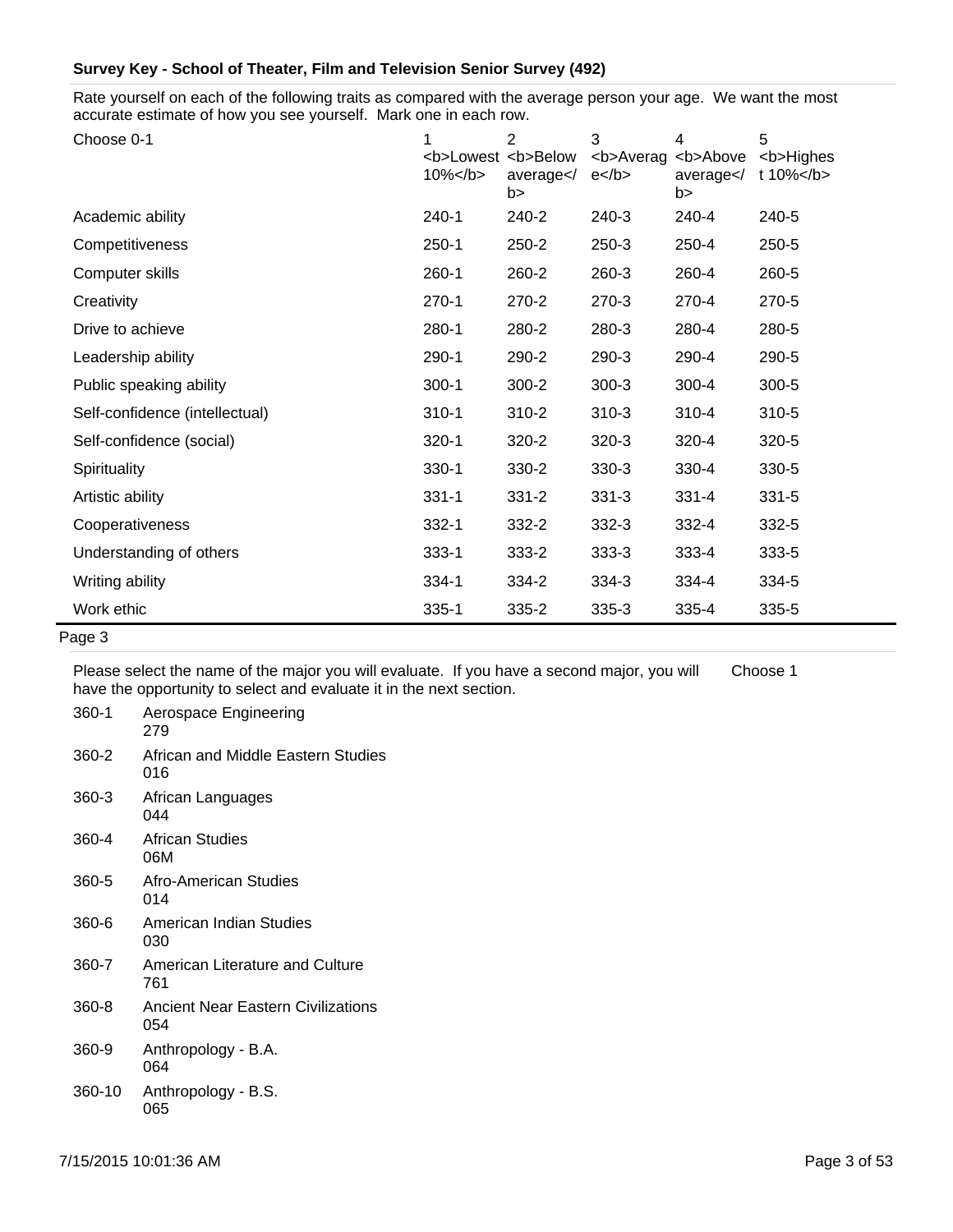| 360-11 | <b>Applied Linguistics</b><br>074                   |
|--------|-----------------------------------------------------|
| 360-12 | <b>Applied Mathematics</b><br>072                   |
| 360-13 | Arabic<br>081                                       |
| 360-14 | <b>Architectural Studies</b><br>0A1                 |
| 360-15 | Art<br>090                                          |
| 360-16 | <b>Art History</b><br>093                           |
| 360-17 | Asian American Studies<br>100                       |
| 360-18 | <b>Asian Humanities</b><br>442                      |
| 360-19 | Asian Religions<br>443                              |
| 360-20 | <b>Asian Studies</b><br>096                         |
| 360-21 | Astrophysics<br>101                                 |
| 360-22 | Atmospheric, Oceanic, and Environmental Sci<br>589  |
| 360-23 | Biochemistry<br>111                                 |
| 360-24 | Bioengineering<br>288                               |
| 360-25 | Biology<br>123                                      |
| 360-26 | <b>Biophysics</b><br>126                            |
| 360-27 | <b>Business Economics</b><br>144                    |
| 360-28 | Central & East European Languages & Cultures<br>0A0 |
| 360-29 | <b>Chemical Engineering</b><br>294                  |
| 360-30 | Chemistry<br>153                                    |
| 360-31 | <b>Chemistry/Material Science</b><br>155            |
| 360-32 | Chicana and Chicano Studies<br>626                  |
| 360-33 | Chinese<br>162                                      |
| 360-34 | Civil Engineering<br>300                            |
| 360-35 | <b>Classical Civilization</b><br>169                |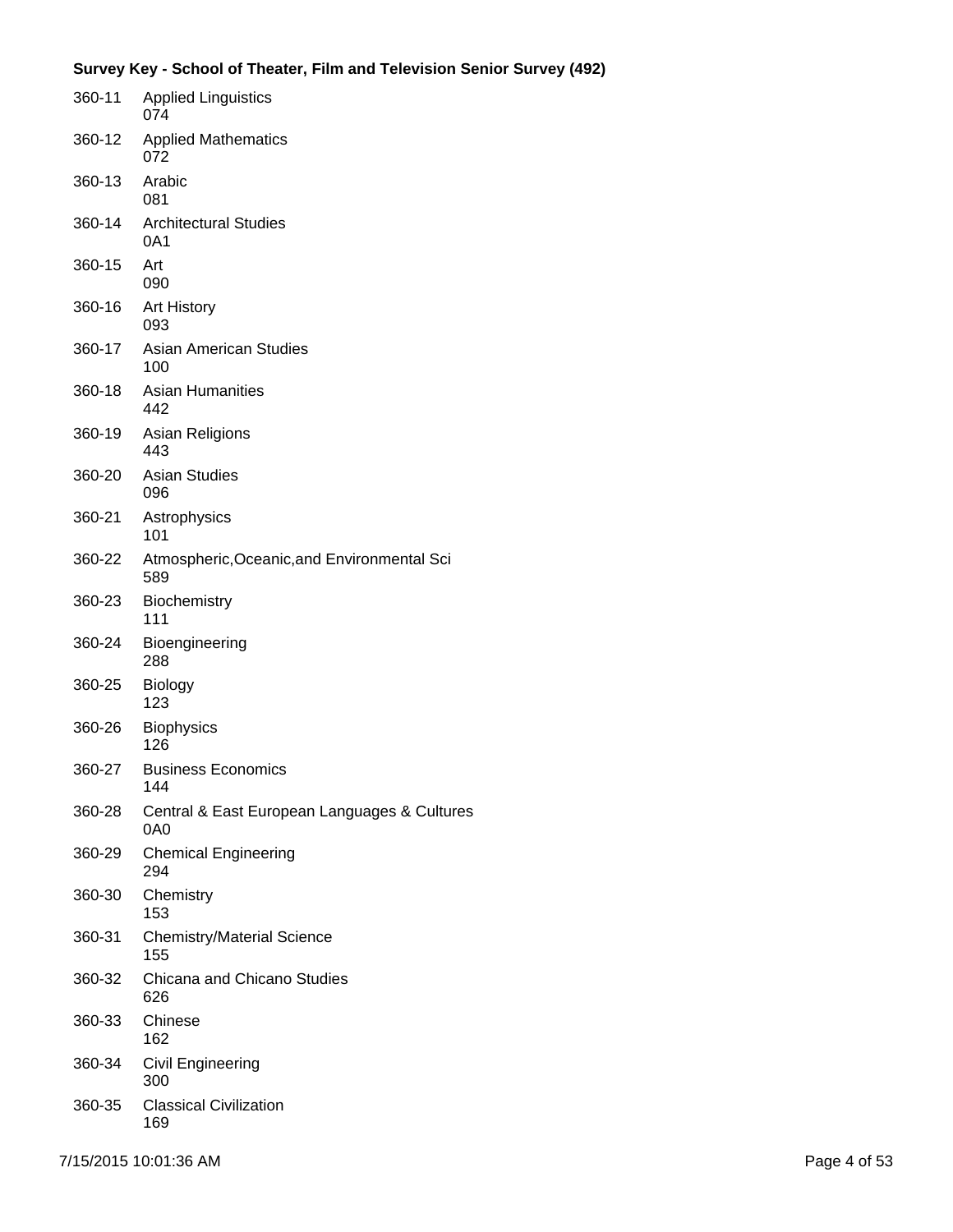| 360-36 | <b>Cognitive Science</b><br>179                 |
|--------|-------------------------------------------------|
| 360-37 | <b>Communication Studies</b><br>181             |
| 360-38 | Comparative Literature<br>192                   |
| 360-39 | <b>Computational and Systems Biology</b><br>0A3 |
| 360-40 | <b>Computer Science</b><br>201                  |
| 360-41 | <b>Computer Science and Engineering</b><br>193  |
| 360-42 | Dance<br>210                                    |
| 360-43 | Design Media Arts<br>207                        |
| 360-44 | <b>Earth and Environmental Science</b><br>01C   |
| 360-45 | <b>East Asian Studies</b><br>241                |
| 360-46 | Ecology, Behavior, and Evolution<br>122         |
| 360-47 | Economics<br>246                                |
| 360-48 | Economics/International Area Studies<br>229     |
| 360-49 | <b>Electrical Engineering</b><br>303            |
| 360-50 | English<br>345                                  |
| 360-51 | English/Greek<br>341                            |
| 360-52 | English/Latin<br>343                            |
| 360-53 | <b>Environmental Science</b><br>351             |
| 360-54 | Ethnomusicology<br>472                          |
| 360-55 | <b>European Studies</b><br>762                  |
| 360-56 | <b>Film and Television</b><br>473               |
| 360-57 | French<br>387                                   |
| 360-58 | <b>French and Linguistics</b><br>388            |
| 360-59 | <b>Gender Studies</b><br>06L                    |
| 360-60 | <b>General Chemistry</b><br>158                 |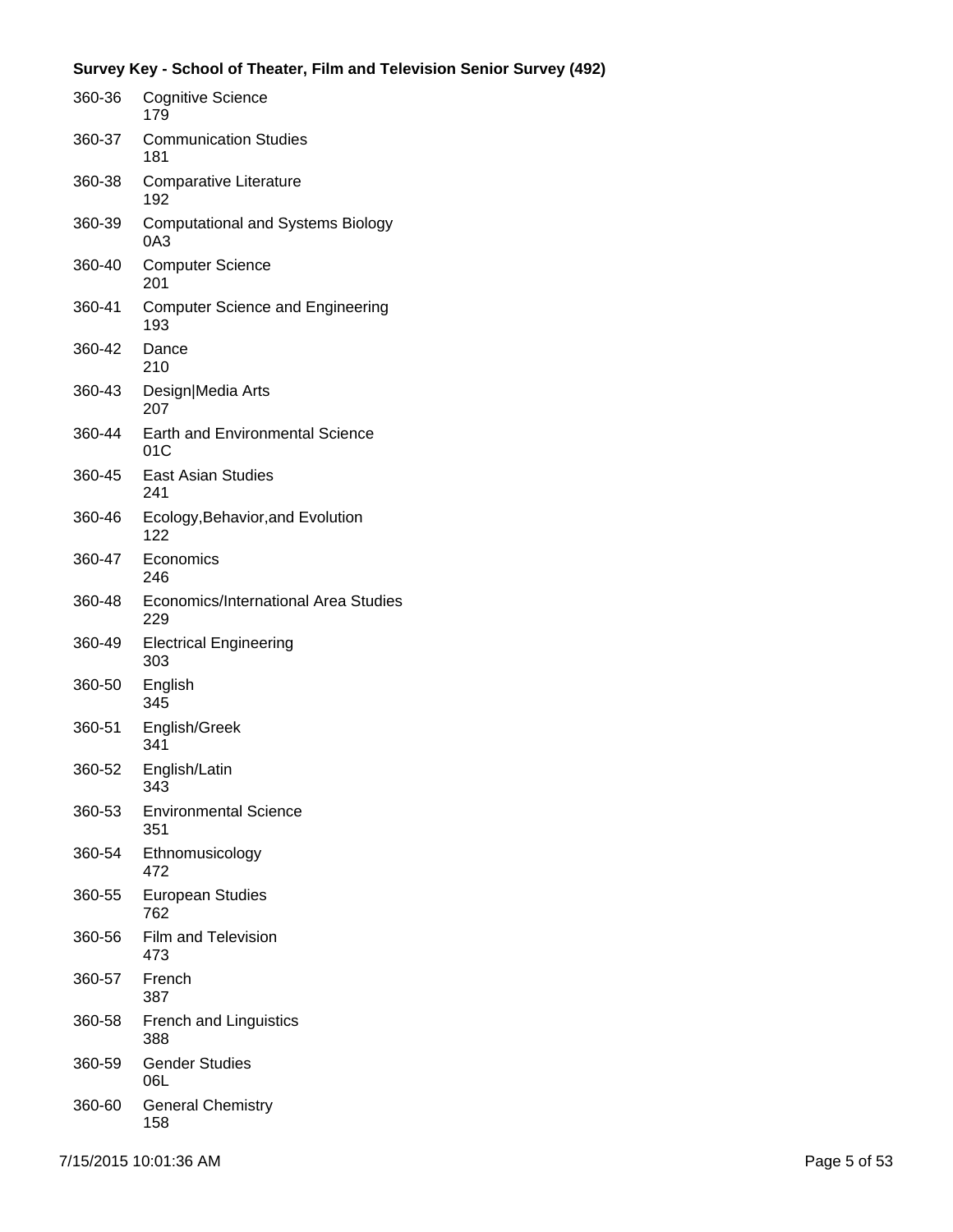| 360-61 | <b>General Mathematics</b><br>394                            |
|--------|--------------------------------------------------------------|
| 360-62 | Geography<br>396                                             |
| 360-63 | Geography/Environmental Studies<br>491                       |
| 360-64 | Geology<br>402                                               |
| 360-65 | Geology/Engineering Geology<br>398                           |
| 360-66 | Geology/Paleobiology<br>401                                  |
| 360-67 | Geophysics/Applied Geophysics<br>404                         |
| 360-68 | Geophysics/Geophysics & Space Physics<br>406                 |
| 360-69 | German<br>408                                                |
| 360-70 | <b>Global Studies</b><br>492                                 |
| 360-71 | Greek<br>414                                                 |
| 360-72 | Greek and Latin<br>625                                       |
| 360-73 | <b>Hebrew</b><br>420                                         |
| 360-74 | History<br>429                                               |
| 360-75 | History/Art History<br>431                                   |
| 360-76 | Human Biology and Society (B.A.)<br>05J                      |
| 360-77 | Human Biology and Society (B.S.)<br>055                      |
| 360-78 | Individual Field (Arts & Architecture)<br>453                |
| 360-79 | Individual Field (Theater, Film, and Television)             |
| 360-80 | Individual Field of Concentration (Letters & Science)<br>452 |
| 360-81 | <b>International Development Studies</b><br>991              |
| 360-82 | <b>Iranian Studies</b><br>464                                |
| 360-83 | Italian<br>477                                               |
| 360-84 | Italian and Special Fields<br>478                            |
| 360-85 | Japanese<br>480                                              |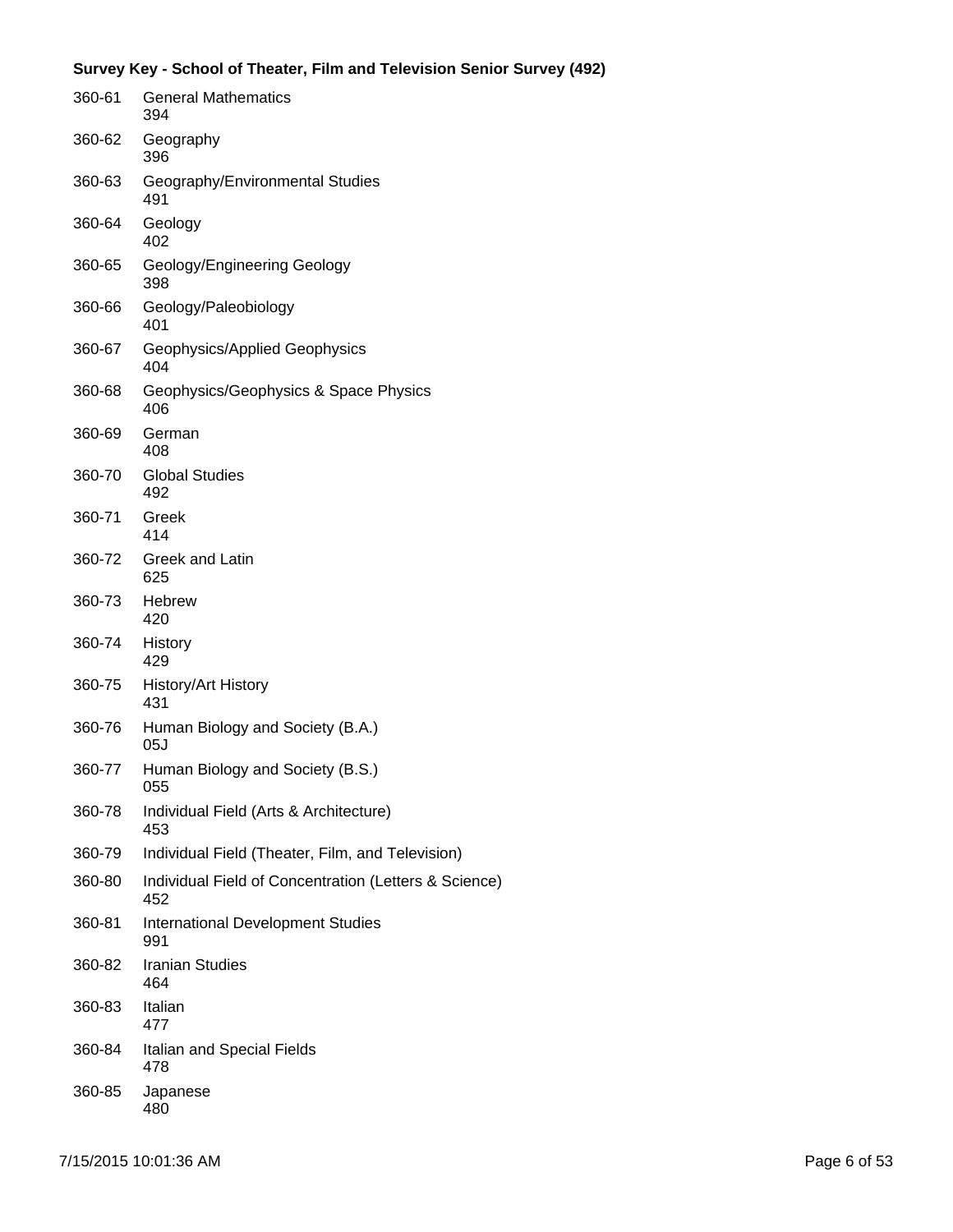| 360-86  | Jewish Studies<br>482                               |
|---------|-----------------------------------------------------|
| 360-87  | Korean<br>818                                       |
| 360-88  | Latin<br>495                                        |
| 360-89  | <b>Latin American Studies</b><br>03K                |
| 360-90  | Linguistics<br>510                                  |
| 360-91  | Linguistics and Anthropology<br>496                 |
| 360-92  | Linguistics and Asian Languages and Cultures<br>52A |
| 360-93  | <b>Linguistics and Computer Science</b><br>499      |
| 360-94  | Linguistics and East Asian Lang & Cultur<br>520     |
| 360-95  | Linguistics and English<br>514                      |
| 360-96  | <b>Linguistics and French</b><br>515                |
| 360-97  | Linguistics and Italian<br>516                      |
| 360-98  | Linguistics and Philosophy<br>517                   |
| 360-99  | Linguistics and Psychology<br>518                   |
| 360-100 | Linguistics and Scandinavian Languages<br>500       |
| 360-101 | Linguistics and Spanish<br>511                      |
| 360-102 | Marine Biology<br>537                               |
|         | 360-103 Materials Engineering<br>336                |
| 360-104 | <b>Mathematics</b><br>540                           |
| 360-105 | <b>Mathematics for Teaching</b><br>00G              |
| 360-106 | Mathematics of Computation<br>536                   |
|         | 360-107 Mathematics/Applied Science<br>545          |
| 360-108 | Mathematics/Atmospheric & Oceanic Sciences<br>542   |
| 360-109 | Mathematics/Economics<br>778                        |
| 360-110 | <b>Mechanical Engineering</b><br>330                |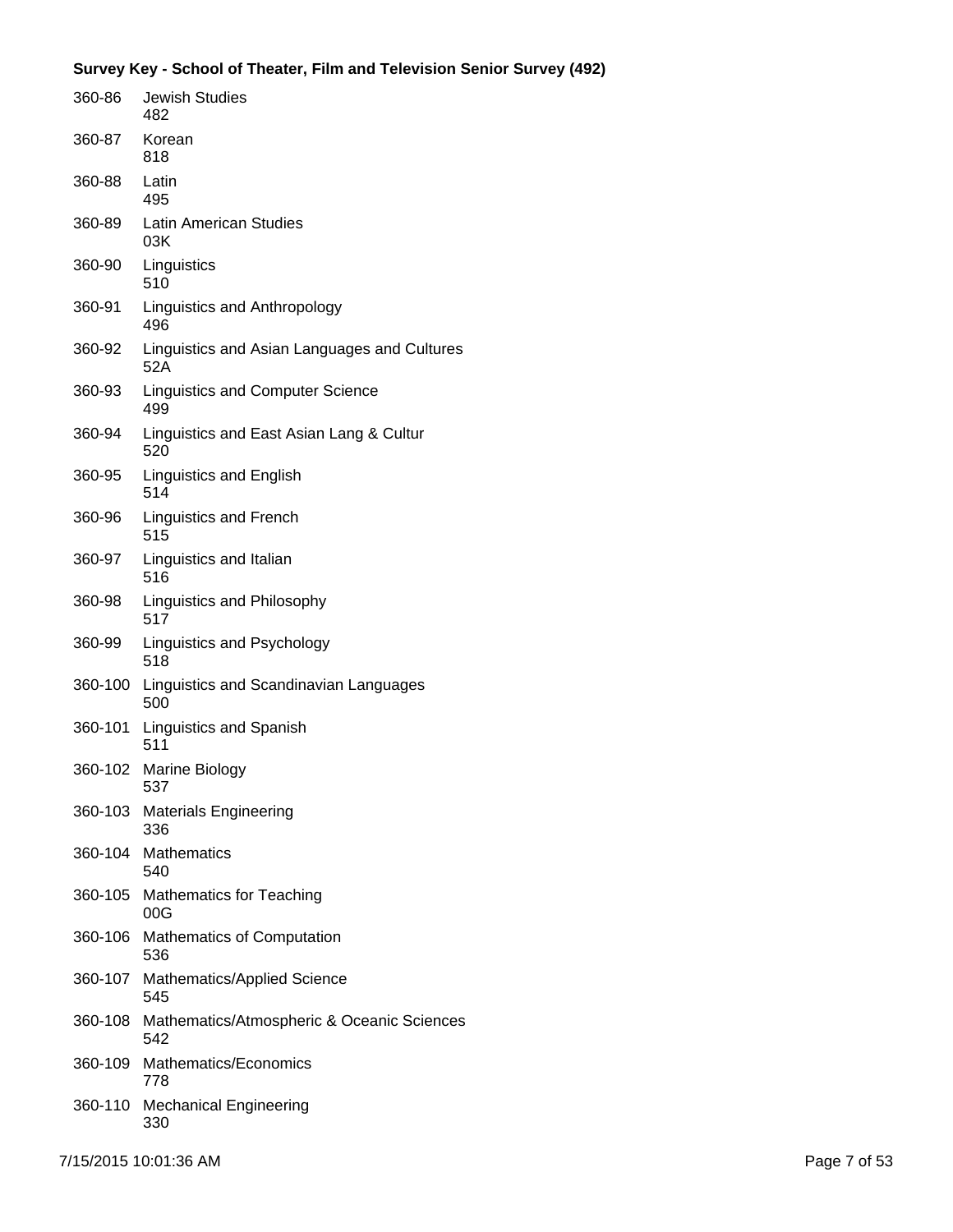|               | Survey Key - School of Theater, Film and Television Senior Survey (492) |
|---------------|-------------------------------------------------------------------------|
| 360-111       | Microbiology & Molecular Genetics<br>605                                |
|               | 360-112 Microbiology, Immunology&Molecular Genetics<br>440              |
|               | 360-113 Middle Eastern and North African Studies<br>571                 |
| 360-114       | <b>Middle Eastern Studies</b><br>49B                                    |
|               | 360-115 Molecular, Cell, and Developmental Biology<br>644               |
| 360-116 Music | 579                                                                     |
|               | 360-117 Music History<br>584                                            |
| 360-118       | Near Eastern Studies<br>591                                             |
|               | 360-119 Neuroscience<br>594                                             |
|               | 360-120 Nursing-Generic/Prelicensure<br>597                             |
| 360-121       | Nursing-R.N. to B.S./Postlicensure<br>59E                               |
| 360-122       | Philosophy<br>651                                                       |
|               | 360-123 Physics (B.A.)<br>666                                           |
|               | 360-124 Physics (B.S.)<br>285                                           |
| 360-125       | <b>Physiological Science</b><br>671                                     |
| 360-126       | <b>Plant Biology</b><br>680                                             |
|               | 360-127 Plant Biotechnology<br>530                                      |
| 360-128       | <b>Political Science</b><br>699                                         |
| 360-129       | Portuguese<br>711                                                       |
|               | 360-130 Psychobiology<br>777                                            |
| 360-131       | Psychology<br>780                                                       |
| 360-132       | Russian Language and Literature<br>826                                  |
| 360-133       | <b>Russian Studies</b><br>824                                           |
|               | 360-134 Scandinavian Languages<br>837                                   |
| 360-135       | Scandinavian Languages and Cultures<br>03V                              |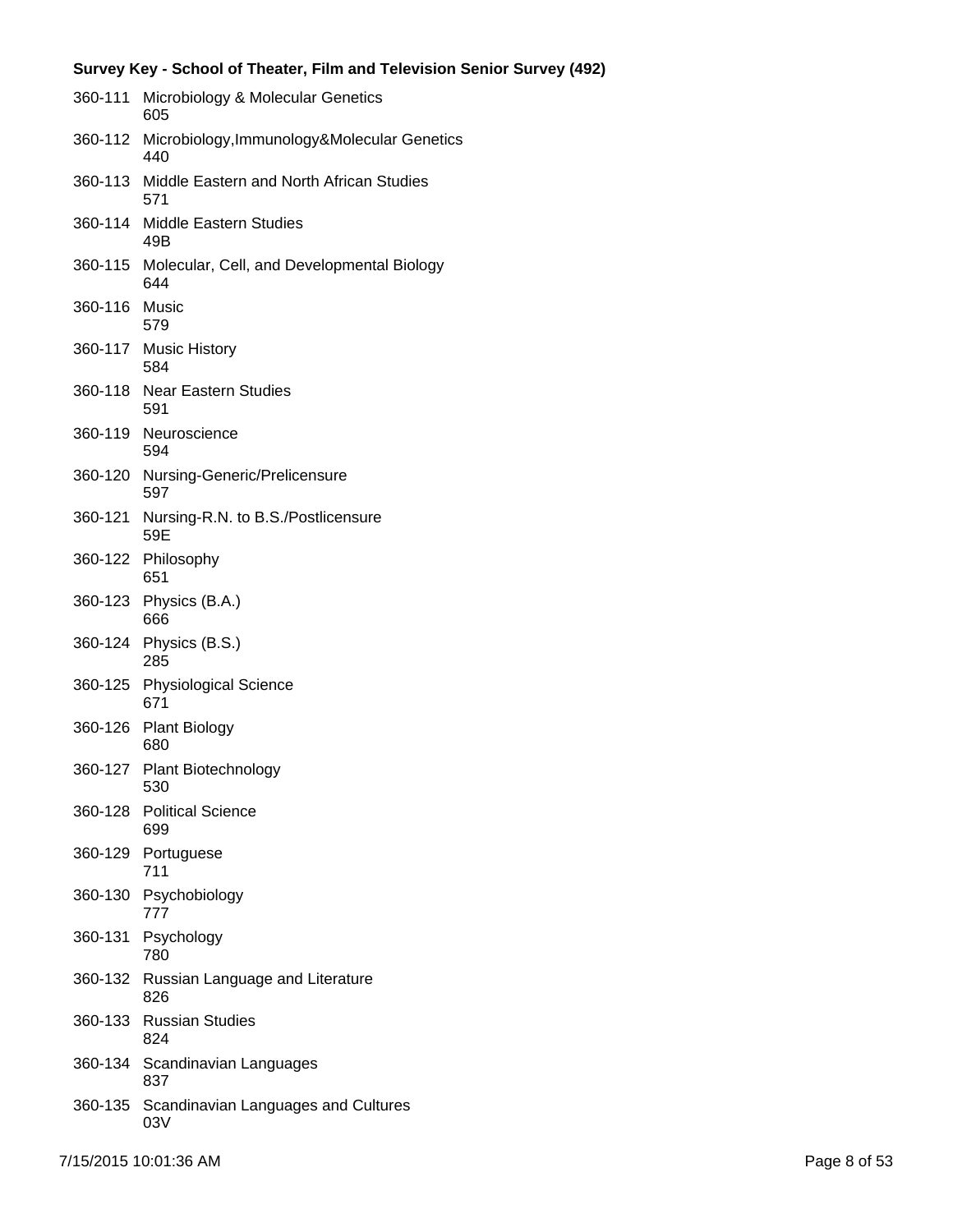|                    | 360-136 Sociology<br>867                         |
|--------------------|--------------------------------------------------|
|                    | 360-137 Southeast Asian Studies<br>870           |
| 360-138 Spanish    | 882                                              |
|                    | 360-139 Spanish and Community and Culture<br>00W |
|                    | 360-140 Spanish and Linguistics<br>878           |
|                    | 360-141 Spanish and Portuguese<br>881            |
| 360-142 Statistics | 891                                              |
|                    | 360-143 Study of Religion<br>890                 |
| 360-144 Theater    | 902                                              |
|                    | 360-145 Women's Studies<br>928                   |
|                    | 360-146 World Arts and Cultures<br>932           |
| 360-147 Other      | Text prompt: Please specify: 1 - 200 characters  |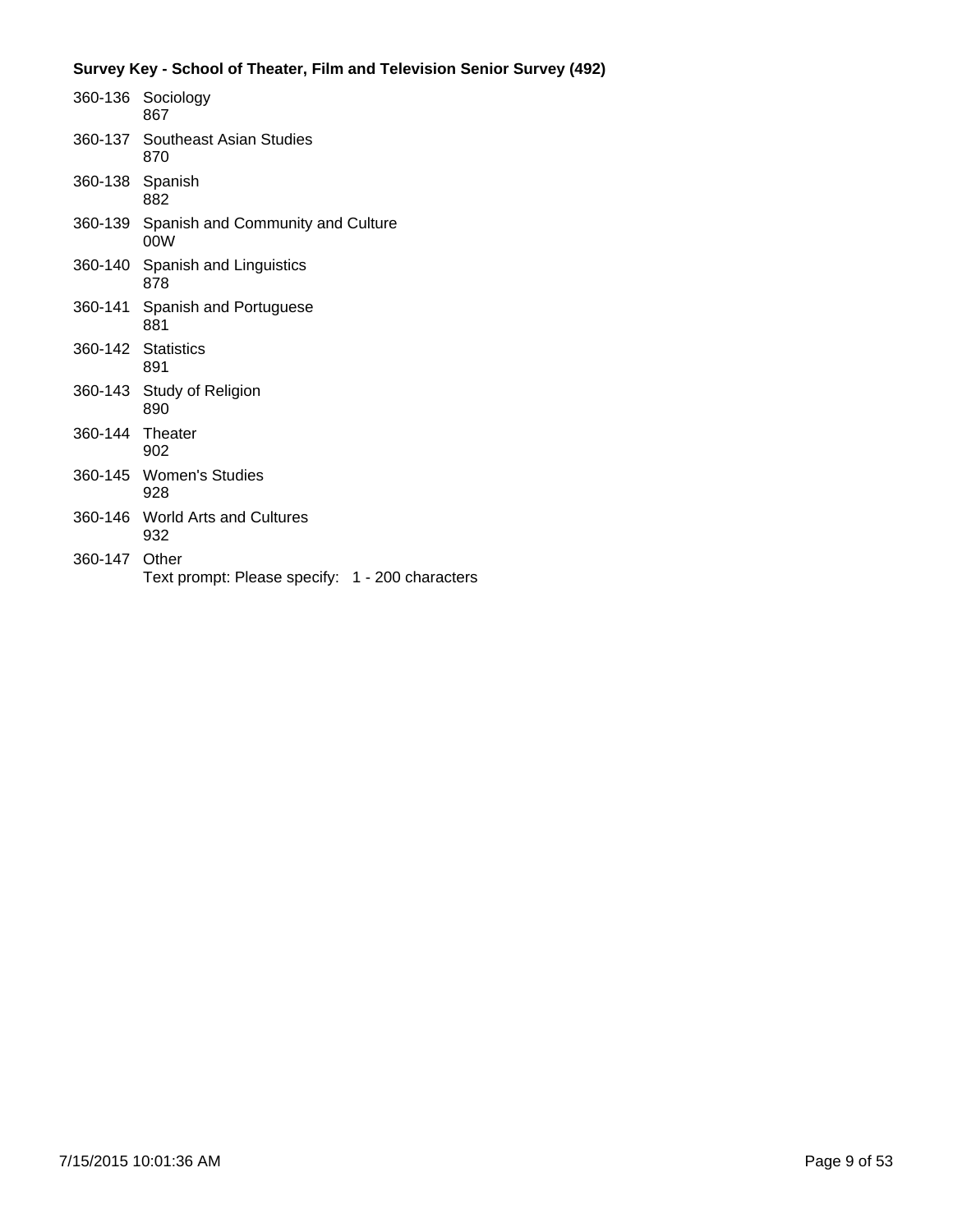How satisfied are you with each of the following aspects of your major?

| Choose 0-1                                                                                                  | 1<br><b>Very<br/>dissatisfied sfied</b><br>$<$ /b $>$ | $\overline{2}$<br><b>Dissati</b> | 3<br><b>Satisfi<br/>ed </b> | 4<br><b>Very<br/>satisfied<!--<br-->b&gt;</b> |
|-------------------------------------------------------------------------------------------------------------|-------------------------------------------------------|----------------------------------|-----------------------------|-----------------------------------------------|
| Overall curriculum                                                                                          | $370-1$                                               | 370-2                            | 370-3                       | 370-4                                         |
| Ability of faculty in your major to challenge you<br>intellectually                                         | 380-1                                                 | 380-2                            | 380-3                       | 380-4                                         |
| Ability of faculty in your major to challenge your<br>creativity                                            | 390-1                                                 | 390-2                            | 390-3                       | 390-4                                         |
| Quality of faculty instruction in your major                                                                | 400-1                                                 | 400-2                            | $400 - 3$                   | 400-4                                         |
| Accessibility of faculty outside of class                                                                   | 410-1                                                 | 410-2                            | 410-3                       | 410-4                                         |
| Advising by faculty on academic matters<br>(courses, requirements for the major, etc.)                      | 420-1                                                 | 420-2                            | 420-3                       | 420-4                                         |
| Advising by departmental counselor(s) on<br>academic matters (courses, requirements for the<br>major, etc.) | 430-1                                                 | 430-2                            | 430-3                       | 430-4                                         |
| Availability of courses in your major required for<br>graduation                                            | 440-1                                                 | 440-2                            | 440-3                       | 440-4                                         |
| Access to small classes or seminars in your<br>major                                                        | 450-1                                                 | 450-2                            | 450-3                       | 450-4                                         |
| Quality of TA instruction in your major                                                                     | 460-1                                                 | 460-2                            | 460-3                       | 460-4                                         |
| Ability of TAs to challenge you intellectually                                                              | 470-1                                                 | 470-2                            | 470-3                       | 470-4                                         |
| Ability of TAs to challenge your creativity                                                                 | 480-1                                                 | 480-2                            | 480-3                       | 480-4                                         |
| Availability of exhibition platforms or performance<br>opportunities                                        | 490-1                                                 | 490-2                            | 490-3                       | 490-4                                         |
|                                                                                                             |                                                       |                                  |                             |                                               |

Please provide any additional feedback regarding your experience in the major. Choose 0-1

492-1 Text prompt: 0 - 8000 characters

Page 4

Do you have a secondary major? Choose 1

500-1 Yes

500-2 No

Page 5

Select the name of the secondary major you will evaluate: Choose 1

| $505-1$ | Aerospace Engineering<br>279              |
|---------|-------------------------------------------|
| 505-2   | African and Middle Eastern Studies<br>016 |
| 505-3   | African Languages<br>044                  |
| 505-4   | African Studies<br>06M                    |
| 505-5   | Afro-American Studies<br>014              |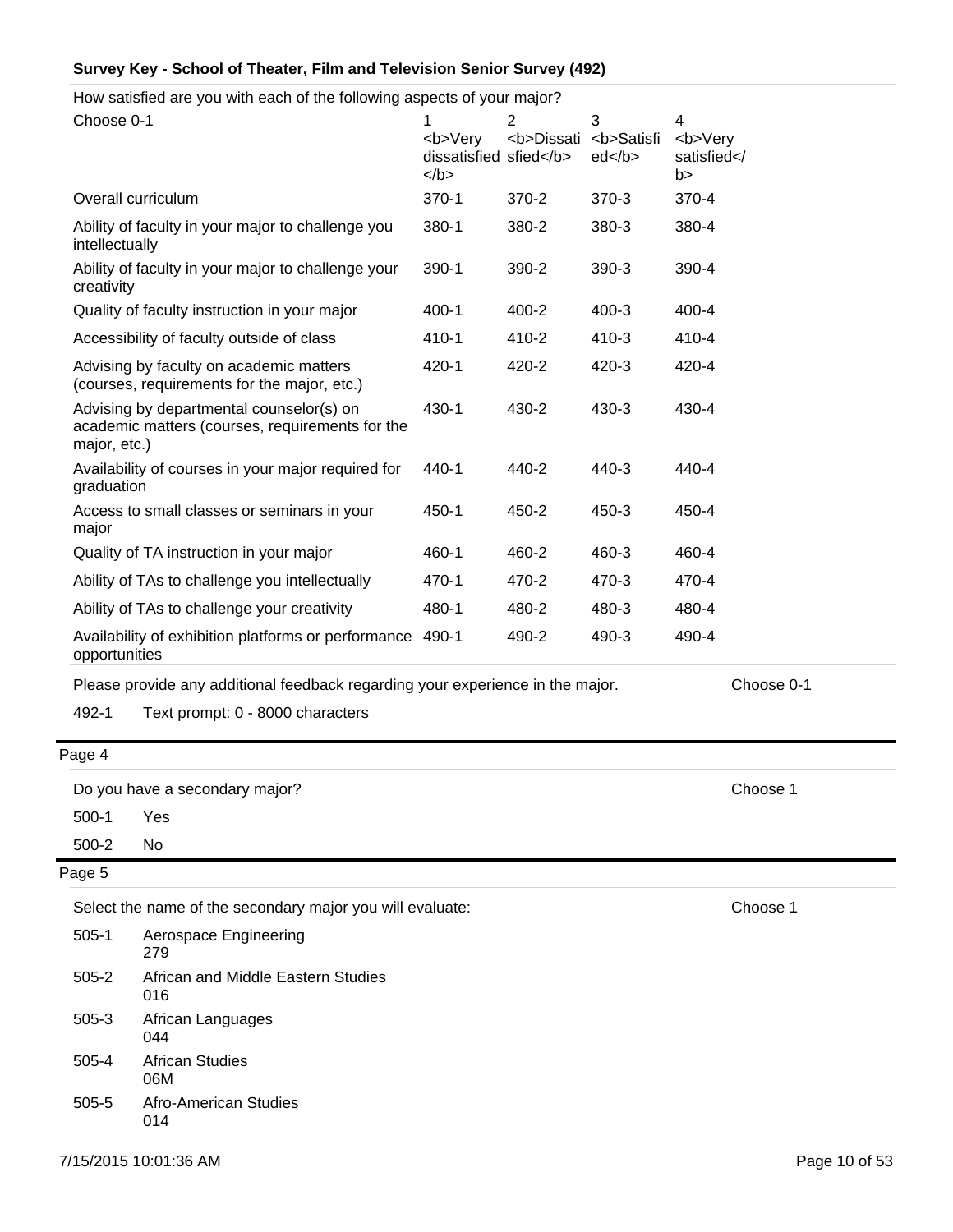| 505-6   | American Indian Studies<br>030                      |
|---------|-----------------------------------------------------|
| 505-7   | American Literature and Culture<br>761              |
| $505-8$ | <b>Ancient Near Eastern Civilizations</b><br>054    |
| 505-9   | Anthropology - B.A.<br>064                          |
| 505-10  | Anthropology - B.S.<br>065                          |
| 505-11  | <b>Applied Linguistics</b><br>074                   |
| 505-12  | <b>Applied Mathematics</b><br>072                   |
| 505-13  | Arabic<br>081                                       |
| 505-14  | <b>Architectural Studies</b><br>0A1                 |
| 505-15  | Art<br>090                                          |
| 505-16  | <b>Art History</b><br>093                           |
| 505-17  | <b>Asian American Studies</b><br>100                |
| 505-18  | <b>Asian Humanities</b><br>442                      |
| 505-19  | Asian Religions<br>443                              |
| 505-20  | <b>Asian Studies</b><br>096                         |
| 505-21  | Astrophysics<br>101                                 |
| 505-22  | Atmospheric, Oceanic, and Environmental Sci<br>589  |
| 505-23  | Biochemistry<br>111                                 |
| 505-24  | Bioengineering<br>288                               |
| 505-25  | <b>Biology</b><br>123                               |
| 505-26  | <b>Biophysics</b><br>126                            |
| 505-27  | <b>Business Economics</b><br>144                    |
| 505-28  | Central & East European Languages & Cultures<br>0A0 |
| 505-29  | <b>Chemical Engineering</b><br>294                  |
| 505-30  | Chemistry<br>153                                    |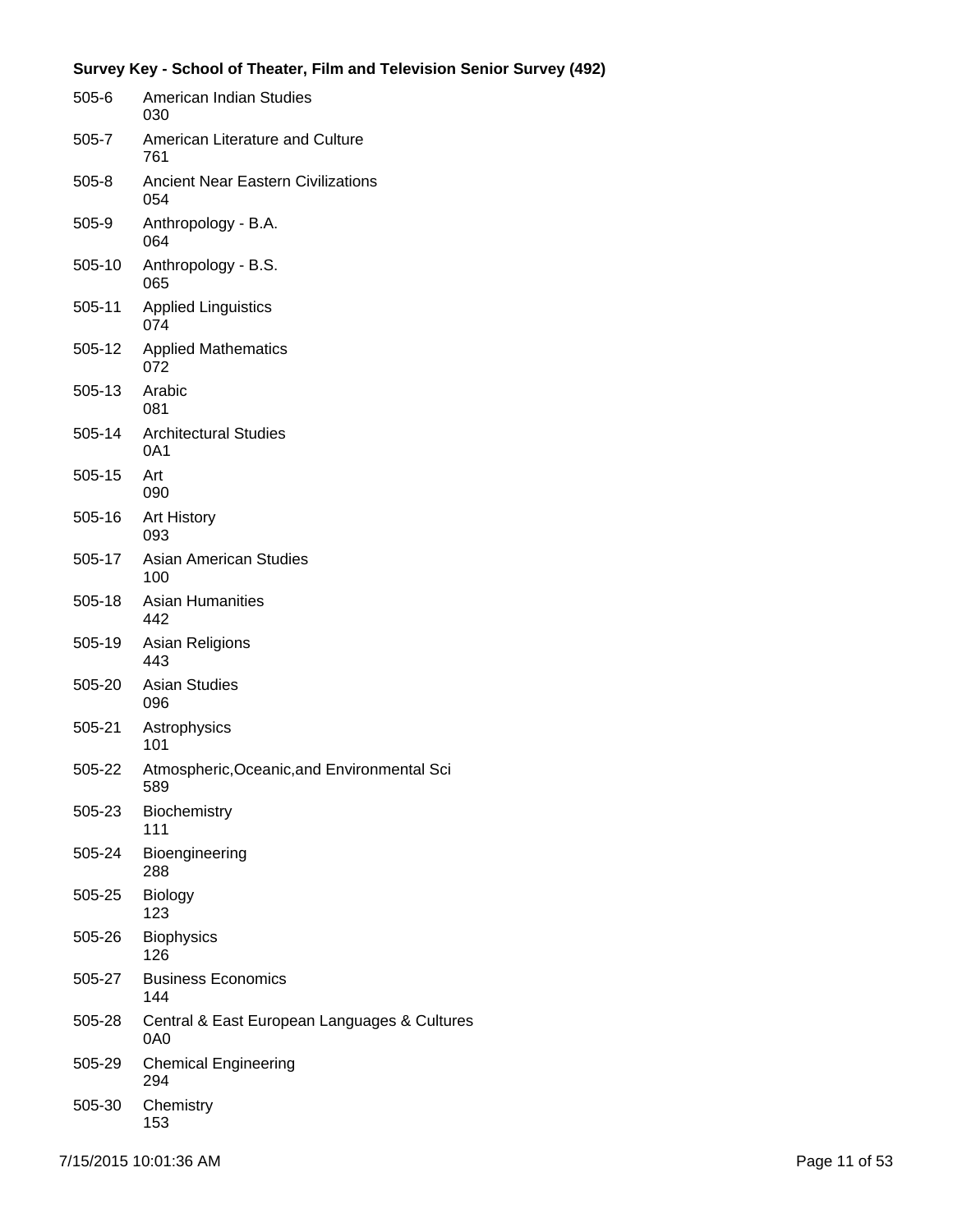| 505-31 | <b>Chemistry/Material Science</b><br>155                  |
|--------|-----------------------------------------------------------|
| 505-32 | Chicana and Chicano Studies<br>626                        |
| 505-33 | Chinese<br>162                                            |
| 505-34 | Civil Engineering<br>300                                  |
| 505-35 | <b>Classical Civilization</b><br>169                      |
| 505-36 | <b>Cognitive Science</b><br>179                           |
| 505-37 | <b>Communication Studies</b><br>181                       |
| 505-38 | <b>Comparative Literature</b><br>192                      |
| 505-39 | <b>Computational and Systems Biology</b><br>0A3           |
| 505-40 | <b>Computer Science</b><br>201                            |
| 505-41 | <b>Computer Science and Engineering</b><br>193            |
| 505-42 | Dance<br>210                                              |
| 505-43 | Design Media Arts<br>207                                  |
| 505-44 | <b>Earth and Environmental Science</b><br>01 <sub>C</sub> |
| 505-45 | <b>East Asian Studies</b><br>241                          |
| 505-46 | Ecology, Behavior, and Evolution<br>122                   |
| 505-47 | Economics<br>246                                          |
| 505-48 | Economics/International Area Studies<br>229               |
| 505-49 | <b>Electrical Engineering</b><br>303                      |
| 505-50 | English<br>345                                            |
| 505-51 | English/Greek<br>341                                      |
| 505-52 | English/Latin<br>343                                      |
| 505-53 | <b>Environmental Science</b><br>351                       |
| 505-54 | Ethnomusicology<br>472                                    |
| 505-55 | <b>European Studies</b><br>762                            |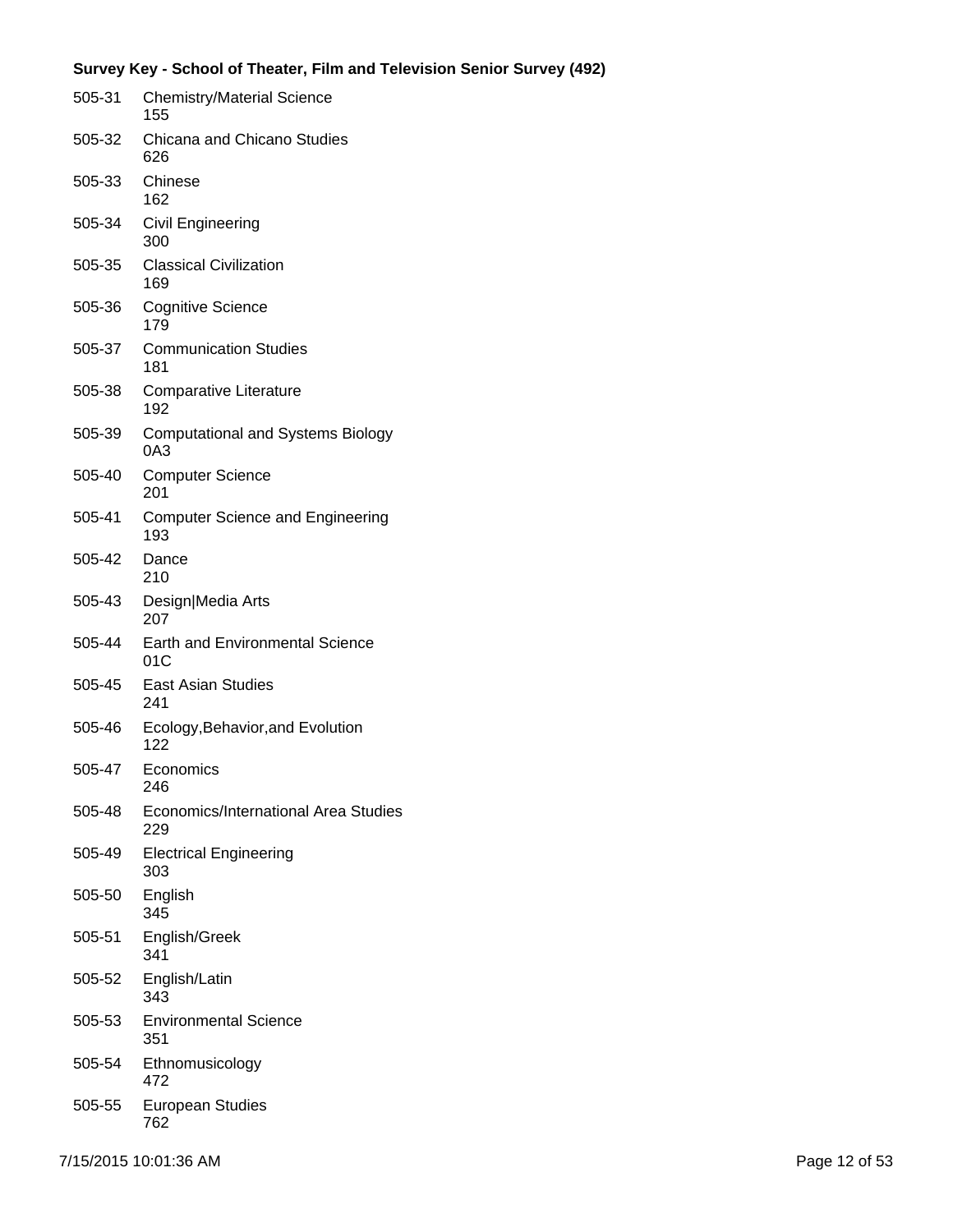| 505-56 | <b>Film and Television</b><br>473                            |
|--------|--------------------------------------------------------------|
| 505-57 | French<br>387                                                |
| 505-58 | <b>French and Linguistics</b><br>388                         |
| 505-59 | <b>Gender Studies</b><br>06L                                 |
| 505-60 | <b>General Chemistry</b><br>158                              |
| 505-61 | <b>General Mathematics</b><br>394                            |
| 505-62 | Geography<br>396                                             |
| 505-63 | Geography/Environmental Studies<br>491                       |
| 505-64 | Geology<br>402                                               |
| 505-65 | Geology/Engineering Geology<br>398                           |
| 505-66 | Geology/Paleobiology<br>401                                  |
| 505-67 | Geophysics/Applied Geophysics<br>404                         |
| 505-68 | Geophysics/Geophysics & Space Physics<br>406                 |
| 505-69 | German<br>408                                                |
| 505-70 | <b>Global Studies</b><br>492                                 |
| 505-71 | Greek<br>414                                                 |
| 505-72 | <b>Greek and Latin</b><br>625                                |
| 505-73 | Hebrew<br>420                                                |
| 505-74 | History<br>429                                               |
| 505-75 | History/Art History<br>431                                   |
| 505-76 | Human Biology and Society (B.A.)<br>05J                      |
| 505-77 | Human Biology and Society (B.S.)<br>055                      |
| 505-78 | Individual Field (Arts & Architecture)<br>453                |
| 505-79 | Individual Field (Theater, Film, and Television)             |
| 505-80 | Individual Field of Concentration (Letters & Science)<br>452 |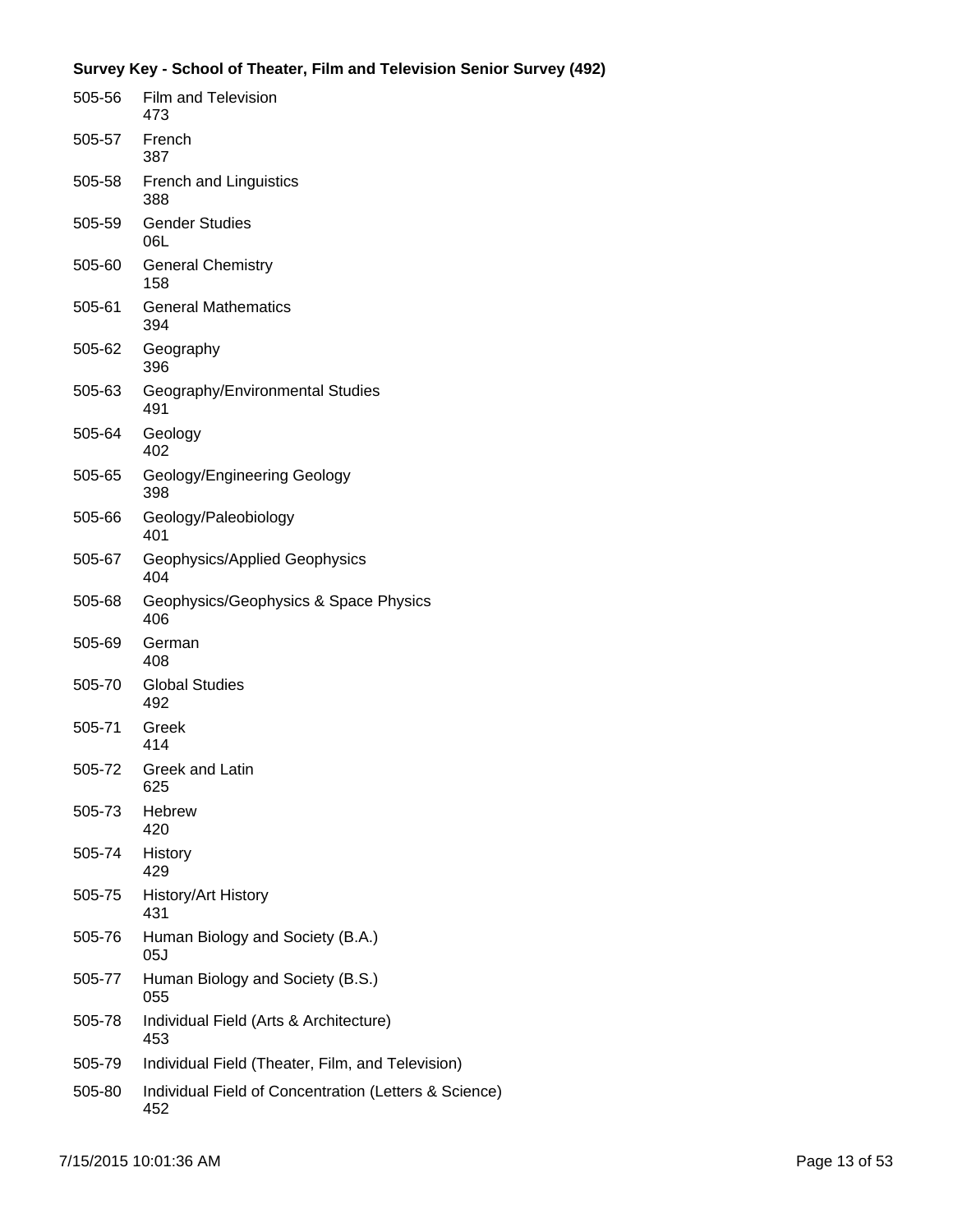| 505-81  | <b>International Development Studies</b><br>991     |
|---------|-----------------------------------------------------|
| 505-82  | <b>Iranian Studies</b><br>464                       |
| 505-83  | Italian<br>477                                      |
| 505-84  | Italian and Special Fields<br>478                   |
| 505-85  | Japanese<br>480                                     |
| 505-86  | <b>Jewish Studies</b><br>482                        |
| 505-87  | Korean<br>818                                       |
| 505-88  | Latin<br>495                                        |
| 505-89  | <b>Latin American Studies</b><br>03K                |
| 505-90  | Linguistics<br>510                                  |
| 505-91  | Linguistics and Anthropology<br>496                 |
| 505-92  | Linguistics and Asian Languages and Cultures<br>52A |
| 505-93  | <b>Linguistics and Computer Science</b><br>499      |
| 505-94  | Linguistics and East Asian Lang & Cultur<br>520     |
| 505-95  | Linguistics and English<br>514                      |
| 505-96  | Linguistics and French<br>515                       |
| 505-97  | Linguistics and Italian<br>516                      |
| 505-98  | Linguistics and Philosophy<br>517                   |
| 505-99  | Linguistics and Psychology<br>518                   |
| 505-100 | Linguistics and Scandinavian Languages<br>500       |
| 505-101 | Linguistics and Spanish<br>511                      |
| 505-102 | Marine Biology<br>537                               |
| 505-103 | <b>Materials Engineering</b><br>336                 |
| 505-104 | Mathematics<br>540                                  |
| 505-105 | <b>Mathematics for Teaching</b><br>00G              |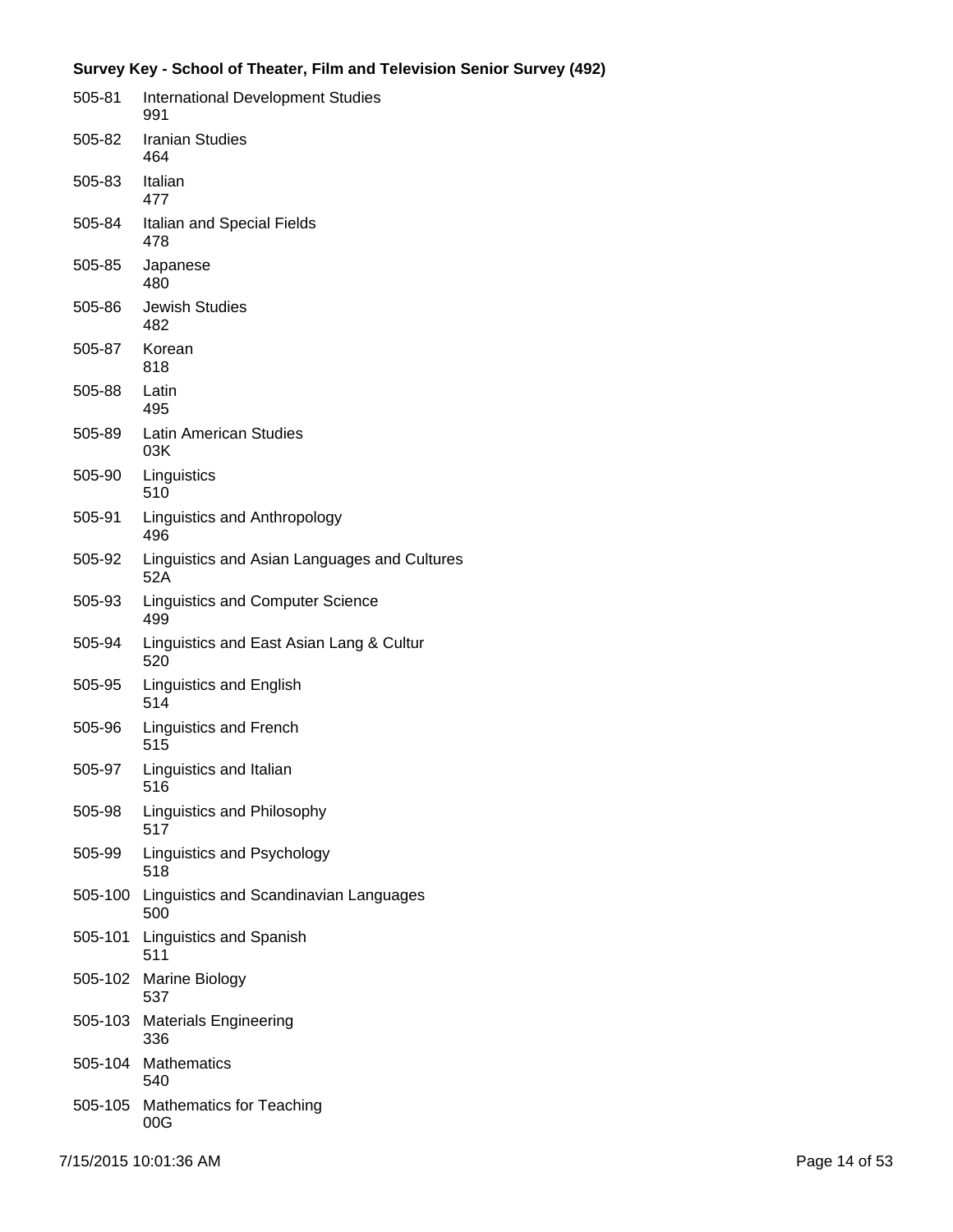|         | 505-106 Mathematics of Computation<br>536                 |
|---------|-----------------------------------------------------------|
|         | 505-107 Mathematics/Applied Science<br>545                |
|         | 505-108 Mathematics/Atmospheric & Oceanic Sciences<br>542 |
| 505-109 | Mathematics/Economics<br>778                              |
|         | 505-110 Mechanical Engineering<br>330                     |
| 505-111 | Microbiology & Molecular Genetics<br>605                  |
| 505-112 | Microbiology, Immunology&Molecular Genetics<br>440        |
| 505-113 | Middle Eastern and North African Studies<br>571           |
| 505-114 | Middle Eastern Studies<br>49B                             |
| 505-115 | Molecular, Cell, and Developmental Biology<br>644         |
| 505-116 | Music<br>579                                              |
|         | 505-117 Music History<br>584                              |
|         | 505-118 Near Eastern Studies<br>591                       |
| 505-119 | Neuroscience<br>594                                       |
| 505-120 | Nursing-Generic/Prelicensure<br>597                       |
| 505-121 | Nursing-R.N. to B.S./Postlicensure<br>59E                 |
| 505-122 | Philosophy<br>651                                         |
| 505-123 | Physics (B.A.)<br>666                                     |
| 505-124 | Physics (B.S.)<br>285                                     |
|         | 505-125 Physiological Science<br>671                      |
| 505-126 | <b>Plant Biology</b><br>680                               |
| 505-127 | <b>Plant Biotechnology</b><br>530                         |
| 505-128 | <b>Political Science</b><br>699                           |
| 505-129 | Portuguese<br>711                                         |
|         | 505-130 Psychobiology<br>777                              |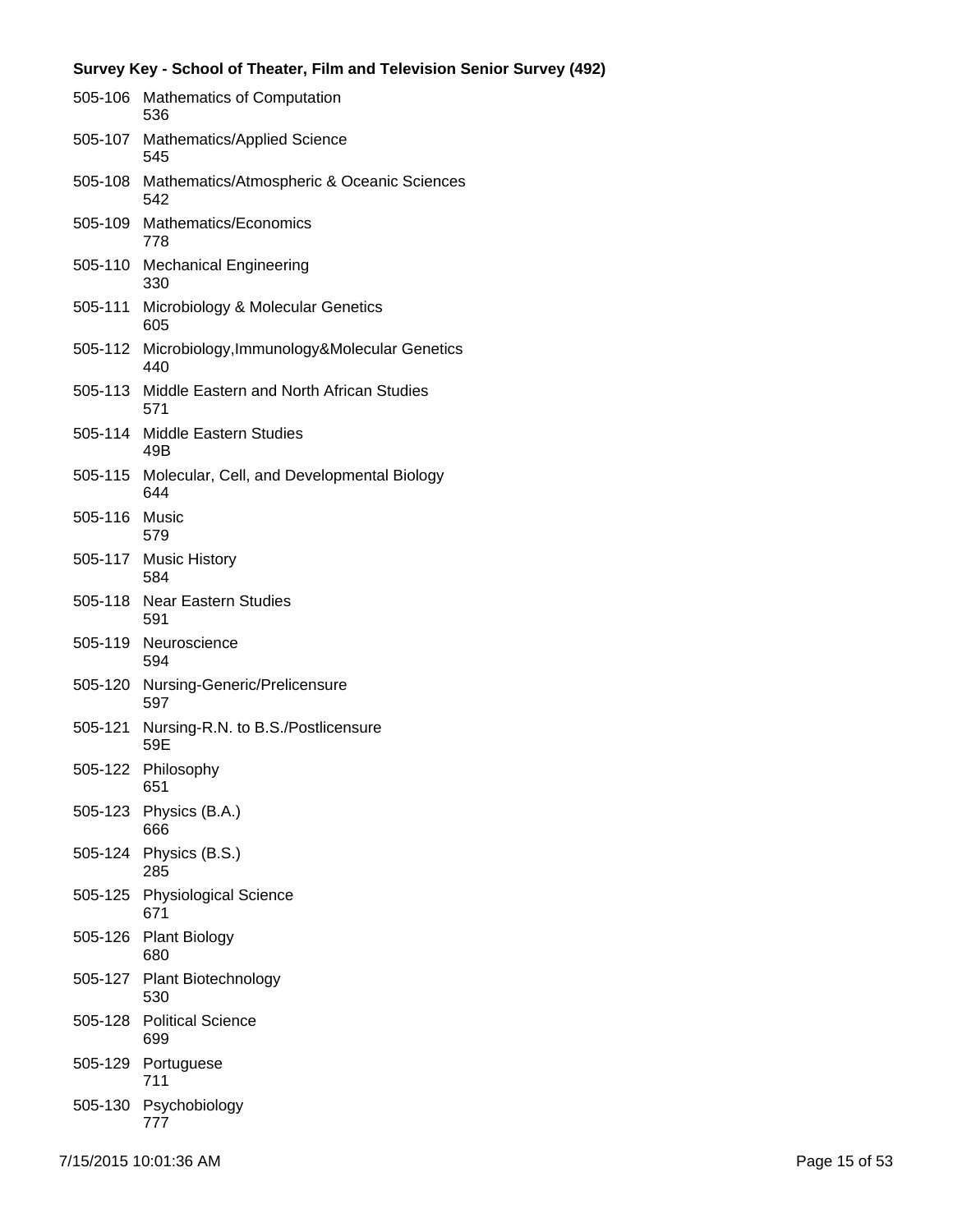|                 | 505-131 Psychology<br>780                                |
|-----------------|----------------------------------------------------------|
| 505-132         | Russian Language and Literature<br>826                   |
|                 | 505-133 Russian Studies<br>824                           |
|                 | 505-134 Scandinavian Languages<br>837                    |
| 505-135         | Scandinavian Languages and Cultures<br>03V               |
| 505-136         | Sociology<br>867                                         |
| 505-137         | <b>Southeast Asian Studies</b><br>870                    |
| 505-138         | Spanish<br>882                                           |
| 505-139         | Spanish and Community and Culture<br>00W                 |
| 505-140         | Spanish and Linguistics<br>878                           |
| 505-141         | Spanish and Portuguese<br>881                            |
| 505-142         | <b>Statistics</b><br>891                                 |
| 505-143         | Study of Religion<br>890                                 |
| 505-144 Theater | 902                                                      |
| 505-145         | <b>Women's Studies</b><br>928                            |
| 505-146         | <b>World Arts and Cultures</b><br>932                    |
| 505-147         | Other<br>Text prompt: Please specify: 1 - 200 characters |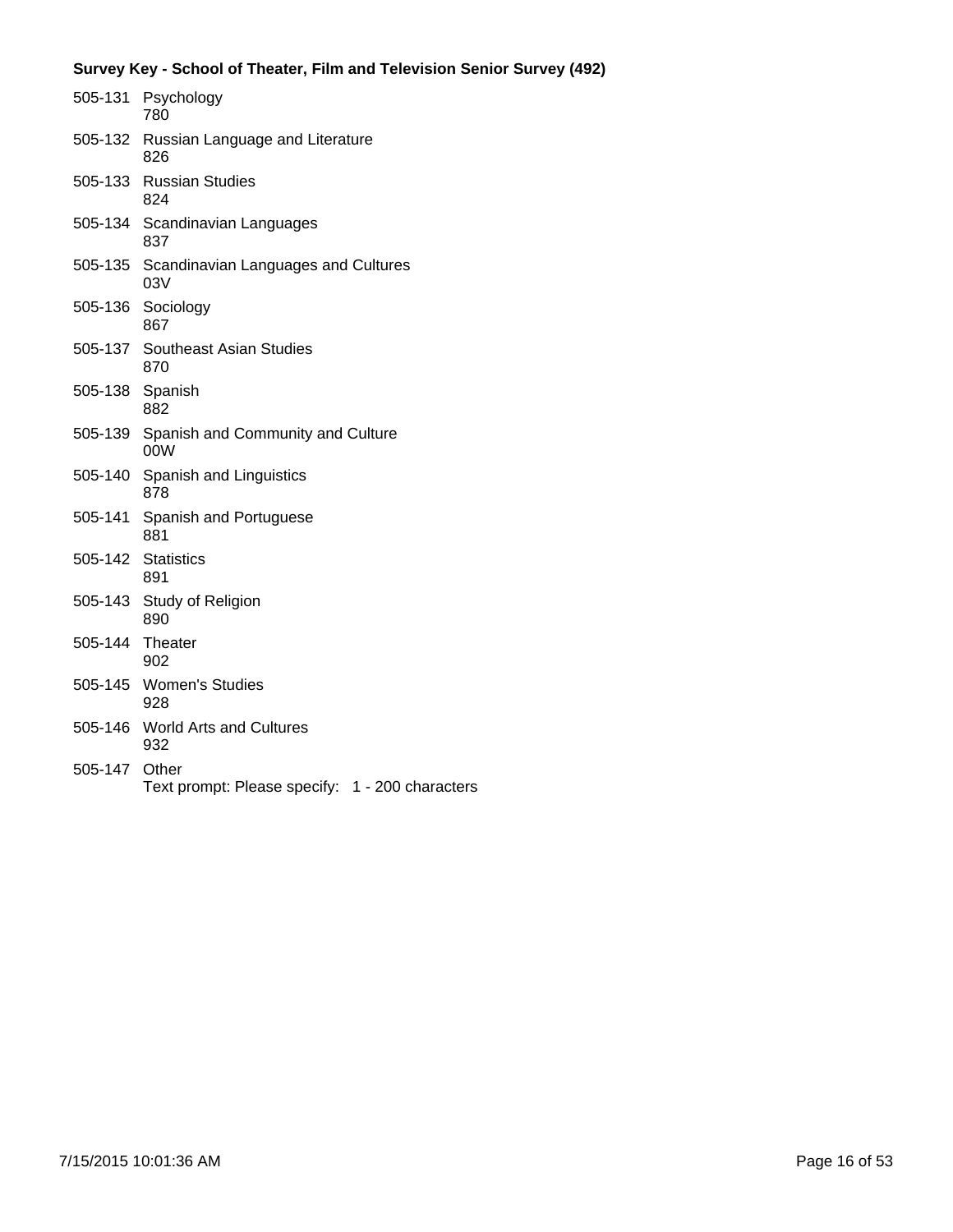How satisfied are you with each of the following aspects of your secondary major?

| Choose 0-1                                                                                   |                                                                                                     | <b>Very<br/>dissatisfied sfied</b><br>$<$ /b> | 2<br><b>Dissati</b> | 3<br><b>Satisfi<br/>ed </b> | 4<br><b>Very<br/>satisfied<!--<br-->b&gt;</b> |          |
|----------------------------------------------------------------------------------------------|-----------------------------------------------------------------------------------------------------|-----------------------------------------------|---------------------|-----------------------------|-----------------------------------------------|----------|
| Overall curriculum                                                                           |                                                                                                     | $510-1$                                       | 510-2               | 510-3                       | 510-4                                         |          |
| intellectually                                                                               | Ability of faculty in your major to challenge you                                                   | $520-1$                                       | 520-2               | 520-3                       | 520-4                                         |          |
| creativity                                                                                   | Ability of faculty in your major to challenge your                                                  | $530-1$                                       | 530-2               | 530-3                       | 530-4                                         |          |
|                                                                                              | Quality of faculty instruction in your major                                                        | $540-1$                                       | 540-2               | 540-3                       | 540-4                                         |          |
|                                                                                              | Accessibility of faculty outside of class                                                           | $550-1$                                       | 550-2               | 550-3                       | 550-4                                         |          |
|                                                                                              | Advising by faculty on academic matters<br>(courses, requirements for the major, etc.)              | 560-1                                         | 560-2               | 560-3                       | 560-4                                         |          |
| major, etc.)                                                                                 | Advising by departmental counselor(s) on<br>academic matters (courses, requirements for the         | $570-1$                                       | 570-2               | 570-3                       | 570-4                                         |          |
| graduation                                                                                   | Availability of courses in your major required for                                                  | 580-1                                         | 580-2               | 580-3                       | 580-4                                         |          |
| Access to small classes or seminars in your<br>major                                         |                                                                                                     | 590-1                                         | 590-2               | 590-3                       | 590-4                                         |          |
|                                                                                              | Quality of TA instruction in your major                                                             | 600-1                                         | 600-2               | 600-3                       | 600-4                                         |          |
|                                                                                              | Ability of TAs to challenge you intellectually                                                      | 610-1                                         | 610-2               | 610-3                       | 610-4                                         |          |
|                                                                                              | Ability of TAs to challenge your creativity                                                         | 620-1                                         | 620-2               | 620-3                       | 620-4                                         |          |
| Availability of exhibition platforms or performance 621-1<br>opportunities                   |                                                                                                     |                                               | 621-2               | 621-3                       | 621-4                                         |          |
| Please provide any additional feedback regarding your experience in the major.<br>Choose 0-1 |                                                                                                     |                                               |                     |                             |                                               |          |
| 624-1                                                                                        | Text prompt: 0 - 8000 characters                                                                    |                                               |                     |                             |                                               |          |
| Page 6                                                                                       |                                                                                                     |                                               |                     |                             |                                               |          |
|                                                                                              | Were there any experiences as a student at UCLA that influenced your choice of major?<br>Choose 0-1 |                                               |                     |                             |                                               |          |
| 626-1                                                                                        | Text prompt: 0 - 8000 characters                                                                    |                                               |                     |                             |                                               |          |
| Page 7                                                                                       |                                                                                                     |                                               |                     |                             |                                               |          |
| Did you complete a minor while at UCLA?                                                      |                                                                                                     | Choose 1                                      |                     |                             |                                               |          |
| 640-1<br>Yes                                                                                 |                                                                                                     |                                               |                     |                             |                                               |          |
| 640-2                                                                                        | No                                                                                                  |                                               |                     |                             |                                               |          |
| Page 8                                                                                       |                                                                                                     |                                               |                     |                             |                                               |          |
|                                                                                              | Select the name of the minor you will evaluate:                                                     |                                               |                     |                             |                                               | Choose 1 |
| 645-1                                                                                        | Accounting (Anderson Graduate School of Management)<br>MM01                                         |                                               |                     |                             |                                               |          |
| 645-2                                                                                        | African and Middle Eastern Studies (International and Area Studies IDP)<br>M06M                     |                                               |                     |                             |                                               |          |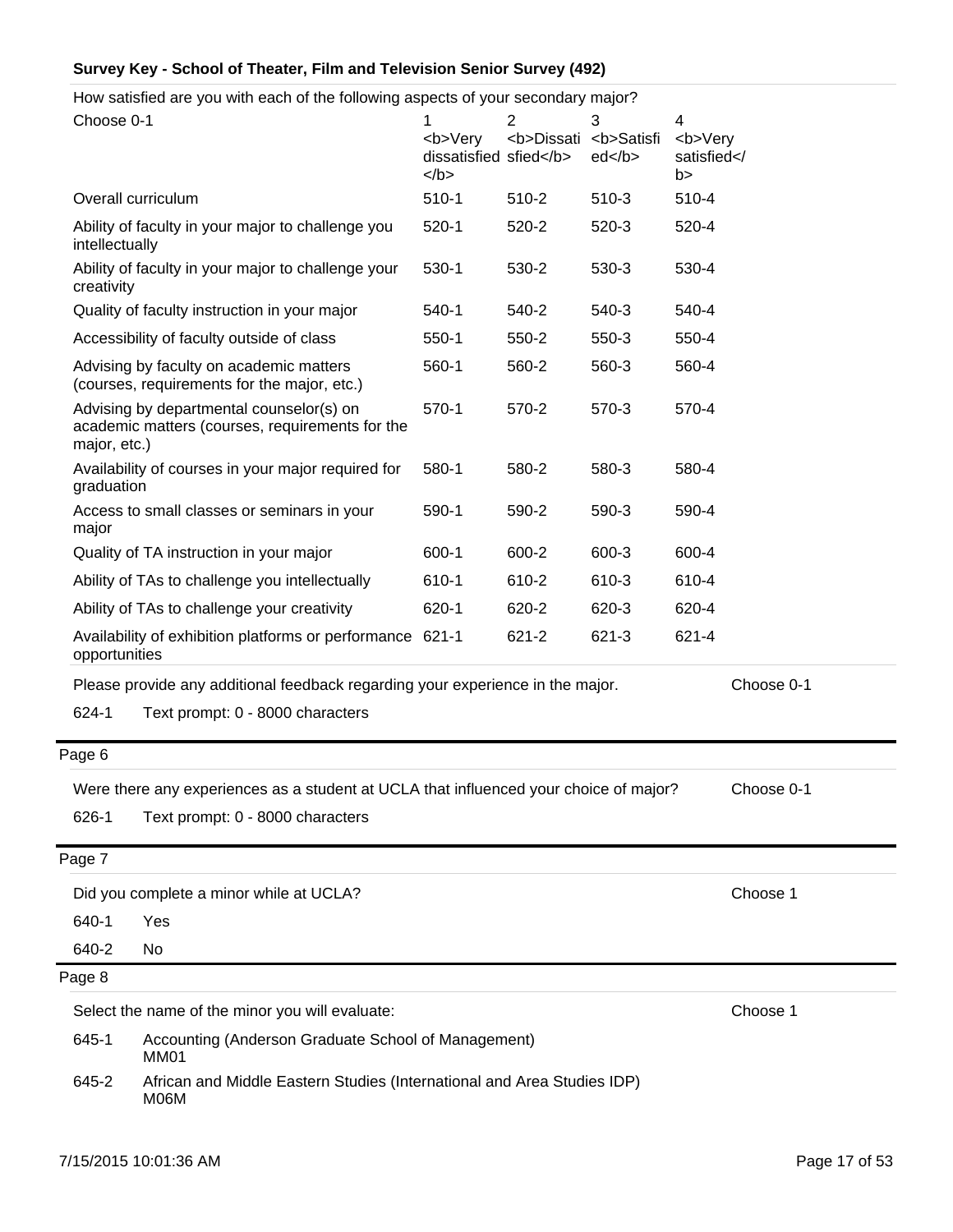| 645-3  | African Studies (African Studies IDP)<br>MM02                                                  |
|--------|------------------------------------------------------------------------------------------------|
| 645-4  | Afro-American Studies (Afro-American Studies IDP)<br>M014                                      |
| 645-5  | American Indian Studies (American Indian Studies IDP)<br>M030                                  |
| 645-6  | Anthropology (Anthropology Department)<br>M064                                                 |
| 645-7  | Applied Developmental Psychology (Psychology Department)<br>MM03                               |
| 645-8  | Arabic and Islamic Studies (Near Eastern Languages and Cultures Department)<br><b>MM20</b>     |
| 645-9  | Armenian Studies (Near Eastern Languages and Cultures Department)<br><b>MM25</b>               |
| 645-10 | Art History (Art History Department)<br>M093                                                   |
| 645-11 | Asian American Studies (Asian American Studies IDP)<br>M <sub>100</sub>                        |
| 645-12 | Asian Humanities (Asian Languages and Cultures Department)<br>M442                             |
| 645-13 | Asian Languages (Asian Languages and Cultures Department)<br><b>MM33</b>                       |
| 645-14 | Atmospheric and Oceanic Sciences (Atmospheric Sciences Department)<br>M106                     |
| 645-15 | <b>Bioinformatics (Computer Science Department)</b><br><b>MM27</b>                             |
| 645-16 | Biomedical Research (Biomedical Research Program)<br>MM39                                      |
| 645-17 | Central and East European Studies (Slavic Languages and Literatures Department)<br><b>MM38</b> |
| 645-18 | Chicana and Chicano Studies (Cesar E. Chavez Chicana and Chicano Studies Department)<br>M626   |
| 645-19 | Civic Engagement (Undergraduate Education Division)<br><b>MM37</b>                             |
| 645-20 | <b>Classical Civilization (Classics Department)</b><br>M169                                    |
| 645-21 | Cognitive Science (Psychology Department)<br>M179                                              |
| 645-22 | Comparative Literature (Comparative Literature Department)<br>M192                             |
| 645-23 | Conservation Biology (Ecology and Evolutionary Biology Department)<br><b>MM24</b>              |
| 645-24 | Digital Humanities (Digital Humanities Program)<br>MM29                                        |
| 645-25 | Disability Studies (Undergraduate Education Division)<br>MM30                                  |
| 645-26 | Earth and Environmental Science (Earth and Space Sciences Department)<br>M01C                  |
| 645-27 | East Asian Languages (East Asian Languages and Cultures Department)<br><b>MM26</b>             |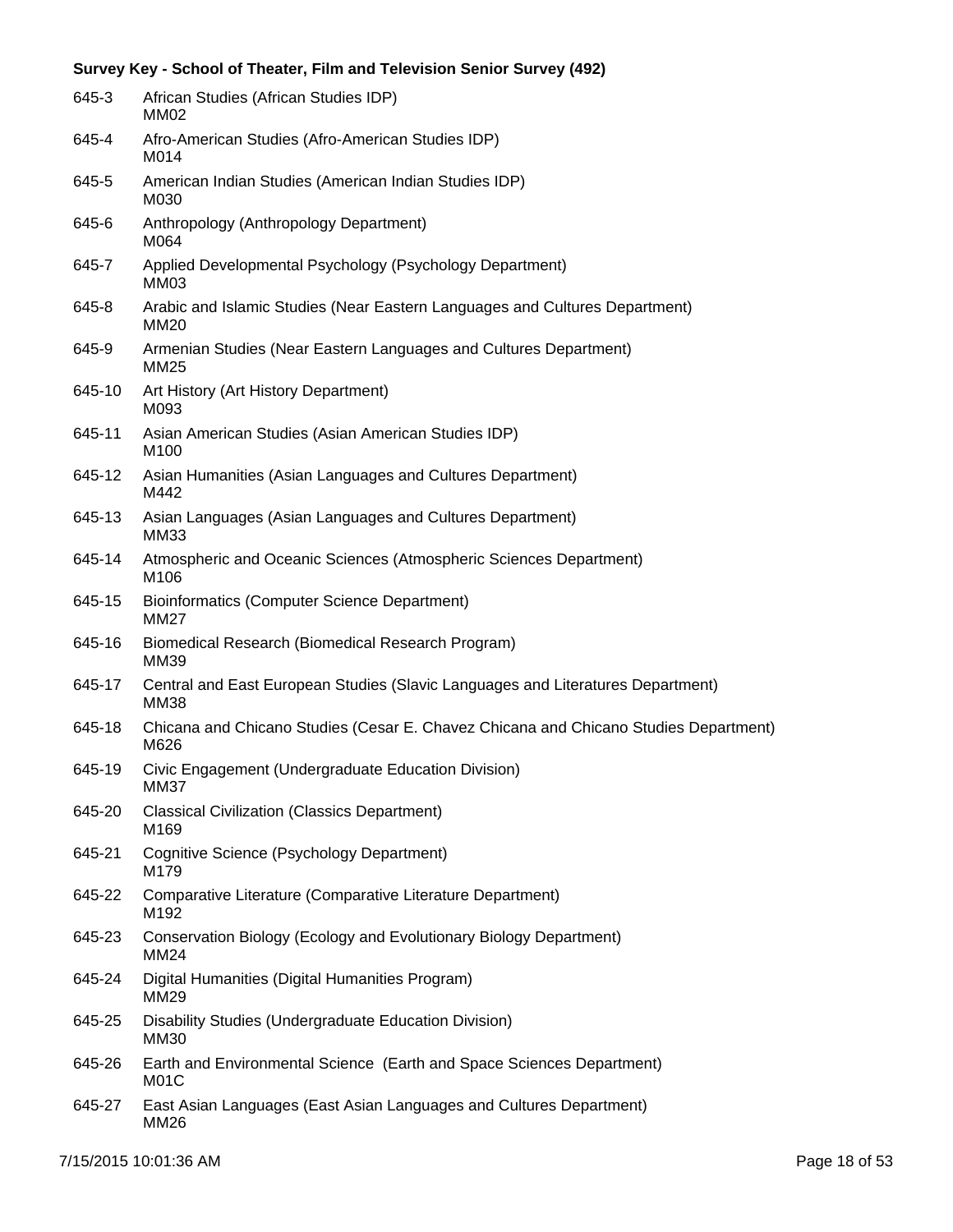| 645-28 | Education Studies (Graduate School of Education and Information Studies)<br>MM35             |
|--------|----------------------------------------------------------------------------------------------|
| 645-29 | English (English Department)<br>M345                                                         |
| 645-30 | Environmental Engineering (Civil and Environmental Engineering Department)<br><b>MM31</b>    |
| 645-31 | Environmental Systems and Society (Institute of the Environment)<br><b>MM36</b>              |
| 645-32 | European Studies (International and Area Studies IDP)<br>M762                                |
| 645-33 | Film, Television, and Digital Media (Film, Television, and Digital Media Department)<br>MM32 |
| 645-34 | French (French and Francophone Studies Department)<br>M387                                   |
| 645-35 | Gender Studies (Gender Studies Department)<br>M06L                                           |
| 645-36 | Geochemistry (Earth and Space Sciences Department)<br>M393                                   |
| 645-37 | Geography (Geography Department)<br>M396                                                     |
| 645-38 | Geography/Environmental Studies (Geography Department)<br>M491                               |
| 645-39 | Geology (Earth and Space Sciences Department)<br>M402                                        |
| 645-40 | Geophysics and Planetary Physics (Earth and Space Sciences Department)<br>MM42               |
| 645-41 | Geospatial Information Systems and Technologies (Geography Department)<br>MM41               |
| 645-42 | German (Germanic Languages Department)<br>M408                                               |
| 645-43 | Germanic Languages (Germanic Languages Department)<br>M411                                   |
| 645-44 | Gerontology (Luskin School of Public Affairs)<br>MM40                                        |
| 645-45 | Global Studies (Global Studies IDP)<br>M492                                                  |
| 645-46 | Greek (Classics Department)<br>M414                                                          |
| 645-47 | Hebrew and Jewish Studies (Near Eastern Languages and Cultures Department)<br>MM43           |
| 645-48 | History of Science and Medicine (History Department)<br><b>MM47</b>                          |
| 645-49 | Human Complex Systems (Human Complex Systems Program)<br>MM49                                |
| 645-50 | Italian (Italian Department)<br>M477                                                         |
| 645-51 | Labor and Workplace Studies (Center for Labor Research and Education)<br>MM48                |
| 645-52 | Language Teaching (Applied Linguistics and TESL Department)<br><b>MM51</b>                   |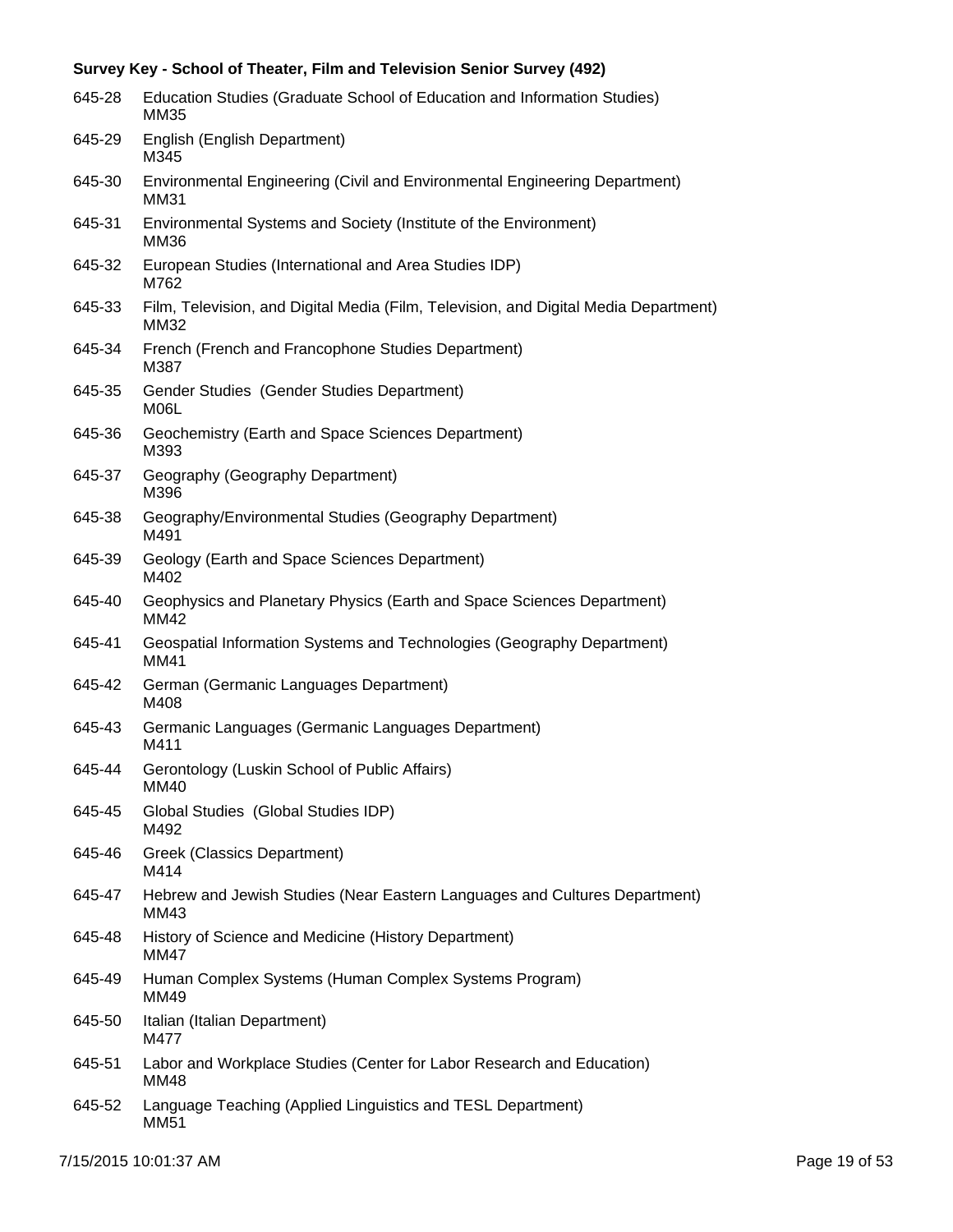| 645-53 | Language, Interaction, and Culture (Applied Linguistics and TESL Department)<br><b>MM60</b>                          |
|--------|----------------------------------------------------------------------------------------------------------------------|
| 645-54 | Latin (Classics Department)<br>M495                                                                                  |
| 645-55 | Latin American Studies (Latin American Studies IDP)<br>M498                                                          |
| 645-56 | Lesbian, Gay, Bisexual, and Transgender Studies (Lesbian, Gay, Bisexual, and Transgender Studies<br>Program)<br>MM46 |
| 645-57 | Linguistics (Linguistics Department)<br>M510                                                                         |
| 645-58 | Mathematical Biology (Computational and Systems Biology IDP)<br>MM53                                                 |
| 645-59 | Mathematics (Mathematics Department)<br>M540                                                                         |
| 645-60 | Mexican Studies (Spanish and Portuguese Department)<br>MM62                                                          |
| 645-61 | Middle Eastern and North African Studies (Middle Eastern and North African Studies IDP)<br><b>M49B</b>               |
| 645-62 | Museum Studies (Art History Department)<br><b>MM65</b>                                                               |
| 645-63 | Music History (Musicology Department)<br>MM45                                                                        |
| 645-64 | Music Industry (School of the Arts and Architecture)<br><b>MM52</b>                                                  |
| 645-65 | Naval Science (Naval Science Department)<br><b>MM50</b>                                                              |
| 645-66 | Near Eastern Languages and Cultures (Near Eastern Languages and Cultures Department)<br>M595                         |
| 645-67 | Neuroscience (Neuroscience IDP)<br>M594                                                                              |
| 645-68 | Philosophy (Philosophy Department)<br>M651                                                                           |
| 645-69 | <b>Political Science (Political Science Department)</b><br>M699                                                      |
| 645-70 | Portuguese (Spanish and Portuguese Department)<br>M711                                                               |
| 645-71 | Public Affairs (Luskin School of Public Affairs)<br><b>MM79</b>                                                      |
| 645-72 | Public Health (Fielding School of Public Health)<br>M789                                                             |
| 645-73 | Public Policy (School of Public Policy and Social Research) -- Discontinued Fall 2004<br>M790                        |
| 645-74 | Russian Language (Slavic Languages and Literatures Department)<br><b>MM80</b>                                        |
| 645-75 | Russian Literature (Slavic Languages and Literatures Department)<br><b>MM81</b>                                      |
| 645-76 | Russian Studies (Slavic Languages and Literatures Department)<br>M824                                                |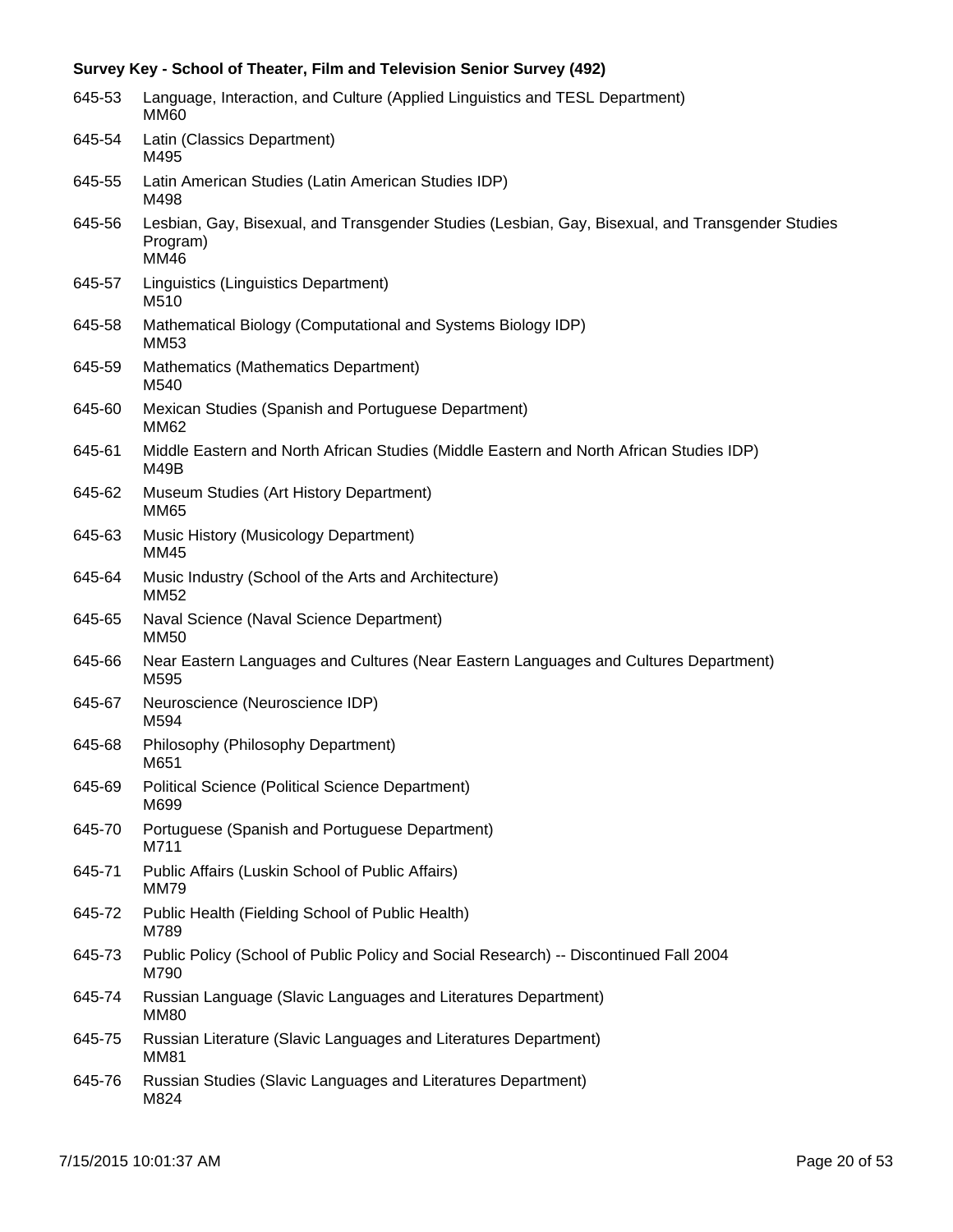| 645-77 | Scandinavian (Scandinavian Section of Germanic Languages Department)<br>M834                                                           |
|--------|----------------------------------------------------------------------------------------------------------------------------------------|
| 645-78 | Science Education (Science Education Program)<br><b>MM84</b>                                                                           |
| 645-79 | Social Thought (Undergraduate Education Division)<br><b>MM89</b>                                                                       |
| 645-80 | Society and Genetics (Society and Genetics CII)<br><b>MM95</b>                                                                         |
| 645-81 | South Asian Studies (South Asian Studies IDP)<br><b>MM87</b>                                                                           |
| 645-82 | Southeast Asian Studies (Southeast Asian Studies IDP)<br>M870                                                                          |
| 645-83 | Spanish (Spanish and Portuguese Department)<br>M882                                                                                    |
| 645-84 | Spanish Linguistics (Spanish and Portuguese Department)<br><b>MM88</b>                                                                 |
| 645-85 | <b>Statistics (Statistics Department)</b><br>M891                                                                                      |
| 645-86 | Structural Biology (Computational and Systems Biology IDP)<br><b>MM83</b>                                                              |
| 645-87 | Systems Biology (Computational and Systems Biology IDP)<br><b>MM86</b>                                                                 |
| 645-88 | Teaching English as a Second or Foreign Language (Applied Linguistics and TESL Department) --<br>Discontinued Fall 2009<br><b>MM90</b> |
| 645-89 | Theater (Theater Department)<br>M902                                                                                                   |
| 645-90 | Urban and Regional Studies (Urban Planning Department)<br><b>MM91</b>                                                                  |
| 645-91 | Visual and Performing Arts Education (School of the Arts and Architecture)<br><b>MM93</b>                                              |
| 645-92 | Women's Studies (Women's Studies Department)<br>M928                                                                                   |
| 645-93 | Other<br>Text prompt: Please specify: 2 - 200 characters                                                                               |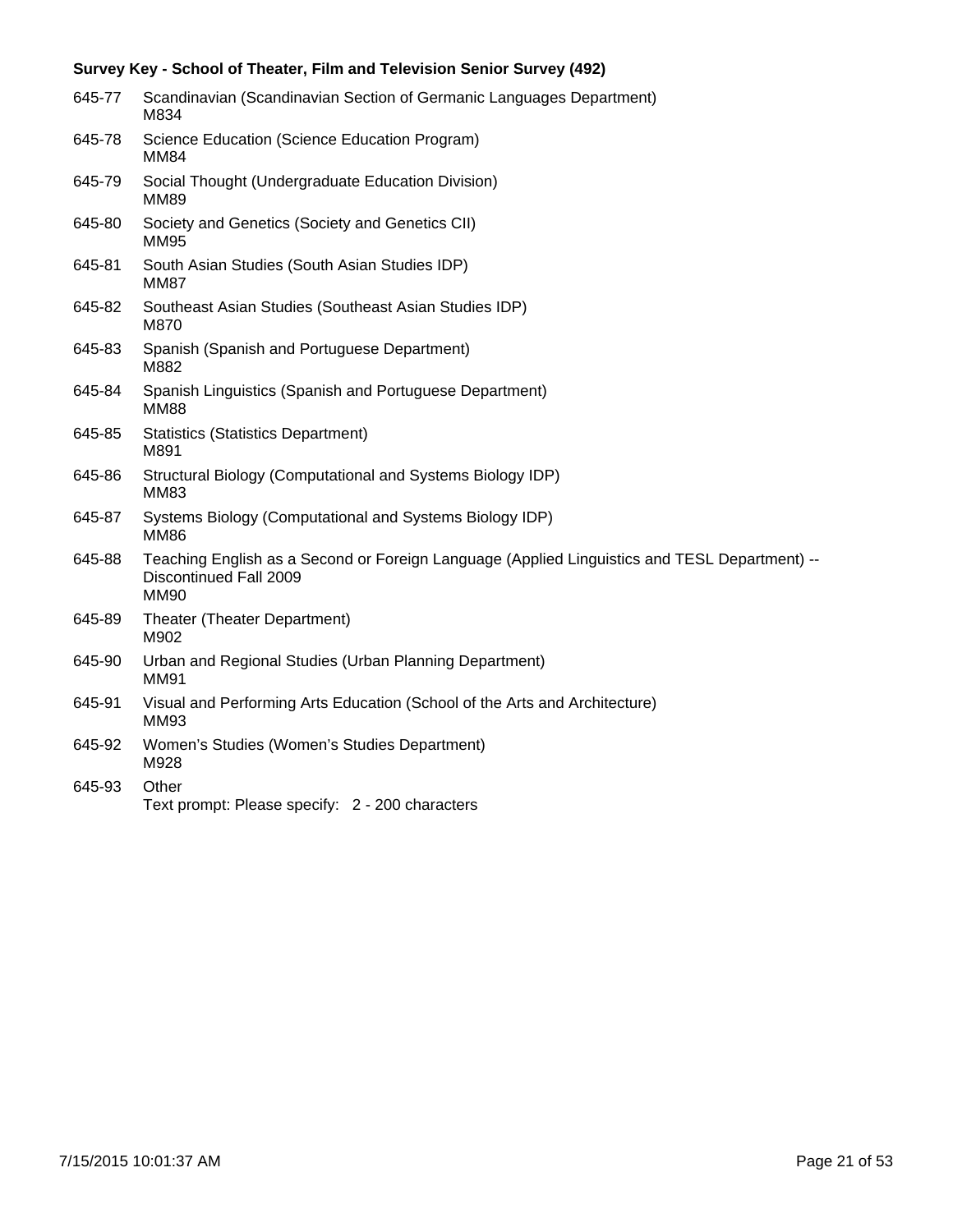How satisfied are you with each of the following aspects of your minor?

| Choose 0-1                                                                                                  | 1<br><b>Very<br/>dissatisfied sfied</b><br>$<$ /b> | $\overline{2}$<br><b>Dissati</b> | 3<br><b>Satisfi<br/>ed </b> | 4<br><b>Very<br/>satisfied<!--<br-->b&gt;</b> |
|-------------------------------------------------------------------------------------------------------------|----------------------------------------------------|----------------------------------|-----------------------------|-----------------------------------------------|
| Overall curriculum                                                                                          | 650-1                                              | 650-2                            | 650-3                       | 650-4                                         |
| Ability of faculty in your minor to challenge you<br>intellectually                                         | 660-1                                              | 660-2                            | 660-3                       | 660-4                                         |
| Ability of faculty in your minor to challenge your<br>creativity                                            | 670-1                                              | 670-2                            | 670-3                       | 670-4                                         |
| Quality of faculty instruction in the minor                                                                 | 680-1                                              | 680-2                            | 680-3                       | 680-4                                         |
| Accessibility of faculty outside of class                                                                   | 690-1                                              | 690-2                            | 690-3                       | 690-4                                         |
| Advising by faculty on academic matters<br>(courses, requirements for the minor, etc.)                      | $700-1$                                            | 700-2                            | 700-3                       | 700-4                                         |
| Advising by departmental counselor(s) on<br>academic matters (courses, requirements for the<br>minor, etc.) | $710-1$                                            | 710-2                            | 710-3                       | 710-4                                         |
| Availability of courses needed for the minor                                                                | 720-1                                              | 720-2                            | 720-3                       | 720-4                                         |
| Access to small classes or seminars in your<br>minor                                                        | 730-1                                              | 730-2                            | 730-3                       | 730-4                                         |
| Quality of TA instruction in your minor                                                                     | 740-1                                              | 740-2                            | 740-3                       | 740-4                                         |
| Ability of TAs to challenge you intellectually                                                              | $741 - 1$                                          | 741-2                            | 741-3                       | 741-4                                         |
| Ability of TAs to challenge your creativity                                                                 | 742-1                                              | 742-2                            | 742-3                       | 742-4                                         |

Please provide any additional feedback regarding your experience in the minor. Choose 0-1

744-1 Text prompt: 0 - 8000 characters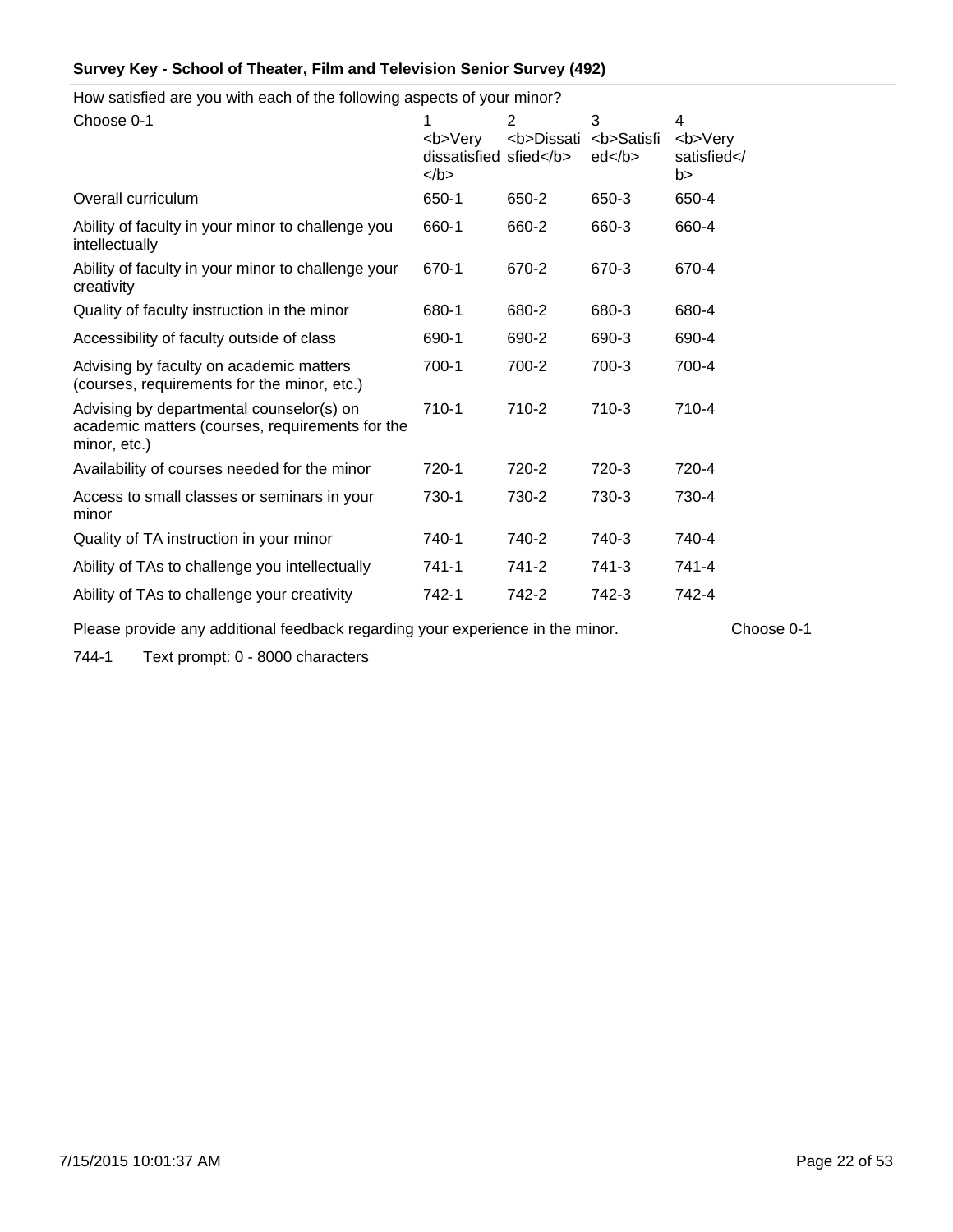| <u>VILICITUL UNUVILIU IESEALUI/SULUIAITY UPPOLIUMIITYTIESI HAVE YUU PALIIUPAIEU IIT!</u>                                                            |           |                                  |           |  |
|-----------------------------------------------------------------------------------------------------------------------------------------------------|-----------|----------------------------------|-----------|--|
| Choose 0-1                                                                                                                                          | Yes       | No, did not No, not<br>choose to | available |  |
| Assisted UCLA faculty in research for pay                                                                                                           | 760-1     | 760-2                            | 760-3     |  |
| Assisted UCLA faculty in research as a volunteer                                                                                                    | 770-1     | 770-2                            | 770-3     |  |
| Assisted faculty at another university with<br>research for pay or as a volunteer                                                                   | 780-1     | 780-2                            | 780-3     |  |
| Received a scholarship or fellowship on the basis 790-1<br>of your undergraduate research                                                           |           | 790-2                            | 790-3     |  |
| Received an award other than a scholarship or<br>fellowship on the basis of your undergraduate<br>research                                          | $800 - 1$ | 800-2                            | 800-3     |  |
| Gave an oral presentation or presented a poster<br>at a research meeting at UCLA                                                                    | 810-1     | 810-2                            | 810-3     |  |
| Gave an oral presentation or presented a poster<br>at a research meeting outside of UCLA                                                            | 820-1     | 820-2                            | 820-3     |  |
| Co-authored a published paper with your faculty<br>mentor                                                                                           | 830-1     | 830-2                            | 830-3     |  |
| Worked as a member of a team on a class<br>research project                                                                                         | 840-1     | 840-2                            | 840-3     |  |
| Worked on creative projects under the direction of 850-1<br>faculty at UCLA without course credit, for<br>example, in the visual or performing arts |           | 850-2                            | 850-3     |  |

Which of the following research/scholarly opportunity(ies) have you participated in?

Page 10

Have you participated in a senior level special topics seminar with a comprehensive term paper at UCLA? Choose 0-1

860-1 Yes

860-2 No, did not choose to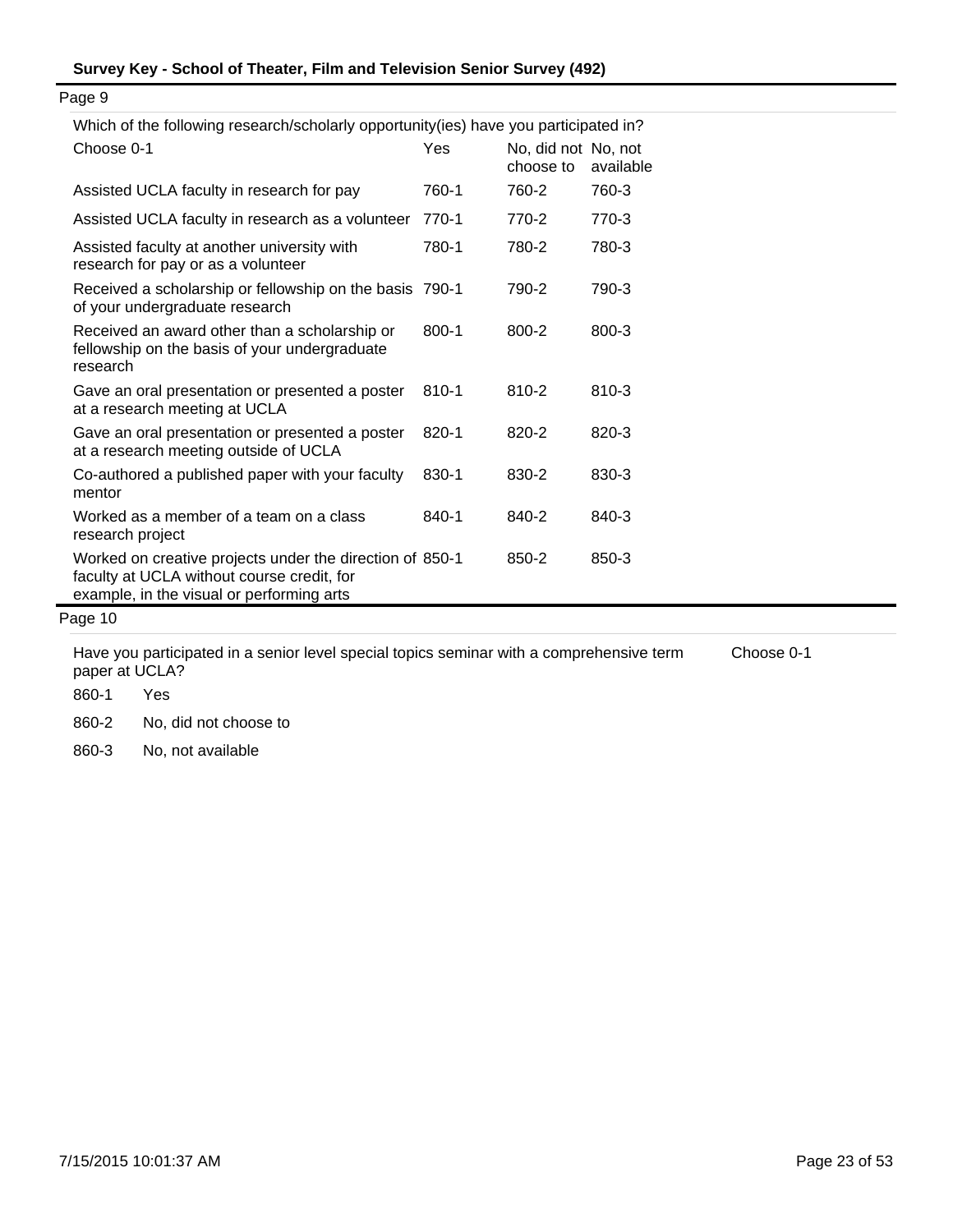Reflecting on your senior level special topics seminar with a comprehensive term paper, indicate your level of agreement with each of the following statements:

| Choose 0-1                                                                                                   | 1<br><b>Strongl <b>Disagr<br/>v<br/>disagree<!--<br-->b&gt;</b></b> | $\overline{2}$<br>$ee$ /b> | 3<br><b>Agree&lt; <b>Strongl<br/><math>/b</math>&gt;</b></b> | 4<br>y<br>agre<br>$e$ |
|--------------------------------------------------------------------------------------------------------------|---------------------------------------------------------------------|----------------------------|--------------------------------------------------------------|-----------------------|
| My seminar paper or project helped me better<br>understand concepts introduced in related<br>courses.        | 870-1                                                               | 870-2                      | 870-3                                                        | 870-4                 |
| My seminar provided me with strong intellectual<br>challenges.                                               | 880-1                                                               | 880-2                      | 880-3                                                        | 880-4                 |
| Participating in the seminar was an outstanding<br>aspect of my undergraduate education.                     | 890-1                                                               | 890-2                      | 890-3                                                        | 890-4                 |
| In writing my paper, I was motivated to produce a 910-1<br>superior project.                                 |                                                                     | 910-2                      | $910 - 3$                                                    | 910-4                 |
| My instructor challenged me to do my best.                                                                   | $920 - 1$                                                           | $920 - 2$                  | $920 - 3$                                                    | 920-4                 |
| As a result of my seminar experience, I have a<br>goal of attending graduate or professional school.         | 930-1                                                               | 930-2                      | 930-3                                                        | 930-4                 |
| I made meaningful contributions to the seminar.                                                              | 940-1                                                               | 940-2                      | 940-3                                                        | 940-4                 |
| The seminar was $\langle u \rangle$ = $\langle u \rangle$ personally<br>rewarding.                           | $950 - 1$                                                           | $950 - 2$                  | $950 - 3$                                                    | 950-4                 |
| My seminar experience contributed to the<br>creation of new knowledge.                                       | $952 - 1$                                                           | 952-2                      | 952-3                                                        | 952-4                 |
| My seminar led me to define my career goals or<br>change career options.                                     | 954-1                                                               | 954-2                      | 954-3                                                        | 954-4                 |
| The seminar experience enhanced my ability to<br>integrate key aspects of my major (or minor)<br>coursework. | 956-1                                                               | 956-2                      | 956-3                                                        | 956-4                 |
| I learned from interacting with other students in<br>my seminar.                                             | 960-1                                                               | 960-2                      | 960-3                                                        | 960-4                 |
| Page 12                                                                                                      |                                                                     |                            |                                                              |                       |

Have you completed a Community or Corporate Internship (195) at UCLA? Choose 0-1

980-1 Yes

980-2 No, did not choose to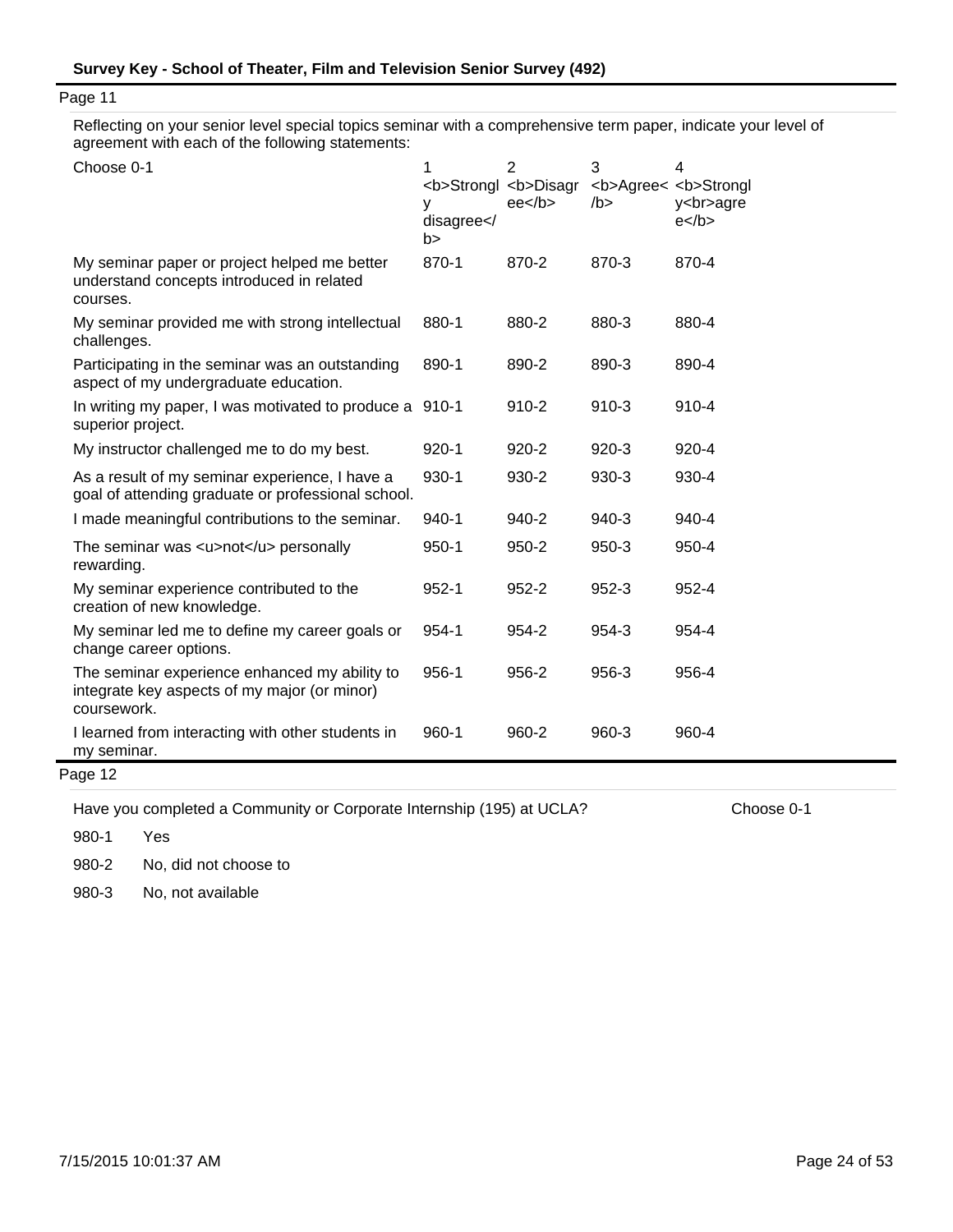Reflecting on your Community or Corporate Internship (195) experience(s), indicate your level of agreement with each of the following statements:

| Choose 0-1                                                                                                    | 1<br><b>Strongl <b>Disagr<br/>у<br/>disagree<!--<br-->b&gt;</b></b> | 2<br>ee <sub>2</sub> | 3<br><b>Agree&lt; <b>Strongl<br/>/b &gt;</b></b> | 4<br>y<br>agre<br>$e$ |
|---------------------------------------------------------------------------------------------------------------|---------------------------------------------------------------------|----------------------|--------------------------------------------------|-----------------------|
| Participating in this internship helped me better<br>understand concepts introduced in related<br>courses.    | 1010-1                                                              | 1010-2               | 1010-3                                           | 1010-4                |
| My internship provided strong intellectual<br>challenges.                                                     | 1012-1                                                              | 1012-2               | 1012-3                                           | 1012-4                |
| Participating in an internship was an outstanding<br>aspect of my undergraduate education.                    | 1014-1                                                              | 1014-2               | 1014-3                                           | 1014-4                |
| Participating in this internship motivated me to<br>achieve academic excellence in my final<br>paper/project. | 1020-1                                                              | 1020-2               | 1020-3                                           | 1020-4                |
| My faculty mentor challenged me to do my best.                                                                | 1030-1                                                              | 1030-2               | 1030-3                                           | 1030-4                |
| As a result of my internship experience, I have a<br>goal of attending graduate or professional school.       | 1070-1                                                              | 1070-2               | 1070-3                                           | 1070-4                |
| As an intern, I made meaningful contributions to<br>the organization/company.                                 | 1075-1                                                              | 1075-2               | 1075-3                                           | 1075-4                |
| The internship was $\langle u \rangle$ -not $\langle u \rangle$ personally<br>rewarding.                      | 1080-1                                                              | 1080-2               | 1080-3                                           | 1080-4                |
| My internship contributed to the creation of new<br>knowledge.                                                | 1085-1                                                              | 1085-2               | 1085-3                                           | 1085-4                |
| My internship led me to define my career goals or 1090-1<br>change career options.                            |                                                                     | 1090-2               | 1090-3                                           | 1090-4                |

Page 14

Have you completed at least one departmental honors thesis (198) at UCLA? Choose 0-1

1100-1 Yes

1100-2 No, did not choose to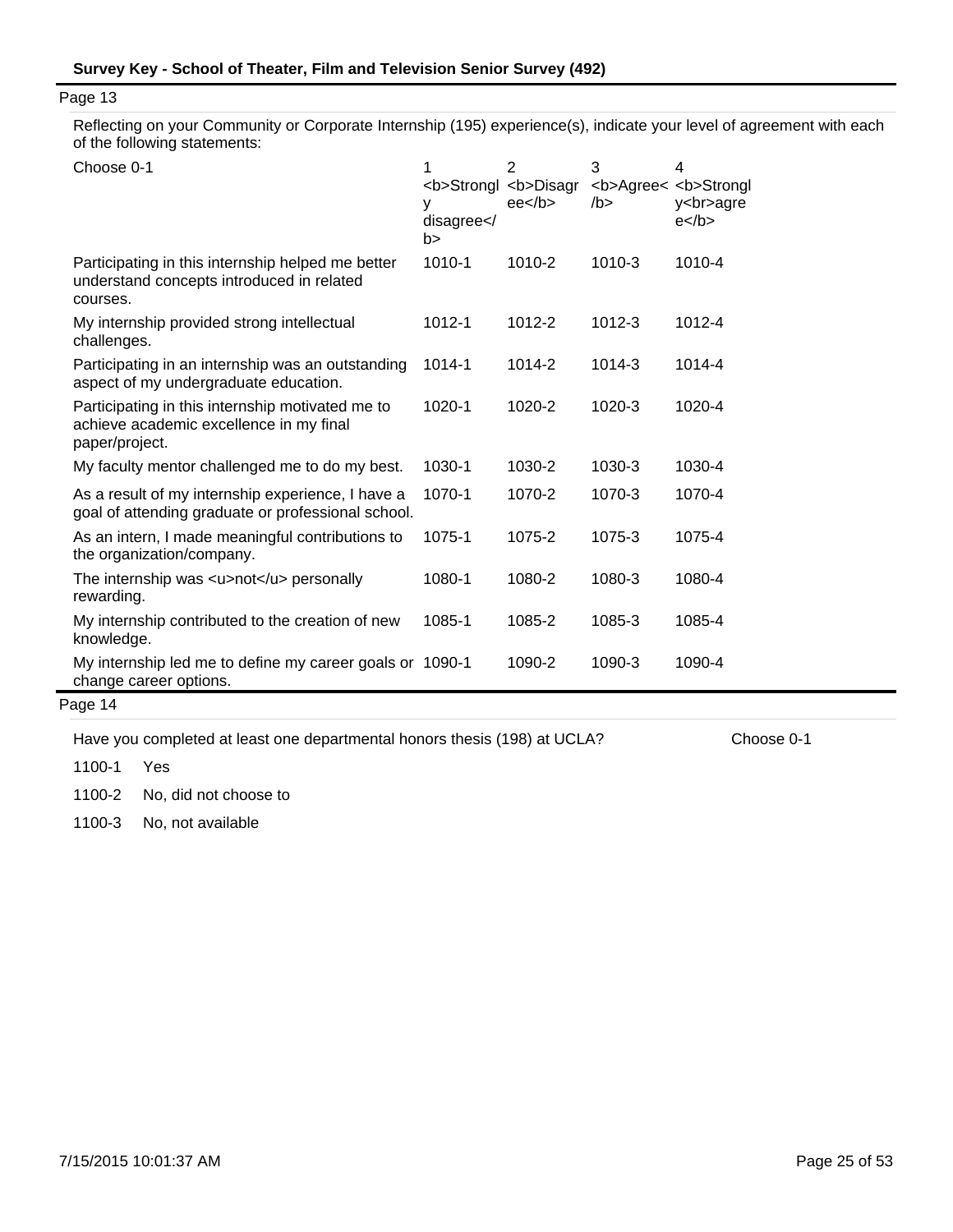Reflecting on your departmental honors thesis (198) experience(s), indicate your level of agreement with each of the following statements (if applicable):

| y<br>disagree <br b> | $\overline{2}$<br>ee <sub>2</sub>                                                                               | 3<br>/b >                    | 4<br><b>Agree&lt; <b>Strongl<br/>y<br/>agre<br/><math>e</math> </b></b> |
|----------------------|-----------------------------------------------------------------------------------------------------------------|------------------------------|-------------------------------------------------------------------------|
| 1110-1               | 1110-2                                                                                                          | 1110-3                       | 1110-4                                                                  |
| 1120-1               | 1120-2                                                                                                          | 1120-3                       | 1120-4                                                                  |
| 1130-1               | 1130-2                                                                                                          | 1130-3                       | 1130-4                                                                  |
| 1150-1               | 1150-2                                                                                                          | 1150-3                       | 1150-4                                                                  |
| 1160-1               | 1160-2                                                                                                          | 1160-3                       | 1160-4                                                                  |
| 1170-1               | 1170-2                                                                                                          | 1170-3                       | 1170-4                                                                  |
| 1180-1               | 1180-2                                                                                                          | 1180-3                       | 1180-4                                                                  |
| 1190-1               | 1190-2                                                                                                          | 1190-3                       | 1190-4                                                                  |
|                      | 1200-2                                                                                                          | 1200-3                       | 1200-4                                                                  |
| 1210-1               | 1210-2                                                                                                          | 1210-3                       | 1210-4                                                                  |
|                      | goal of attending graduate or professional school.<br>My research project contributed to the creation of 1200-1 | <b>Strongl <b>Disagr</b></b> |                                                                         |

# Page 16

Have you completed at least one Independent Study (specifically course 199) at UCLA? Choose 0-1

1220-1 Yes

1220-2 No, did not choose to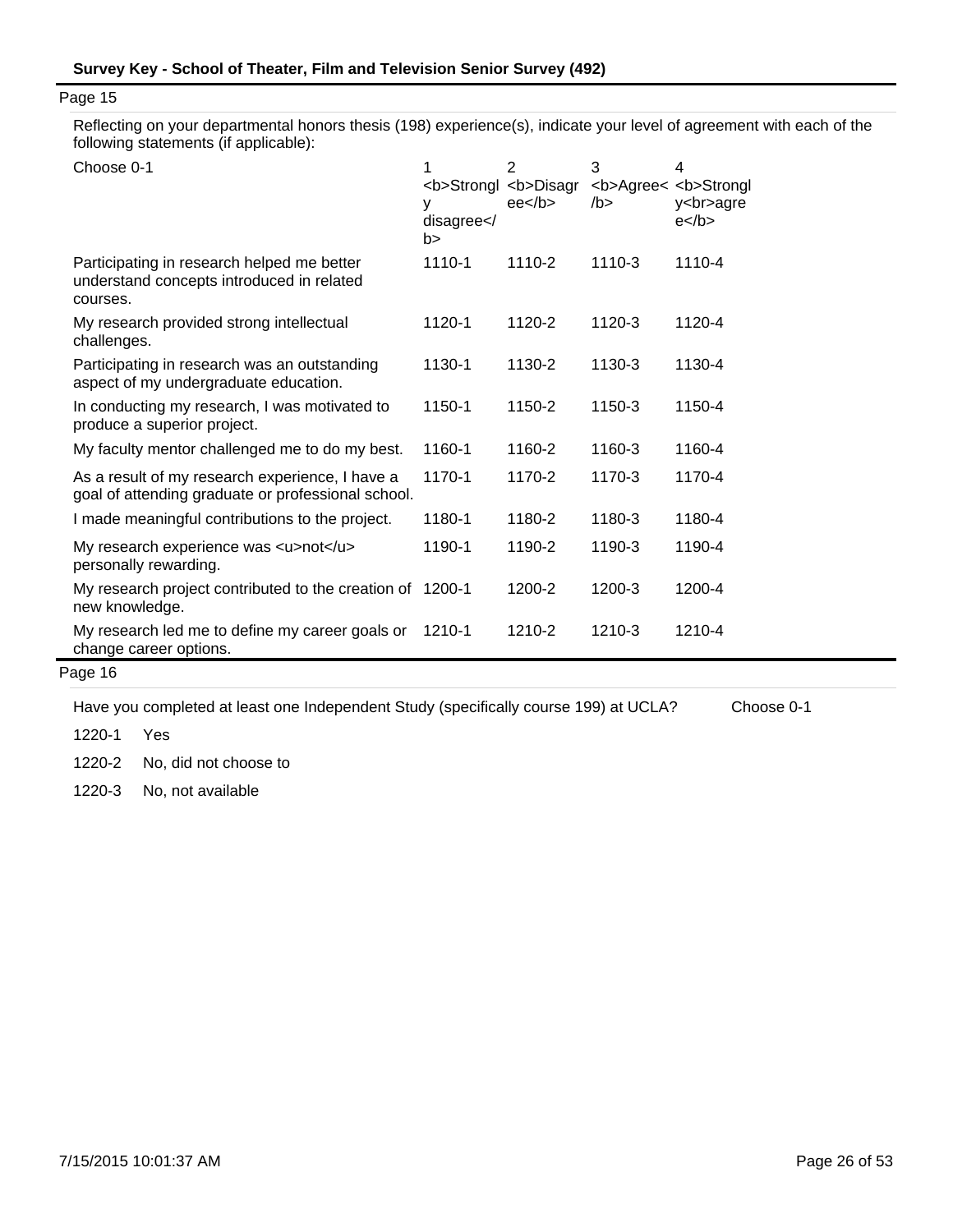Reflecting on your Independent Study (199) experience(s), indicate your level of agreement with each of the following statements:

| Choose 0-1                                                                                            | <b>Strongl <b>Disagr<br/>٧<br/>disagree<!--<br-->b&gt;</b></b> | $\overline{2}$<br>ee <sub>2</sub> | 3<br><b>Agree&lt; <b>Strongl<br/>/b &gt;</b></b> | 4<br>y<br>agre<br>$e$ |
|-------------------------------------------------------------------------------------------------------|----------------------------------------------------------------|-----------------------------------|--------------------------------------------------|-----------------------|
| Participating in research helped me better<br>understand concepts introduced in related<br>courses.   | 1230-1                                                         | 1230-2                            | 1230-3                                           | 1230-4                |
| My research provided strong intellectual<br>challenges.                                               | 1240-1                                                         | 1240-2                            | 1240-3                                           | 1240-4                |
| Participating in research was an outstanding<br>aspect of my undergraduate education.                 | 1250-1                                                         | 1250-2                            | 1250-3                                           | 1250-4                |
| In conducting my research, I was motivated to<br>produce a superior project.                          | 1270-1                                                         | 1270-2                            | 1270-3                                           | 1270-4                |
| My faculty mentor challenged me to do my best.                                                        | 1280-1                                                         | 1280-2                            | 1280-3                                           | 1280-4                |
| As a result of my research experience, I have a<br>goal of attending graduate or professional school. | 1290-1                                                         | 1290-2                            | 1290-3                                           | 1290-4                |
| I made meaningful contributions to the project.                                                       | 1300-1                                                         | 1300-2                            | 1300-3                                           | 1300-4                |
| My research experience was <u>not</u><br>personally rewarding.                                        | 1310-1                                                         | 1310-2                            | 1310-3                                           | 1310-4                |
| My research project contributed to the creation of 1320-1<br>new knowledge.                           |                                                                | 1320-2                            | 1320-3                                           | 1320-4                |
| My research led me to define my career goals or<br>change career options.                             | 1330-1                                                         | 1330-2                            | 1330-3                                           | 1330-4                |

# Page 18

<b>NOT INCLUDING an advanced seminar with a comprehensive paper or an independent studies course (195, 198 or 199), did you complete an advanced course that required you to (a) synthesize and apply your prior learning AND (b) create a final product (e.g., paper, video, thesis, etc.)?</b> Choose 0-1

|           | 1340-1 Yes, in my major                   |
|-----------|-------------------------------------------|
|           | 1340-2 Yes, in my minor                   |
|           | 1340-3 Yes, in both my major and my minor |
| 1340-4 No |                                           |

Page 19

Did you participate in study abroad during your time at UCLA? Choose 0-1

1341-1 Yes

1341-2 No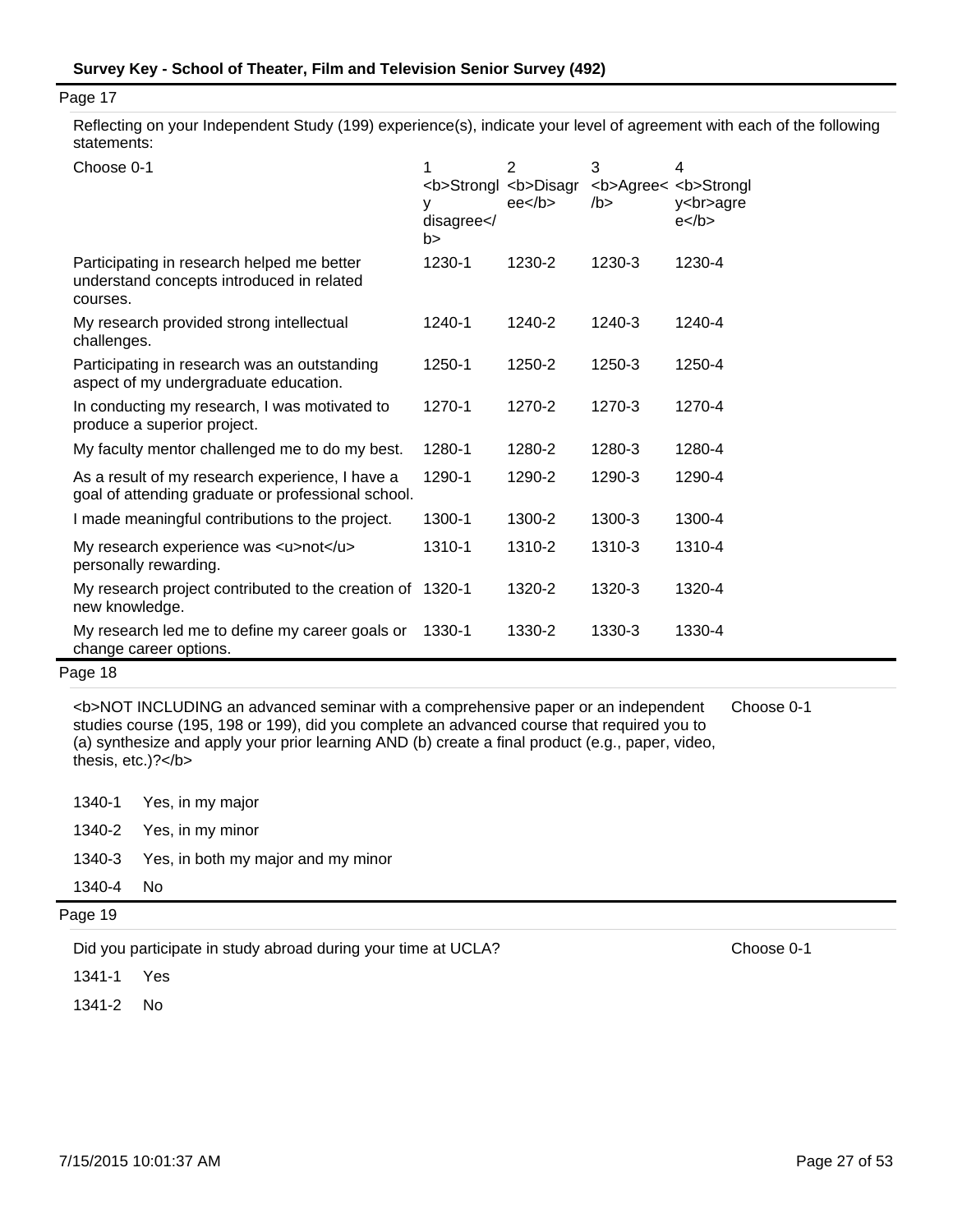Reflecting on your study abroad experience(s), indicate your level of agreement with each of the following statements:

| Choose 0-1                                                                                                          | ٧<br>disagree <br b> | $\overline{2}$<br><b>Strongl <b>Disagr<br/><math>ee&lt;</math>/b&gt;</b></b> | 3<br><b>Agree&lt; <b>Strongl<br/>/b</b></b> | 4<br>y<br>agre<br>$e$ |
|---------------------------------------------------------------------------------------------------------------------|----------------------|------------------------------------------------------------------------------|---------------------------------------------|-----------------------|
| My study abroad experience enhanced my ability<br>to integrate key aspects of my major (or minor)<br>coursework.    | 1342-1               | 1342-2                                                                       | 1342-3                                      | 1342-4                |
| My study abroad experience provided strong<br>intellectual challenges.                                              | 1343-1               | 1343-2                                                                       | 1343-3                                      | 1343-4                |
| Participating in study abroad was an outstanding<br>aspect of my undergraduate education.                           | 1344-1               | 1344-2                                                                       | 1344-3                                      | 1344-4                |
| As a result of my study abroad experience, I have 1345-1<br>a goal of attending graduate or professional<br>school. |                      | 1345-2                                                                       | 1345-3                                      | 1345-4                |
| My study abroad experience was <u>not</u><br>personally rewarding.                                                  | 1346-1               | 1346-2                                                                       | 1346-3                                      | 1346-4                |
| My study abroad experience led me to define my<br>career goals or change career options.                            | 1347-1               | 1347-2                                                                       | 1347-3                                      | 1347-4                |

Please describe your study abroad experience and evaluate its importance to your overall education. Choose 0-1

1350-1 Text prompt: 0 - 8000 characters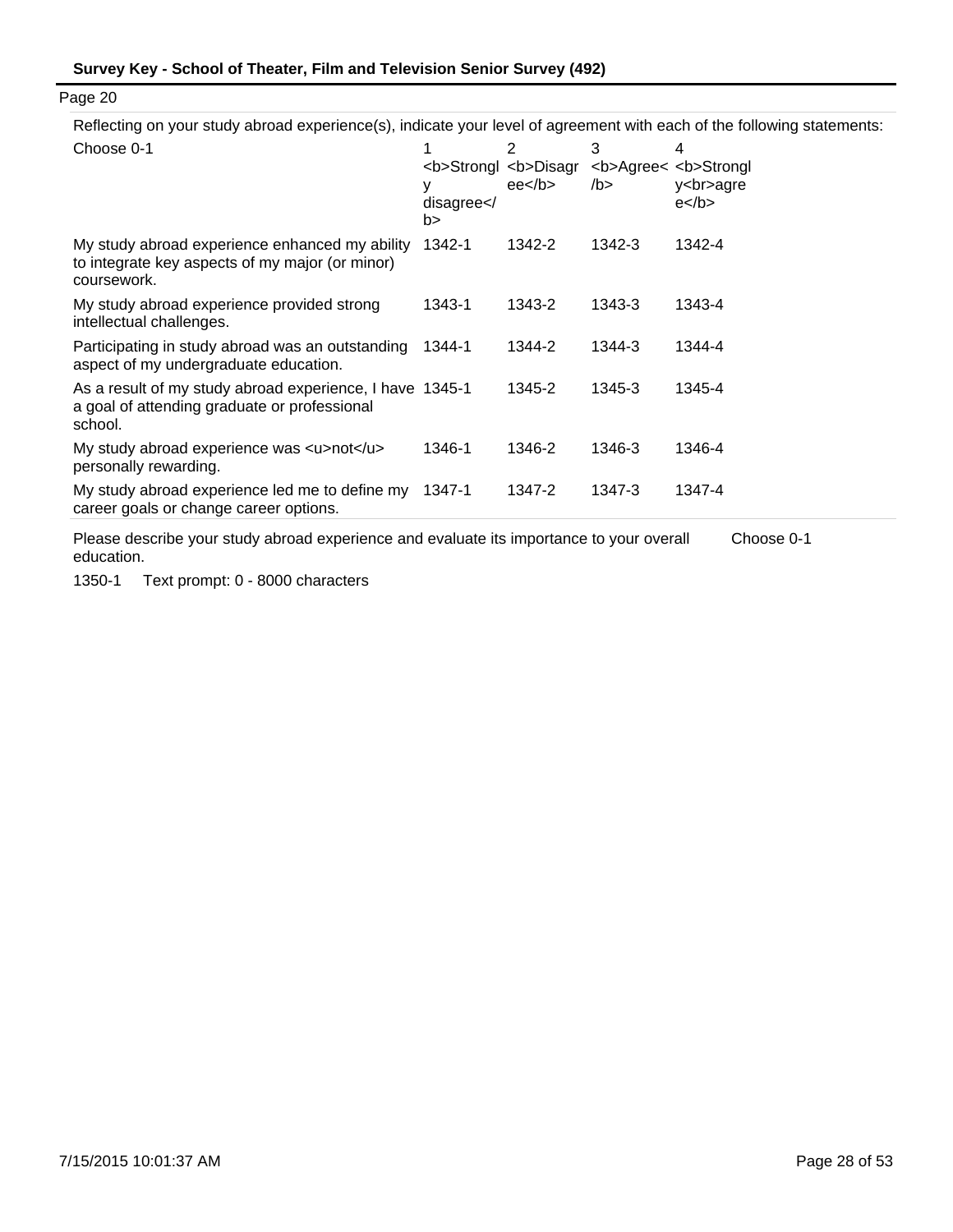| Page 21 |                                                                                                                                                                                                                                       |            |
|---------|---------------------------------------------------------------------------------------------------------------------------------------------------------------------------------------------------------------------------------------|------------|
|         | Thinking back on your experiences, to what extent do you agree that this calculation was<br>consistent with the amount of time you put into your classes?                                                                             | Choose 0-1 |
| 1355-1  | <b>Strongly disagree</b>                                                                                                                                                                                                              |            |
| 1355-2  | $\overline{2}$<br><b>Disagree</b>                                                                                                                                                                                                     |            |
| 1355-3  | - 3<br><b>Agree</b>                                                                                                                                                                                                                   |            |
| 1355-4  | 4<br><b>Strongly<br/>agree</b>                                                                                                                                                                                                        |            |
|         | $\blacksquare$ . The set of the set of the set of the set of the set of the set of the set of the set of the set of the set of the set of the set of the set of the set of the set of the set of the set of the set of the set of the |            |

On average, approximately how many hours per week did you spend doing work for a 4-unit course, including time spent in the classroom? Choose 0-1

- 1360-1 Fewer than 3 hours
- 1360-2 Between 3 and 6 hours
- 1360-3 Between 6 and 9 hours
- 1360-4 Between 9 and 12 hours
- 1360-5 Between 12 and 15 hours
- 1360-6 More than 15 hours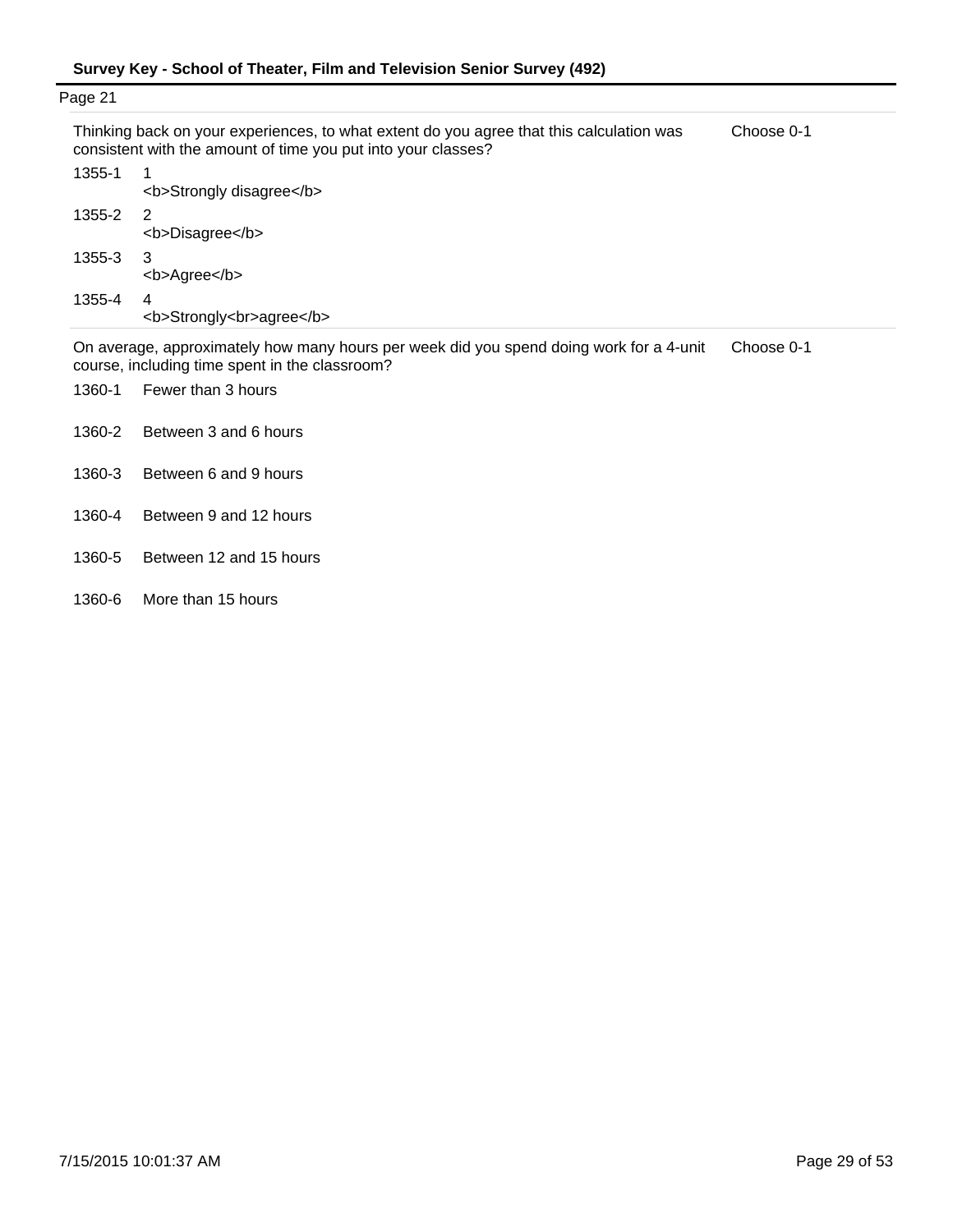| Survey Key - School of Theater, Film and Television Senior Survey (492) |  |  |
|-------------------------------------------------------------------------|--|--|
|-------------------------------------------------------------------------|--|--|

|                            |                                                                                                                                                                         |           | Choose 0-1                                                                                                                                                                                                                                                                                                                                   |
|----------------------------|-------------------------------------------------------------------------------------------------------------------------------------------------------------------------|-----------|----------------------------------------------------------------------------------------------------------------------------------------------------------------------------------------------------------------------------------------------------------------------------------------------------------------------------------------------|
|                            |                                                                                                                                                                         |           |                                                                                                                                                                                                                                                                                                                                              |
|                            |                                                                                                                                                                         |           |                                                                                                                                                                                                                                                                                                                                              |
|                            |                                                                                                                                                                         |           |                                                                                                                                                                                                                                                                                                                                              |
| 1<br>у<br>disagree <br b > | $\overline{2}$<br>ee <sub>2</sub>                                                                                                                                       | 3<br>/b > | 4<br><b>Agree&lt; <b>Strongl<br/>y<br/>agre<br/><math>e</math> </b></b>                                                                                                                                                                                                                                                                      |
| 1380-1                     | 1380-2                                                                                                                                                                  | 1380-3    | 1380-4                                                                                                                                                                                                                                                                                                                                       |
|                            | 1390-2                                                                                                                                                                  | 1390-3    | 1390-4                                                                                                                                                                                                                                                                                                                                       |
| 1400-1                     | 1400-2                                                                                                                                                                  | 1400-3    | 1400-4                                                                                                                                                                                                                                                                                                                                       |
|                            |                                                                                                                                                                         |           |                                                                                                                                                                                                                                                                                                                                              |
| Yes                        | No                                                                                                                                                                      |           |                                                                                                                                                                                                                                                                                                                                              |
| 1410-1                     | 1410-2                                                                                                                                                                  |           |                                                                                                                                                                                                                                                                                                                                              |
|                            | 1420-2                                                                                                                                                                  |           |                                                                                                                                                                                                                                                                                                                                              |
|                            | I enjoyed exploring topics and disciplines outside 1390-1<br>I was challenged by new ideas and new ways of<br>I elected to take a minor after taking a GE course 1420-1 |           | Did you complete most of your General Education (GE) requirements at UCLA?<br>With regard to your General Education (GE) classes at UCLA, indicate your level of agreement with each of the<br><b>Strongl <b>Disagr<br/>With regard to your General Education (GE) classes at UCLA, indicate if you agree with each of the following</b></b> |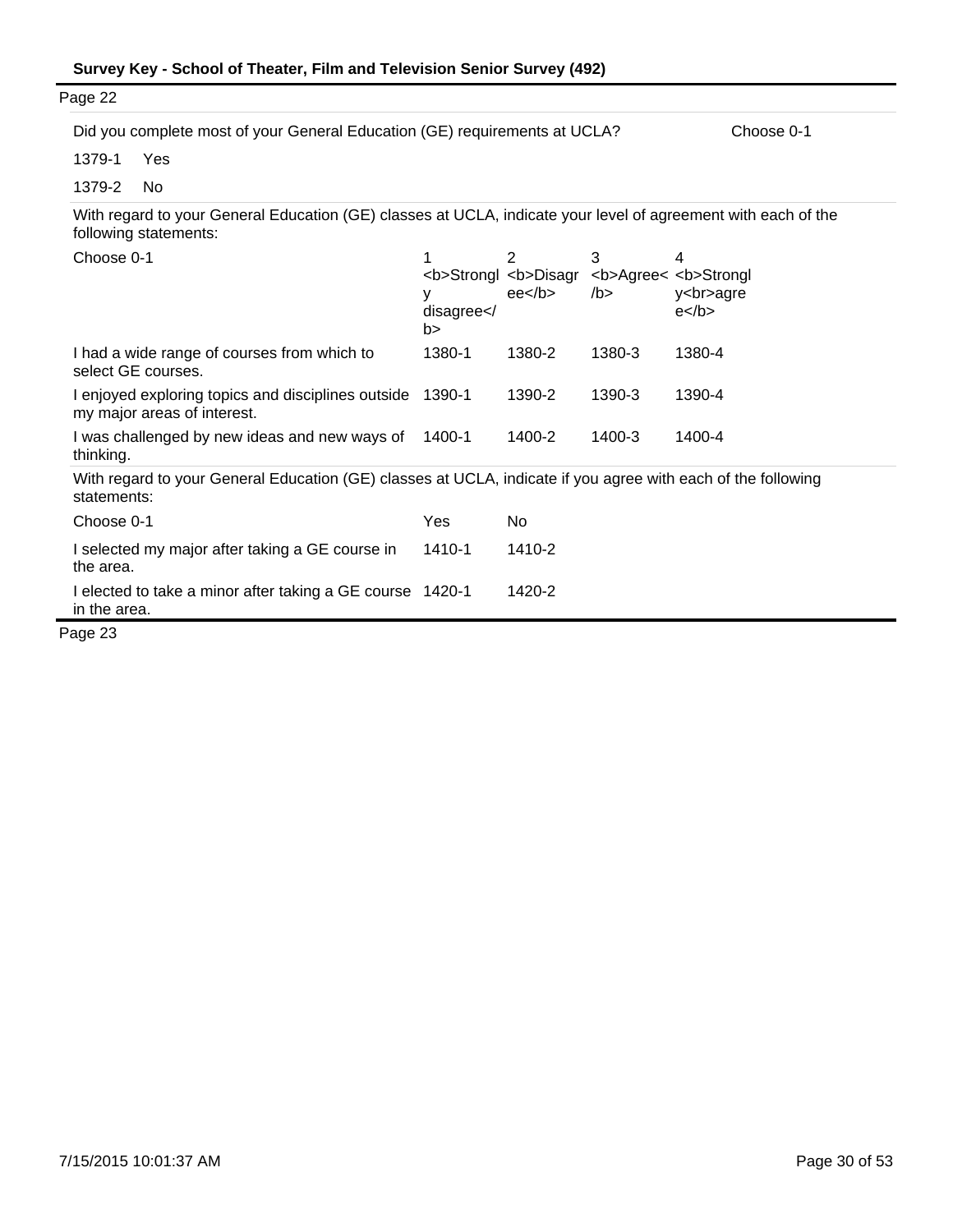How <u>often</u> have you used the following educational technologies in your coursework?

| Choose 0-1                                                                                                    | 1<br><b>Never&lt; <b>Once<br/>/b &gt;</b></b> | $\overline{2}$<br>per<br>term < /b> | 3<br>$b > 1-3$<br>times per<br>month | 4<br>$1-3$<br>times per<br>week | 5<br><b>Everyd<br/>ay </b> |  |
|---------------------------------------------------------------------------------------------------------------|-----------------------------------------------|-------------------------------------|--------------------------------------|---------------------------------|----------------------------|--|
| Course website                                                                                                | 1450-1                                        | 1450-2                              | 1450-3                               | 1450-4                          | 1450-5                     |  |
| Web-based threaded discussion tools (e.g., to<br>discuss class material with other students)                  | 1470-1                                        | 1470-2                              | 1470-3                               | 1470-4                          | 1470-5                     |  |
| Chat tools (e.g., to brainstorm with several other<br>students at once)                                       | 1480-1                                        | 1480-2                              | 1480-3                               | 1480-4                          | 1480-5                     |  |
| Collaborative documents (e.g., Google docs or<br>spreadsheets, to work on assignments with other<br>students) | 1500-1                                        | 1500-2                              | 1500-3                               | 1500-4                          | 1500-5                     |  |
| Blogging tools (e.g., to keep a class-related<br>journal)                                                     | 1510-1                                        | 1510-2                              | 1510-3                               | 1510-4                          | 1510-5                     |  |
| Online self-tests (e.g., to give you feedback on<br>your knowledge of class material)                         | 1530-1                                        | 1530-2                              | 1530-3                               | 1530-4                          | 1530-5                     |  |
| Visualization tools, simulations, or animations<br>(e.g., to help you learn difficult concepts)               | 1540-1                                        | 1540-2                              | 1540-3                               | 1540-4                          | 1540-5                     |  |
| Digital audio files (e.g., Podcasting, Wimba<br>Voice)                                                        | 1550-1                                        | 1550-2                              | 1550-3                               | 1550-4                          | 1550-5                     |  |
| Digital video files (e.g., BruinCast, Course<br>webcasting, iTunes U)                                         | 1560-1                                        | 1560-2                              | 1560-3                               | 1560-4                          | 1560-5                     |  |
| How <u>useful</u> have each of the following educational technologies been to you in your coursework?         |                                               |                                     |                                      |                                 |                            |  |
| Choose 0-1                                                                                                    | <b>Never</b>                                  | $\overline{2}$<br><b>Not at</b>     | 3<br><b>Slightly <b>Moder</b></b>    | 4                               | 5<br><b>Very</b>           |  |
|                                                                                                               | $used<$ /b>                                   | all<br>useful                       | useful                               | ately<br>useful                 | useful                     |  |
| Course website                                                                                                | 1660-1                                        | 1660-2                              | 1660-3                               | 1660-4                          | 1660-5                     |  |
| Web-based threaded discussion tools (e.g., to<br>discuss class material with other students)                  | 1680-1                                        | 1680-2                              | 1680-3                               | 1680-4                          | 1680-5                     |  |
| Chat tools (e.g., to brainstorm with several other<br>students at once)                                       | 1690-1                                        | 1690-2                              | 1690-3                               | 1690-4                          | 1690-5                     |  |
| Collaborative documents (e.g., Google docs or<br>spreadsheets, to work on assignments with other<br>students) | 1710-1                                        | 1710-2                              | 1710-3                               | 1710-4                          | 1710-5                     |  |
| Blogging tools (e.g., to keep a class-related<br>journal)                                                     | 1720-1                                        | 1720-2                              | 1720-3                               | 1720-4                          | 1720-5                     |  |
| Online self-tests (e.g., to give you feedback on<br>your knowledge of class material)                         | 1740-1                                        | 1740-2                              | 1740-3                               | 1740-4                          | 1740-5                     |  |
| Visualization tools, simulations, or animations<br>(e.g., to help you learn difficult concepts)               | 1750-1                                        | 1750-2                              | 1750-3                               | 1750-4                          | 1750-5                     |  |
| Digital audio files (e.g., Podcasting, Wimba<br>Voice)                                                        | 1760-1                                        | 1760-2                              | 1760-3                               | 1760-4                          | 1760-5                     |  |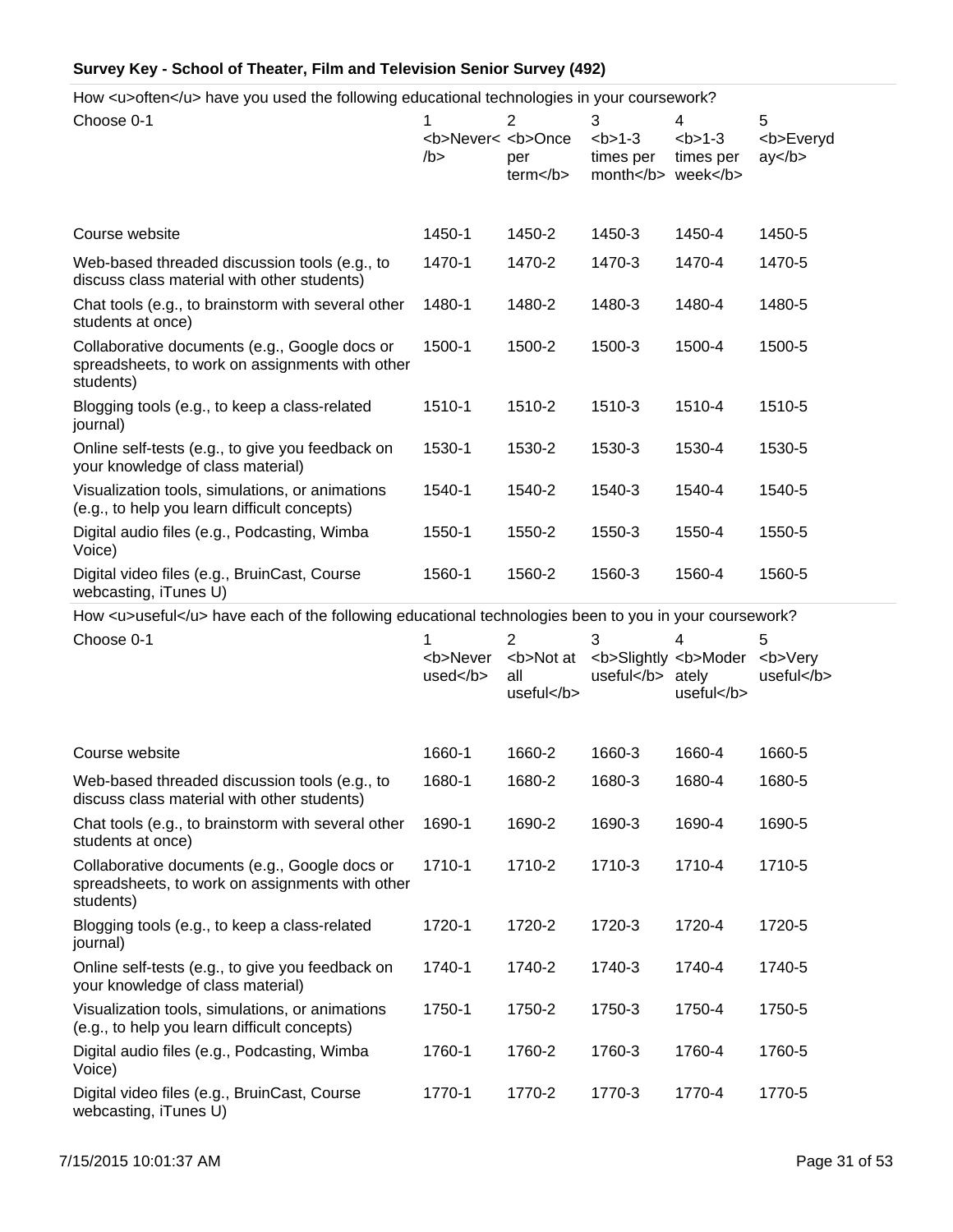| Choose 0-1                                                                                                    | 6 NA<br><b>This<br/>option was<br/>not<br/>available<!--<br-->b&gt;</b> |
|---------------------------------------------------------------------------------------------------------------|-------------------------------------------------------------------------|
| Course website                                                                                                | 1450-6                                                                  |
| Web-based threaded discussion tools (e.g., to<br>discuss class material with other students)                  | 1470-6                                                                  |
| Chat tools (e.g., to brainstorm with several other<br>students at once)                                       | 1480-6                                                                  |
| Collaborative documents (e.g., Google docs or<br>spreadsheets, to work on assignments with other<br>students) | 1500-6                                                                  |
| Blogging tools (e.g., to keep a class-related<br>journal)                                                     | 1510-6                                                                  |
| Online self-tests (e.g., to give you feedback on<br>your knowledge of class material)                         | 1530-6                                                                  |
| Visualization tools, simulations, or animations<br>(e.g., to help you learn difficult concepts)               | 1540-6                                                                  |
| Digital audio files (e.g., Podcasting, Wimba<br>Voice)                                                        | 1550-6                                                                  |
| Digital video files (e.g., BruinCast, Course<br>webcasting, iTunes U)                                         | 1560-6                                                                  |
|                                                                                                               |                                                                         |
| Choose 0-1                                                                                                    | 6 NA<br><b>This<br/>option was<br/>not<br/>available<!--<br-->b&gt;</b> |
| Course website                                                                                                | 1660-6                                                                  |
| Web-based threaded discussion tools (e.g., to<br>discuss class material with other students)                  | 1680-6                                                                  |
| Chat tools (e.g., to brainstorm with several other<br>students at once)                                       | 1690-6                                                                  |
| Collaborative documents (e.g., Google docs or<br>spreadsheets, to work on assignments with other<br>students) | 1710-6                                                                  |
| Blogging tools (e.g., to keep a class-related<br>journal)                                                     | 1720-6                                                                  |
| Online self-tests (e.g., to give you feedback on<br>your knowledge of class material)                         | 1740-6                                                                  |
| Visualization tools, simulations, or animations<br>(e.g., to help you learn difficult concepts)               | 1750-6                                                                  |
| Digital audio files (e.g., Podcasting, Wimba<br>Voice)                                                        | 1760-6                                                                  |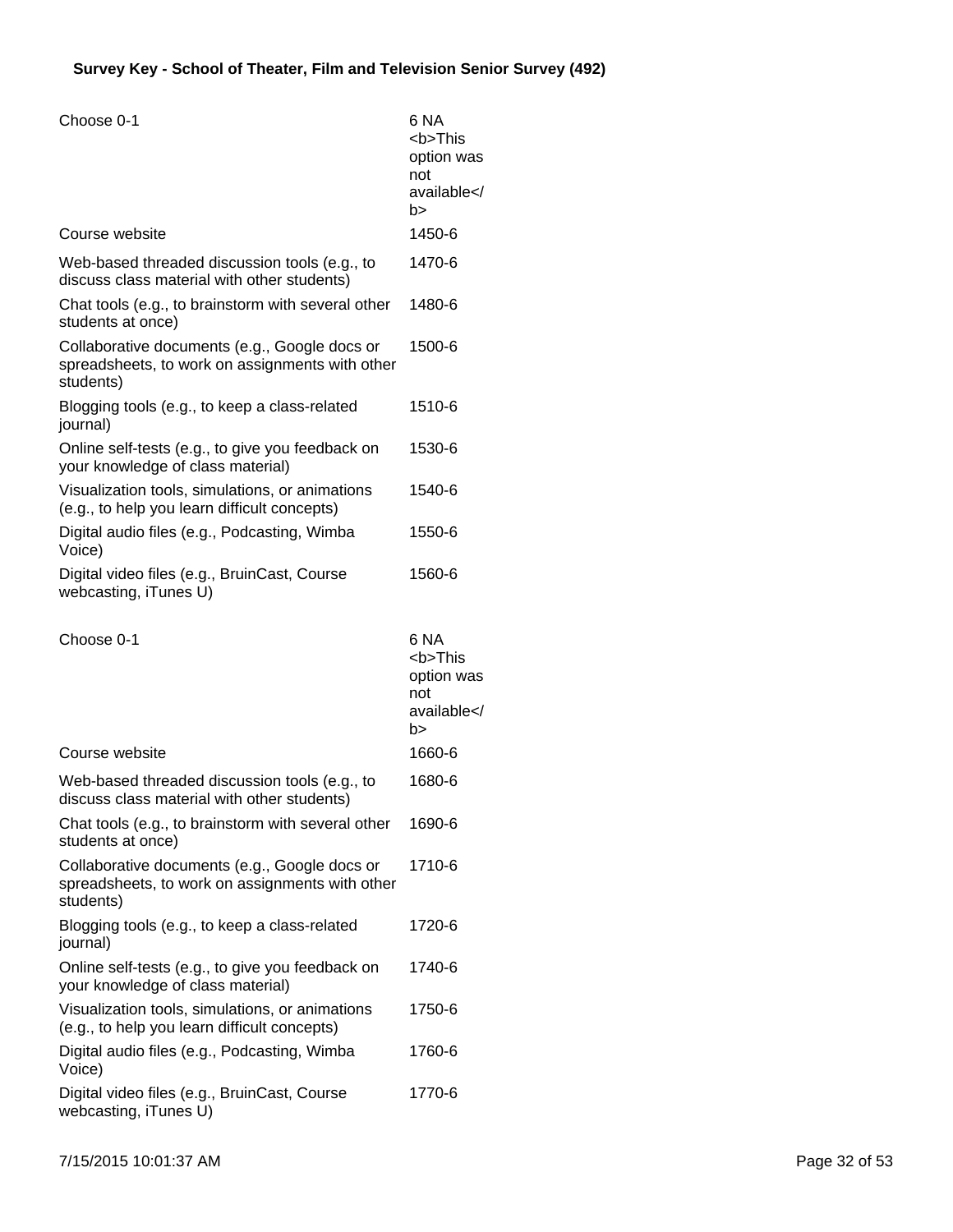| Survey Key - School of Theater, Film and Television Senior Survey (492) |  |  |
|-------------------------------------------------------------------------|--|--|
|-------------------------------------------------------------------------|--|--|

| How <u>often</u> have you used the following educational technologies in your coursework? |                                          |                                                                                                                                                                                                |                                                                                                                                                         |                                           |                            |
|-------------------------------------------------------------------------------------------|------------------------------------------|------------------------------------------------------------------------------------------------------------------------------------------------------------------------------------------------|---------------------------------------------------------------------------------------------------------------------------------------------------------|-------------------------------------------|----------------------------|
| Choose 0-1                                                                                | <b>Never&lt; <b>Once<br/>/b &gt;</b></b> | 2<br>per<br>term <th>3<br/><math>2 - 3</math><br/>times per<br/>month <th>4<br/><math>2 - 3</math><br/>times per<br/>week&lt;<math>/b</math>&gt;</th><th>5<br/><b>Everyd<br/>ay </b></th></th> | 3<br>$2 - 3$<br>times per<br>month <th>4<br/><math>2 - 3</math><br/>times per<br/>week&lt;<math>/b</math>&gt;</th> <th>5<br/><b>Everyd<br/>ay </b></th> | 4<br>$2 - 3$<br>times per<br>week< $/b$ > | 5<br><b>Everyd<br/>ay </b> |
| eTextbooks (Electronic textbooks)                                                         | 1780-1                                   | 1780-2                                                                                                                                                                                         | 1780-3                                                                                                                                                  | 1780-4                                    | 1780-5                     |
| Library eReserves                                                                         | 1790-1                                   | 1790-2                                                                                                                                                                                         | 1790-3                                                                                                                                                  | 1790-4                                    | 1790-5                     |
| Library digital resources (e.g., JSTOR, PsychInfo, 1800-1<br>PubMed)                      |                                          | 1800-2                                                                                                                                                                                         | 1800-3                                                                                                                                                  | 1800-4                                    | 1800-5                     |
| ePortfolios                                                                               | 1810-1                                   | 1810-2                                                                                                                                                                                         | 1810-3                                                                                                                                                  | 1810-4                                    | 1810-5                     |
| Other<br>(Please specify below)                                                           | 1820-1                                   | 1820-2                                                                                                                                                                                         | 1820-3                                                                                                                                                  | 1820-4                                    | 1820-5                     |

Choose 0-1

## 1830-1 Text prompt: 0 - 100 characters

Page 24

How <u>useful</u> have each of the following educational technologies been to you in your coursework?

| Choose 0-1                                                           | <b>Never<br/>used<math>&lt;</math>/b<math>&gt;</math></b> | 2<br><b>Not at<br/>all<br/>useful</b> | 3<br><b>Slightly <b>Moder<br/>useful</b></b> | atelv<br>useful $<$ /b $>$ | 5<br><b>Verv<br/>useful</b> |
|----------------------------------------------------------------------|-----------------------------------------------------------|---------------------------------------|----------------------------------------------|----------------------------|-----------------------------|
| eTextbooks (Electronic textbooks)                                    | 1835-1                                                    | 1835-2                                | 1835-3                                       | 1835-4                     | 1835-5                      |
| Library eReserves                                                    | 1840-1                                                    | 1840-2                                | 1840-3                                       | 1840-4                     | 1840-5                      |
| Library digital resources (e.g., JSTOR, PsychInfo, 1845-1<br>PubMed) |                                                           | 1845-2                                | 1845-3                                       | 1845-4                     | 1845-5                      |
| ePortfolios                                                          | 1850-1                                                    | 1850-2                                | 1850-3                                       | 1850-4                     | 1850-5                      |
| Other<br>(Please specify below)                                      | 1855-1                                                    | 1855-2                                | 1855-3                                       | 1855-4                     | 1855-5                      |

Choose 0-1

1860-1 Text prompt: 0 - 100 characters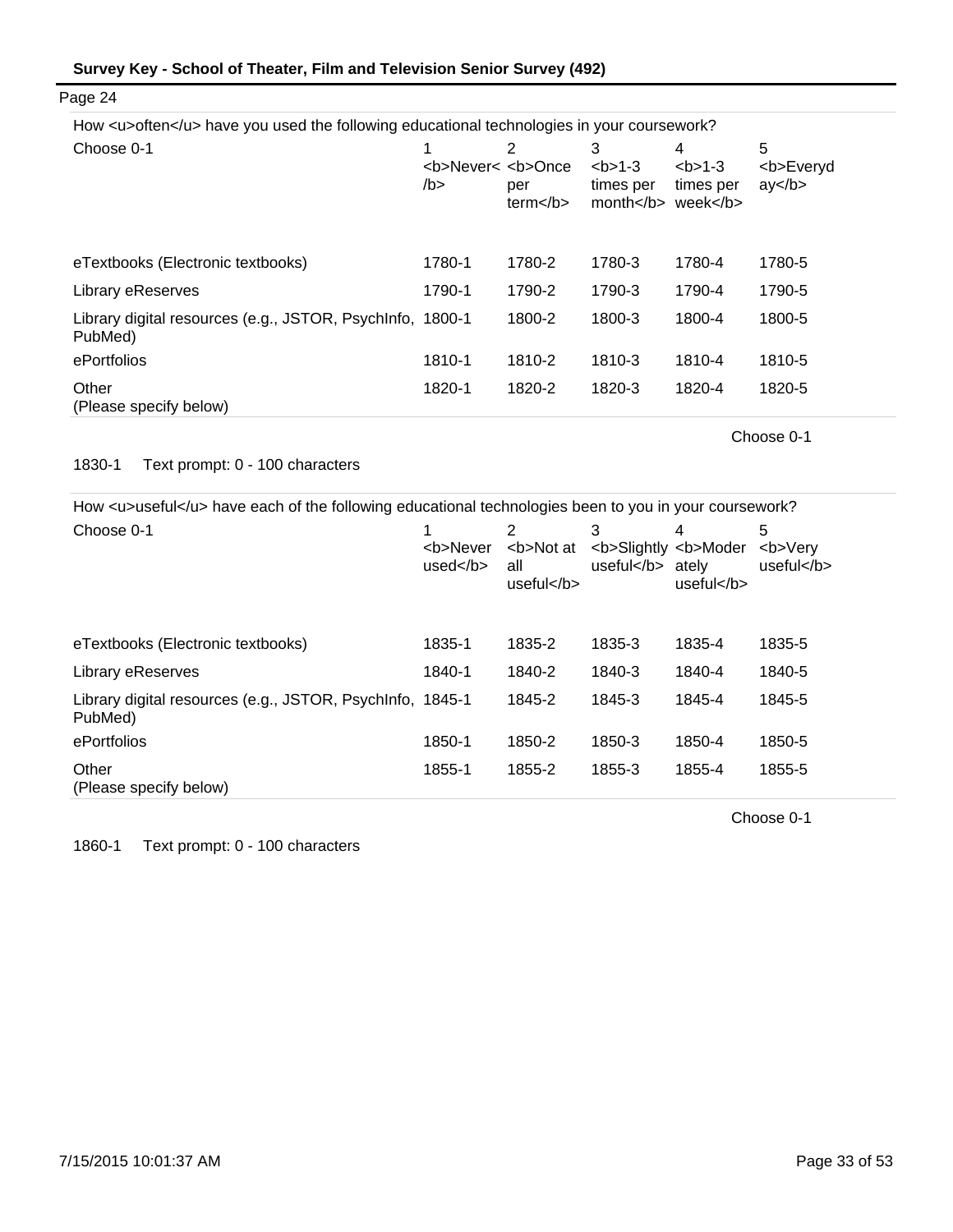| Choose 0-1                                                           | 6 NA<br><b>This<br/>option was<br/>not<br/>available<!--<br-->b&gt;</b> |
|----------------------------------------------------------------------|-------------------------------------------------------------------------|
| eTextbooks (Electronic textbooks)                                    | 1780-6                                                                  |
| Library eReserves                                                    | 1790-6                                                                  |
| Library digital resources (e.g., JSTOR, PsychInfo, 1800-6<br>PubMed) |                                                                         |
| ePortfolios                                                          | 1810-6                                                                  |
| Other<br>(Please specify below)                                      | 1820-6                                                                  |

| Choose 0-1                                                           | 6 NA<br><b>This<br/>option was<br/>not<br/>available<!--<br-->b&gt;</b> |
|----------------------------------------------------------------------|-------------------------------------------------------------------------|
| eTextbooks (Electronic textbooks)                                    | 1835-6                                                                  |
| Library eReserves                                                    | 1840-6                                                                  |
| Library digital resources (e.g., JSTOR, PsychInfo, 1845-6<br>PubMed) |                                                                         |
| ePortfolios                                                          | 1850-6                                                                  |
| Other<br>(Please specify below)                                      | 1855-6                                                                  |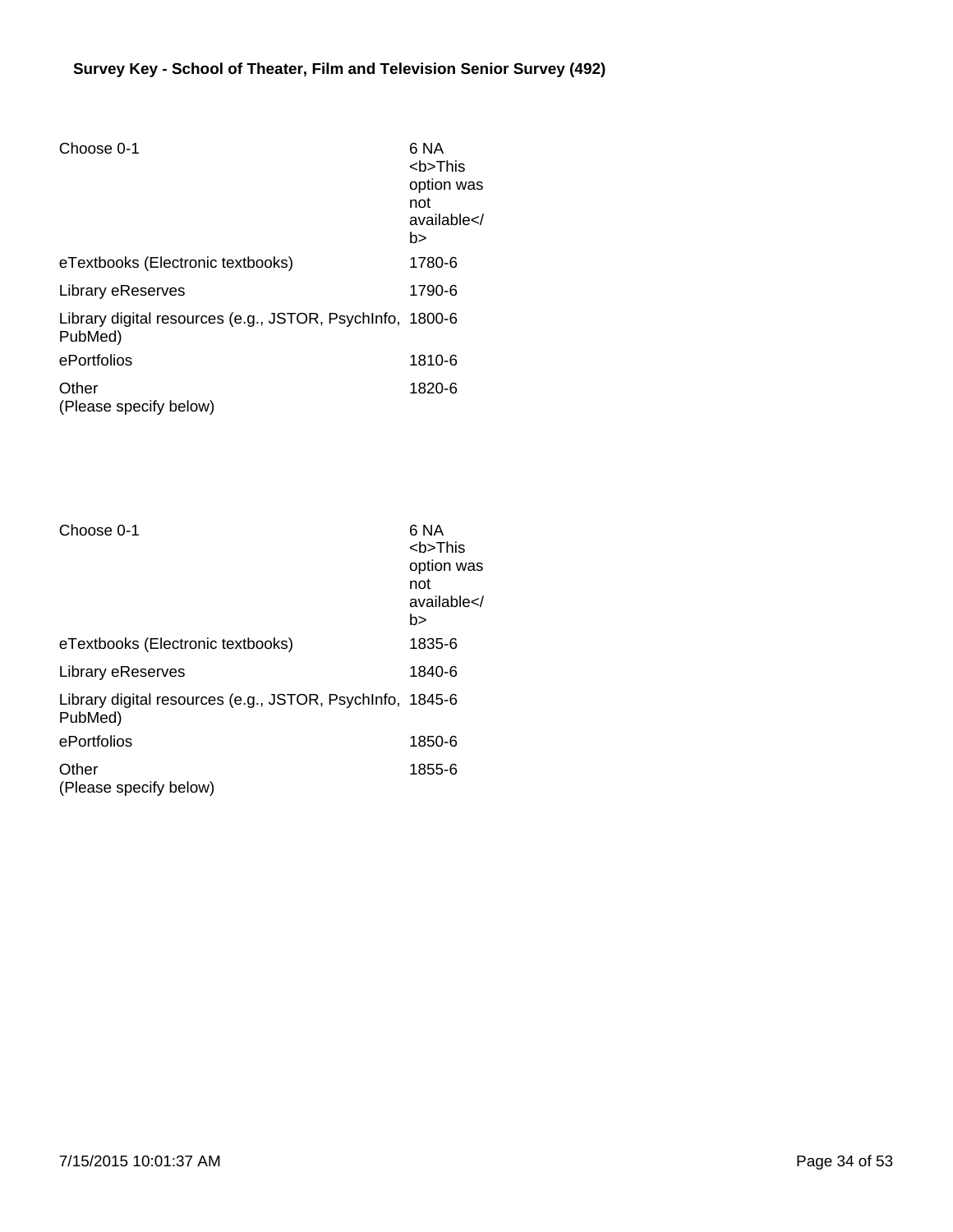| Survey Key - School of Theater, Film and Television Senior Survey (492) |  |  |
|-------------------------------------------------------------------------|--|--|
|-------------------------------------------------------------------------|--|--|

How often have you used/accessed the following features of a course website?

| Choose 0-1                                                    | 1      | $\overline{2}$                                                       | 3      | 4      | <b>5 NA</b>                                                     |
|---------------------------------------------------------------|--------|----------------------------------------------------------------------|--------|--------|-----------------------------------------------------------------|
|                                                               | $/b$ > | <b>Never&lt; <b>Someti <b>Often&lt; <b>Very<br/>mes </b></b></b></b> | $/b$ > | often  | <b>This<br/>option was<br/>not<br/>available<!--<br-->b&gt;</b> |
| Course syllabus                                               | 1870-1 | 1870-2                                                               | 1870-3 | 1870-4 | 1870-5                                                          |
| Postings of announcements, assignments, or<br>course readings | 1880-1 | 1880-2                                                               | 1880-3 | 1880-4 | 1880-5                                                          |
| Lecture notes/slide posting                                   | 1890-1 | 1890-2                                                               | 1890-3 | 1890-4 | 1890-5                                                          |
| Homework submission                                           | 1900-1 | 1900-2                                                               | 1900-3 | 1900-4 | 1900-5                                                          |
| Quizzes, tests, etc.                                          | 1910-1 | 1910-2                                                               | 1910-3 | 1910-4 | 1910-5                                                          |
| Instructor feedback on assignments                            | 1920-1 | 1920-2                                                               | 1920-3 | 1920-4 | 1920-5                                                          |
| Checking grades/test scores                                   | 1930-1 | 1930-2                                                               | 1930-3 | 1930-4 | 1930-5                                                          |
| Discussion boards/forums                                      | 1940-1 | 1940-2                                                               | 1940-3 | 1940-4 | 1940-5                                                          |
| Instant messaging/chat room                                   | 1950-1 | 1950-2                                                               | 1950-3 | 1950-4 | 1950-5                                                          |
| Peer review                                                   | 1960-1 | 1960-2                                                               | 1960-3 | 1960-4 | 1960-5                                                          |
| Virtual office hours (e.g., Skype)                            | 1970-1 | 1970-2                                                               | 1970-3 | 1970-4 | 1970-5                                                          |
| Course Wiki                                                   | 1980-1 | 1980-2                                                               | 1980-3 | 1980-4 | 1980-5                                                          |
| Other<br>(please specify below)                               | 2010-1 | 2010-2                                                               | 2010-3 | 2010-4 | 2010-5                                                          |

Choose 0-1

2020-1 Text prompt: 0 - 100 characters

## Page 26

If you use a handheld mobile device (e.g., smartphone or tablet), how important is it to your academic success to do the following actions with that device?

| Choose 0-1                          | <b>Not<br/>important&lt;<br/>/b &gt;</b> | 2<br><b>Not<br/>verv<br/>important&lt;<br/>/b&gt;</b> | <b>Moder<br/>ately<br/>important<math>&lt;</math> /b&gt;<br/>/b&gt;</b> | 4<br><b>Very<br/>important&lt;</b> | 5<br><b>Extrem<br/>elv<br/>important&lt;<br/>/b&gt;</b> |
|-------------------------------------|------------------------------------------|-------------------------------------------------------|-------------------------------------------------------------------------|------------------------------------|---------------------------------------------------------|
| Access library resources            | 2030-1                                   | 2030-2                                                | 2030-3                                                                  | 2030-4                             | 2030-5                                                  |
| Check grades                        | 2040-1                                   | 2040-2                                                | 2040-3                                                                  | 2040-4                             | 2040-5                                                  |
| Register for courses                | 2050-1                                   | 2050-2                                                | 2050-3                                                                  | 2050-4                             | 2050-5                                                  |
| Access course website or syllabi    | 2070-1                                   | 2070-2                                                | 2070-3                                                                  | 2070-4                             | 2070-5                                                  |
| Fill out Evaluations of Instruction | 2090-1                                   | 2090-2                                                | 2090-3                                                                  | 2090-4                             | 2090-5                                                  |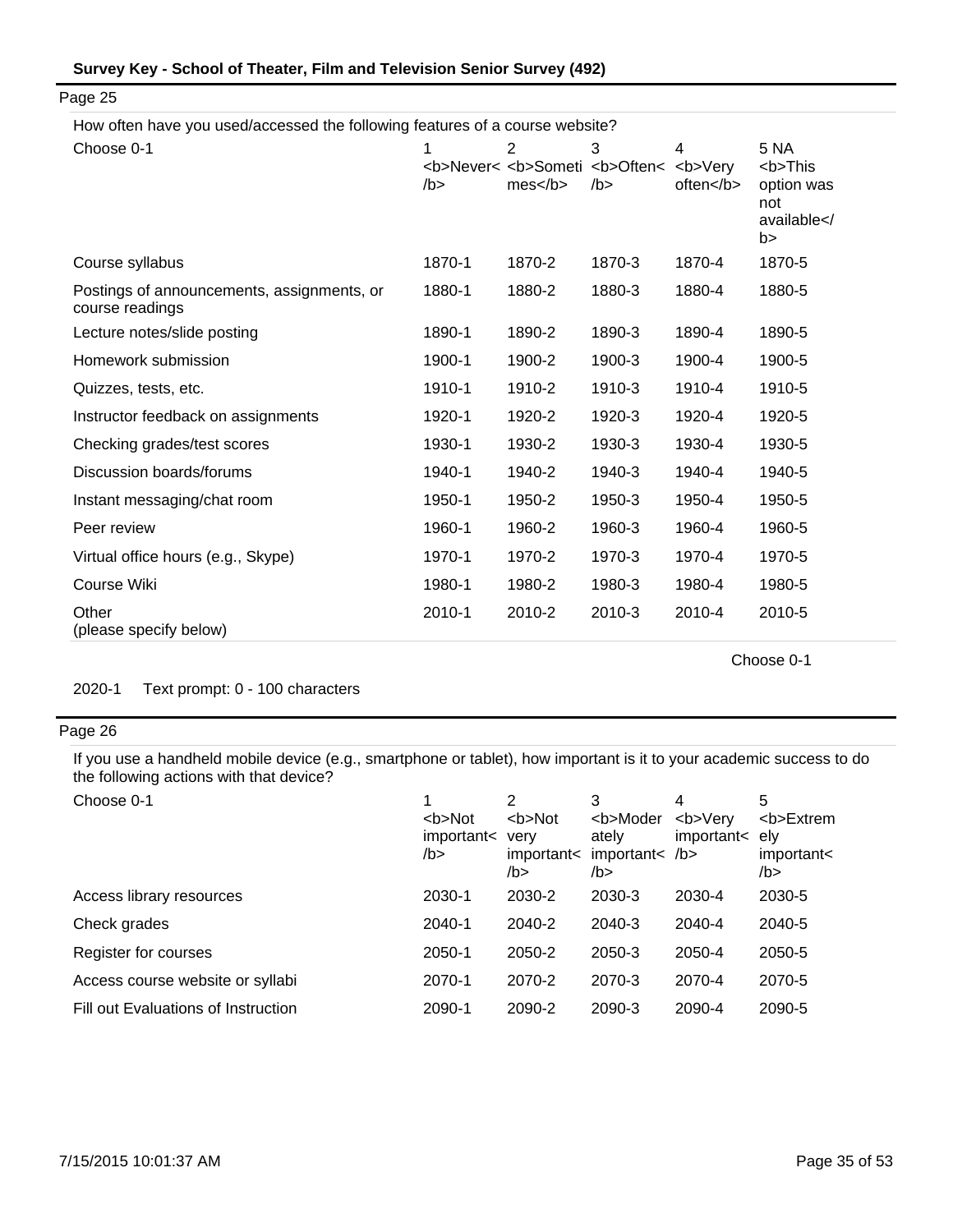| Choose 0-1                          | 6<br><b>N/A</b> |
|-------------------------------------|-----------------|
|                                     | >               |
| Access library resources            | 2030-6          |
| Check grades                        | 2040-6          |
| Register for courses                | 2050-6          |
| Access course website or syllabi    | 2070-6          |
| Fill out Evaluations of Instruction | 2090-6          |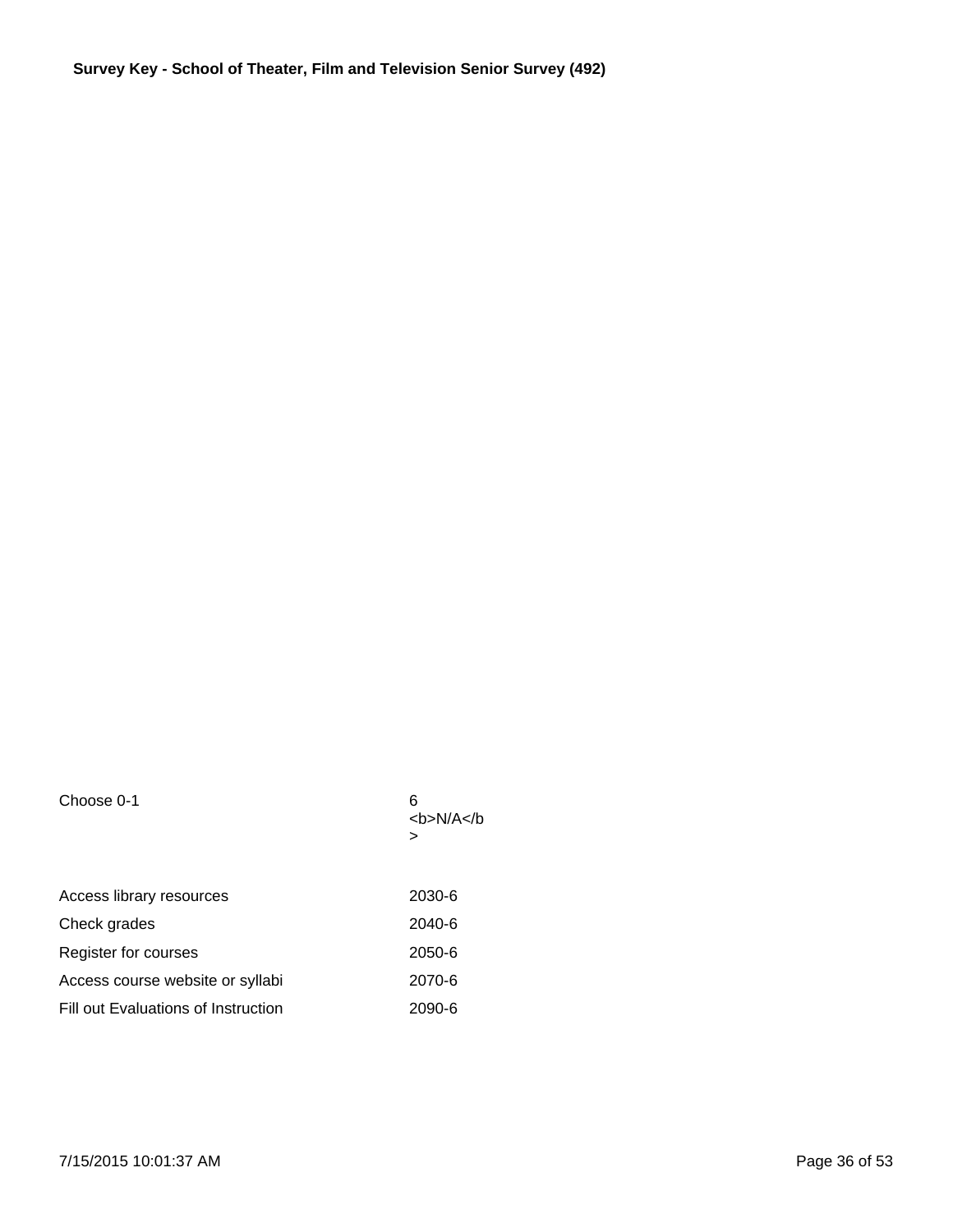| Thinking about your college experience within the past year, how many of your instructors: |            |                                                                         |        |        |  |  |
|--------------------------------------------------------------------------------------------|------------|-------------------------------------------------------------------------|--------|--------|--|--|
| Choose 0-1                                                                                 | b>         | <b>None<!-- <b-->Some&lt; <b>Most<!-- <b-->All</b><!--<br-->/b &gt;</b> | b >    | 4      |  |  |
| Effectively used technology to support your<br>academic success?                           | 2100-1     | 2100-2                                                                  | 2100-3 | 2100-4 |  |  |
| Provided you with adequate training for the<br>technology used in courses?                 | 2110-1     | 2110-2                                                                  | 2110-3 | 2110-4 |  |  |
| Had adequate technical skills for carrying out<br>course instruction?                      | $2120 - 1$ | 2120-2                                                                  | 2120-3 | 2120-4 |  |  |
| Have used technology to aid your understanding<br>of course materials and ideas?           | 2140-1     | 2140-2                                                                  | 2140-3 | 2140-4 |  |  |
|                                                                                            |            |                                                                         |        |        |  |  |

Page 27

Different instructors use different technologies. Generally speaking, which resources/tools do you wish your instructors used less…or more?

| Choose 0-1                                                                                 | 1                        | 2                           | 3                       |
|--------------------------------------------------------------------------------------------|--------------------------|-----------------------------|-------------------------|
|                                                                                            | <b>Use it<br/>less/b</b> | <b>Use it<br/>about the</b> | <b>Use it<br/>more </b> |
|                                                                                            |                          | same $<$ /b $>$             |                         |
| Email                                                                                      | 2150-1                   | 2150-2                      | 2150-3                  |
| Social networking sites                                                                    | 2180-1                   | 2180-2                      | 2180-3                  |
| Course or learning management system<br>(Blackboard, Moodle, Sakai, Desire2Learn, etc.)    | 2200-1                   | 2200-2                      | 2200-3                  |
| ePortfolios                                                                                | 2210-1                   | 2210-2                      | 2210-3                  |
| eBooks or eTextbooks                                                                       | 2220-1                   | 2220-2                      | 2220-3                  |
| Freely available course content beyond your<br>campus (OpenCourseWare, Khan Academy, etc.) | 2230-1                   | 2230-2                      | 2230-3                  |
| <b>Blogs</b>                                                                               | 2270-1                   | 2270-2                      | 2270-3                  |
| Online forums or bulletin boards                                                           | 2290-1                   | 2290-2                      | 2290-3                  |
| Podcasts and webcasts                                                                      | 2300-1                   | 2300-2                      | 2300-3                  |
| Web-based music                                                                            | 2310-1                   | 2310-2                      | 2310-3                  |
| Web-based videos                                                                           | 2320-1                   | 2320-2                      | 2320-3                  |
| Photo-sharing websites (Flickr, Snapfish, Picasa,<br>etc.)                                 | 2330-1                   | 2330-2                      | 2330-3                  |
| Online multi-user computer games                                                           | 2340-1                   | 2340-2                      | 2340-3                  |
| <b>Educational games</b>                                                                   | 2350-1                   | 2350-2                      | 2350-3                  |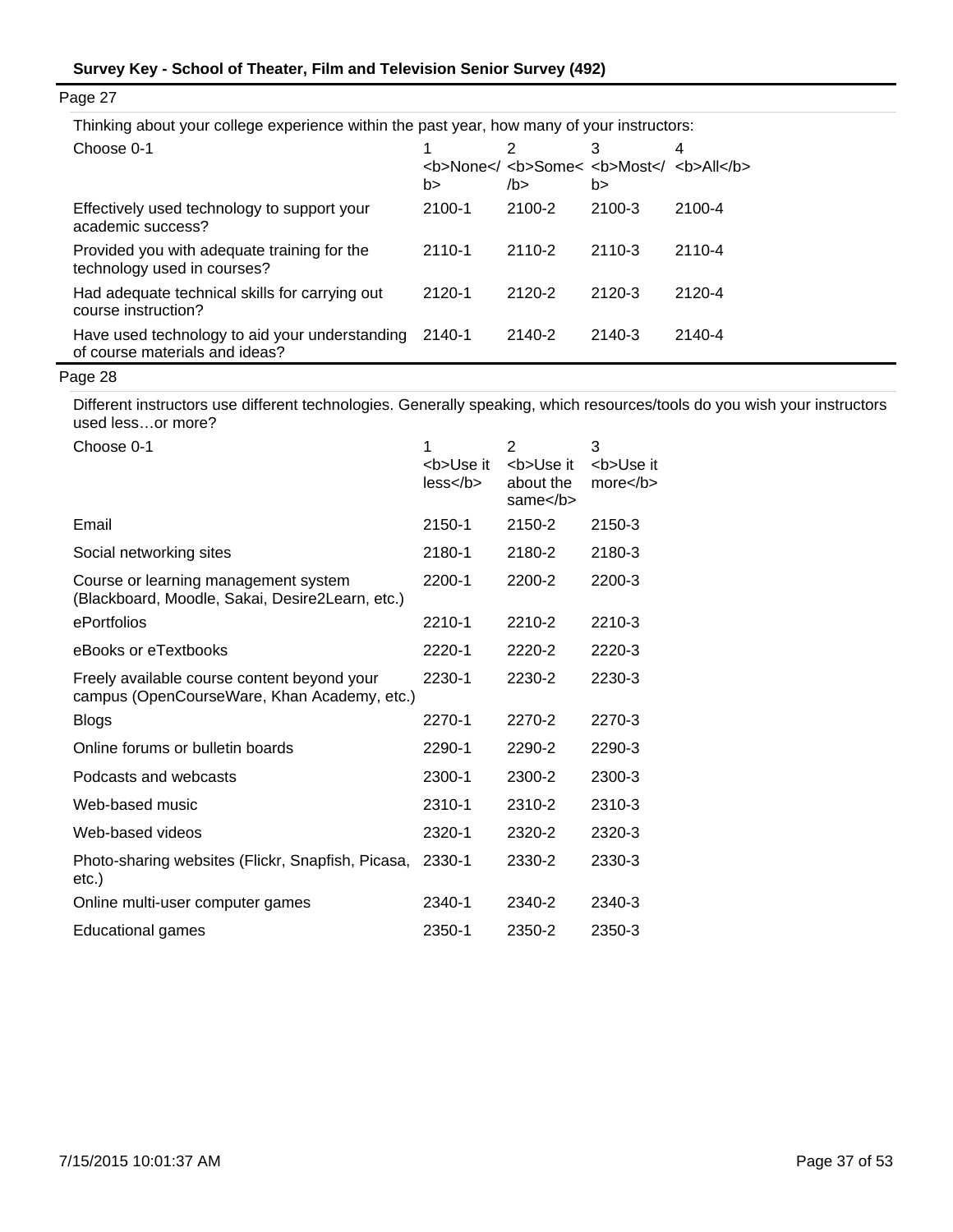| Give your level of agreement with the following statements:                                                 |                         |                                                                 |                                                         |                                                                         |                              |
|-------------------------------------------------------------------------------------------------------------|-------------------------|-----------------------------------------------------------------|---------------------------------------------------------|-------------------------------------------------------------------------|------------------------------|
| Choose 0-1                                                                                                  | у<br>disagree < /<br>b> | 2<br><b>Strongl <b>Disagr<br/><math>ee&lt;</math>/b&gt;</b></b> | 3<br><b>Some<br/>what<br/>disagree &lt; /<br/>b&gt;</b> | 4<br><b>Some<br/>what<br/><math>ag</math>ree<math>&lt;</math>/b&gt;</b> | 5<br><b>Agree&lt;<br/>/b</b> |
| I gained new insights into course material from<br>online discussions.                                      | 2400-1                  | 2400-2                                                          | 2400-3                                                  | 2400-4                                                                  | 2400-5                       |
| I frequently skipped classes when materials from<br>course lectures are available online.                   | 2410-1                  | 2410-2                                                          | 2410-3                                                  | 2410-4                                                                  | 2410-5                       |
| When available, having student access to the<br>Internet in class has helped me to learn class<br>material. | 2420-1                  | 2420-2                                                          | 2420-3                                                  | 2420-4                                                                  | 2420-5                       |
| When I accessed the Internet in class, I find it<br>distracting to learning class material.                 | 2430-1                  | 2430-2                                                          | 2430-3                                                  | 2430-4                                                                  | 2430-5                       |
| When others accessed the Internet in class, I find 2440-1<br>it distracting to learning class material.     |                         | 2440-2                                                          | 2440-3                                                  | 2440-4                                                                  | 2440-5                       |
| Page 30                                                                                                     |                         |                                                                 |                                                         |                                                                         |                              |

Have you ever taken an online course (at UCLA or elsewhere) for college credit? Choose 0-2

2450-1 Yes, at UCLA

2450-2 Yes, elsewhere

Text prompt: Please indicate where the course was offered. 0 - 100 characters

2450-3 No

Page 29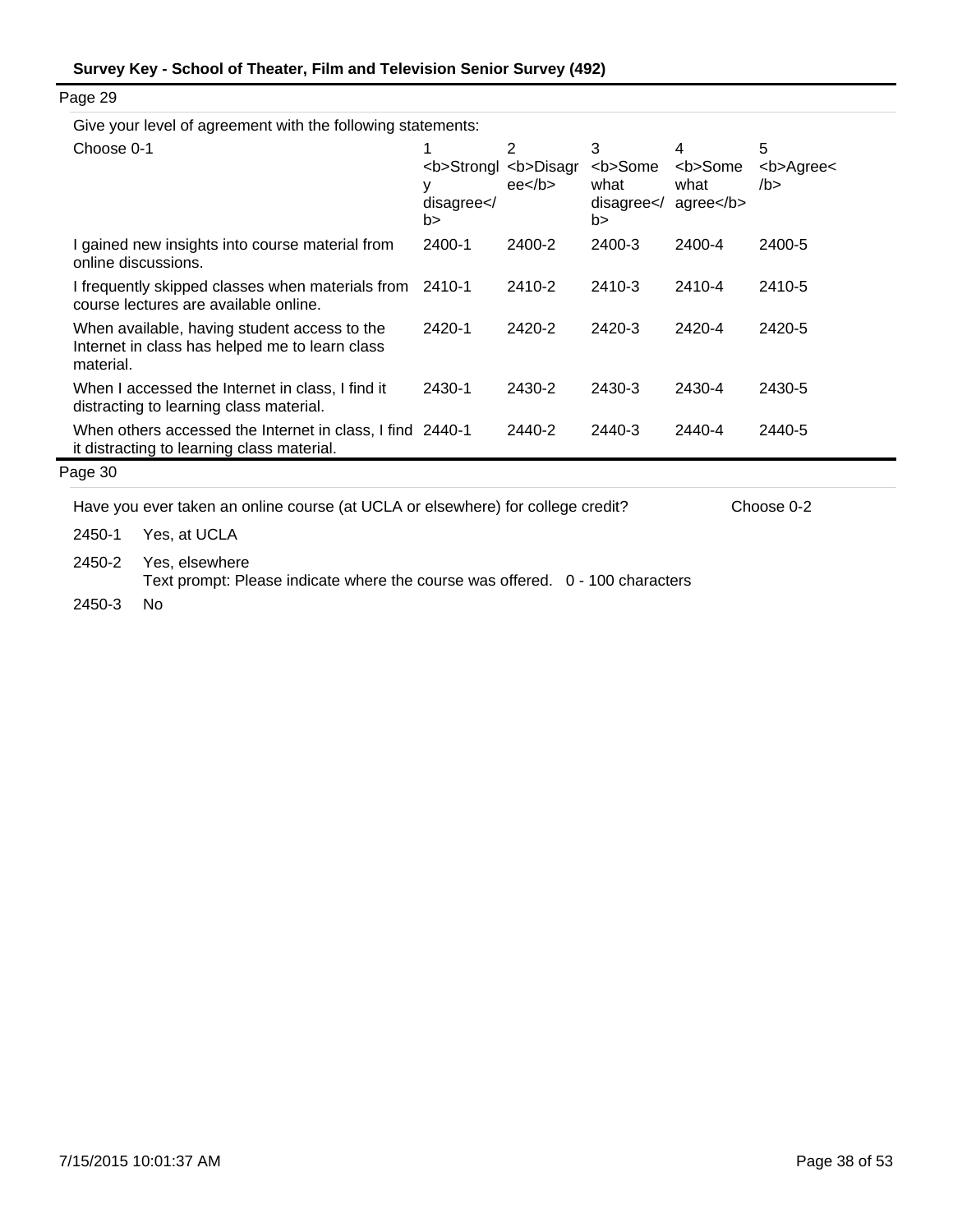| Choose 0-1                                                                                                  | 6<br><b>Strongl<br/>у<br/><math>a</math>gree<math>&lt;</math>/b<math>&gt;</math></b> |
|-------------------------------------------------------------------------------------------------------------|--------------------------------------------------------------------------------------|
| I gained new insights into course material from<br>online discussions.                                      | 2400-6                                                                               |
| I frequently skipped classes when materials from 2410-6<br>course lectures are available online.            |                                                                                      |
| When available, having student access to the<br>Internet in class has helped me to learn class<br>material. | 2420-6                                                                               |
| When I accessed the Internet in class, I find it<br>distracting to learning class material.                 | 2430-6                                                                               |
| When others accessed the Internet in class, I find 2440-6<br>it distracting to learning class material.     |                                                                                      |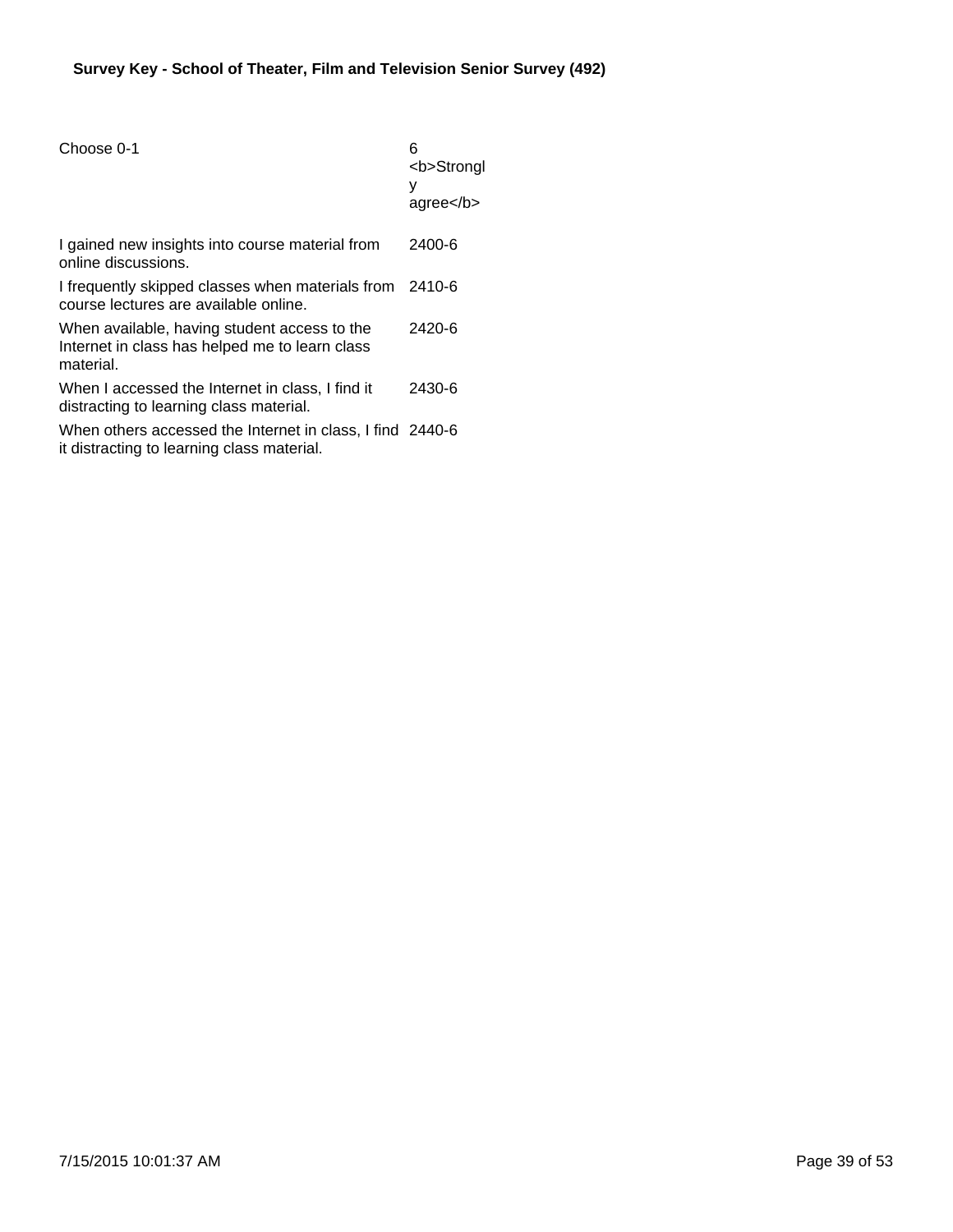If you have taken an online course at UCLA, please describe your experiences in the course.

| Choose 0-1                                                                  | Yes    | No     |
|-----------------------------------------------------------------------------|--------|--------|
| Was it entirely online?                                                     | 2460-1 | 2460-2 |
| Did students interact online?                                               | 2470-1 | 2470-2 |
| Was it mostly recorded lectures?                                            | 2480-1 | 2480-2 |
| Were there non-graded self-assessment quizzes? 2490-1                       |        | 2490-2 |
| Did you get timely feedback from the instructor?                            | 2500-1 | 2500-2 |
| Was the final exam (if any) given online?                                   | 2510-1 | 2510-2 |
| Was it easy to keep up in the course?                                       | 2520-1 | 2520-2 |
| Were there activities that required you to be<br>online at a specific time? | 2530-1 | 2530-2 |

Please indicate your level of agreement with the following statements about the online course(s) you have taken for credit at UCLA, as compared to your experiences in other traditional face-to-face courses at UCLA

| Choose 0-1                                                                                   | <b>Strongl <b>Disagr<br/>у<br/>disagree &lt; /<br/>b&gt;</b></b> | 2<br>ee <sub>2</sub> | $3 < b$ r>No<br>$<$ /b> | 4<br><b>opinion <b>Agree&lt; <b>Strongl<br/>/b</b></b></b> | 5<br>у<br>$a$ gree $<$ /b $>$ |
|----------------------------------------------------------------------------------------------|------------------------------------------------------------------|----------------------|-------------------------|------------------------------------------------------------|-------------------------------|
| I was satisfied with the quality of instruction in this 2531-1<br>course                     |                                                                  | 2531-2               | 2531-3                  | 2531-4                                                     | 2531-5                        |
| I was satisfied with my level of learning and<br>mastery of course content.                  | 2532-1                                                           | 2532-2               | 2532-3                  | 2532-4                                                     | 2532-5                        |
| I was satisfied with the amount of interaction I<br>had with the instructor in this course.  | 2533-1                                                           | 2533-2               | 2533-3                  | 2533-4                                                     | 2533-5                        |
| I was satisfied with the quality of interaction I had<br>with the instructor in this course. | 2534-1                                                           | 2534-2               | 2534-3                  | 2534-4                                                     | 2534-5                        |
| I was satisfied with the amount of interaction I<br>had with my peers in this course.        | 2535-1                                                           | 2535-2               | 2535-3                  | 2535-4                                                     | 2535-5                        |
| I was satisfied with the quality of interaction I had<br>with my peers in this course.       | 2536-1                                                           | 2536-2               | 2536-3                  | 2536-4                                                     | 2536-5                        |
| I was satisfied with my overall experience in the<br>course.                                 | 2537-1                                                           | 2537-2               | 2537-3                  | 2537-4                                                     | 2537-5                        |

Page 32

Would you consider taking a fully online course at UCLA as opposed to a face-to-face course Choose 0-1 at UCLA? If so, for what types of courses?

2540-1 Text prompt: 0 - 8000 characters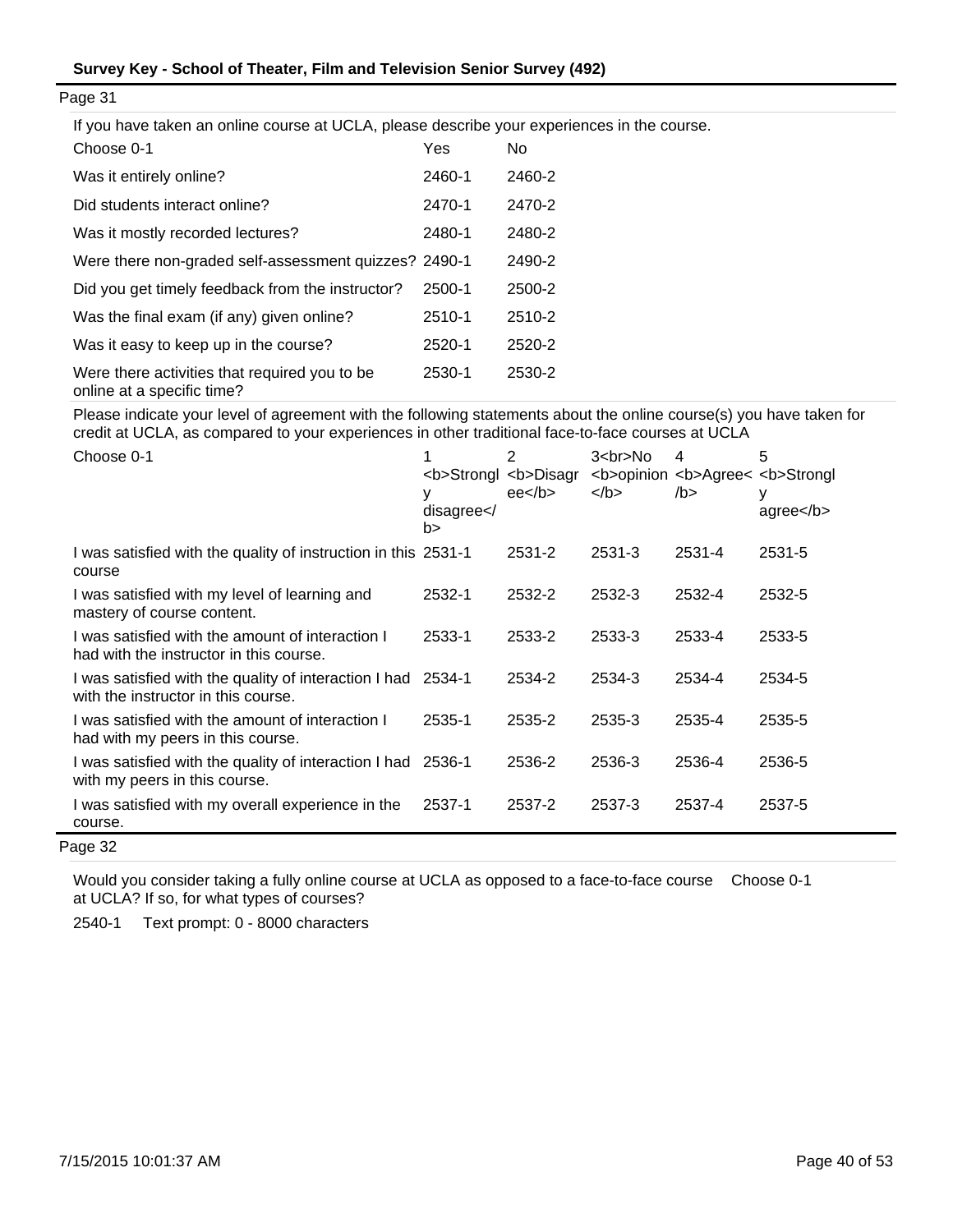Rate yourself on each of the following traits as compared with the average person your age. We want the most accurate estimate of how you see yourself.

| Choose 0-1                                                         | <b>Lowest <b>Below<br/><math>10\%</math> </b></b> | 2<br>average<br>b> | 3<br><b>Averag<br/><math>e</math> </b> | 4<br><b>Above<br/>average<br/>b&gt;</b> | 5<br><b>Highes<br/>t 10%<math>&lt;</math>/b<math>&gt;</math></b> |
|--------------------------------------------------------------------|---------------------------------------------------|--------------------|----------------------------------------|-----------------------------------------|------------------------------------------------------------------|
| Ability to navigate the internet for academic<br>research purposes | 2550-1                                            | 2550-2             | 2550-3                                 | 2550-4                                  | 2550-5                                                           |
| Computer programming and coding                                    | 2560-1                                            | 2560-2             | 2560-3                                 | 2560-4                                  | 2560-5                                                           |
| Confidence with learning new programs and apps                     | 2570-1                                            | 2570-2             | 2570-3                                 | 2570-4                                  | 2570-5                                                           |
| Ability to critically evaluate online sources                      | 2580-1                                            | 2580-2             | 2580-3                                 | 2580-4                                  | 2580-5                                                           |
| Ability to engage in social media for personal<br>communication    | 2590-1                                            | 2590-2             | 2590-3                                 | 2590-4                                  | 2590-5                                                           |
| Ability to engage in social media for professional<br>purposes     | 2600-1                                            | 2600-2             | 2600-3                                 | 2600-4                                  | 2600-5                                                           |
| Effective communication skills in online spaces<br>and forums      | 2610-1                                            | 2610-2             | 2610-3                                 | 2610-4                                  | 2610-5                                                           |
| Website design                                                     | 2620-1                                            | 2620-2             | 2620-3                                 | 2620-4                                  | 2620-5                                                           |

Thinking back on your experiences at UCLA, indicate your level of agreement with the following statements related to technology (i.e., computers, internet, information and communication technologies, social media)

| Choose 0-1                                                                                                                                    | <b>Strongl <b>Disagr<br/>٧<br/>disagree &lt; /<br/>b&gt;</b></b> | 2<br>ee <sub>2</sub> | 3<br>/b > | 4<br><b>Agree&lt; <b>Strongl<br/><math>ag</math>ree<math>&lt;</math>/b<math>&gt;</math></b></b> | 5 NA<br><b>Not<br/>applicable<br/><math>&lt;</math>/b&gt;</b> |
|-----------------------------------------------------------------------------------------------------------------------------------------------|------------------------------------------------------------------|----------------------|-----------|-------------------------------------------------------------------------------------------------|---------------------------------------------------------------|
| I am confident in my ability to critically evaluate<br>online materials and sources.                                                          | 2630-1                                                           | 2630-2               | 2630-3    | 2630-4                                                                                          | 2630-5                                                        |
| I am able to effectively communicate ideas and<br>concepts in online and technology-assisted<br>formats.                                      | 2640-1                                                           | 2640-2               | 2640-3    | 2640-4                                                                                          | 2640-5                                                        |
| I believe that having strong skills and expertise<br>related to technology is an essential tool when<br>you enter the professional workforce. | 2650-1                                                           | 2650-2               | 2650-3    | 2650-4                                                                                          | 2650-5                                                        |
| I have gained new skills and expertise related to<br>technology <u>in my college courses</u> .                                                | 2660-1                                                           | 2660-2               | 2660-3    | 2660-4                                                                                          | 2660-5                                                        |
| I have gained new skills and expertise related to<br>technology <u>in my undergraduate research<br/>experiences</u> .                         | 2670-1                                                           | 2670-2               | 2670-3    | 2670-4                                                                                          | 2670-5                                                        |
| I have gained new skills and expertise related to<br>technology <u>at an internship or professional<br/>experience during college</u> .       | 2680-1                                                           | 2680-2               | 2680-3    | 2680-4                                                                                          | 2680-5                                                        |
| I am confident that I have the necessary skills<br>and expertise for the technology demands of my<br>future profession.                       | 2690-1                                                           | 2690-2               | 2690-3    | 2690-4                                                                                          | 2690-5                                                        |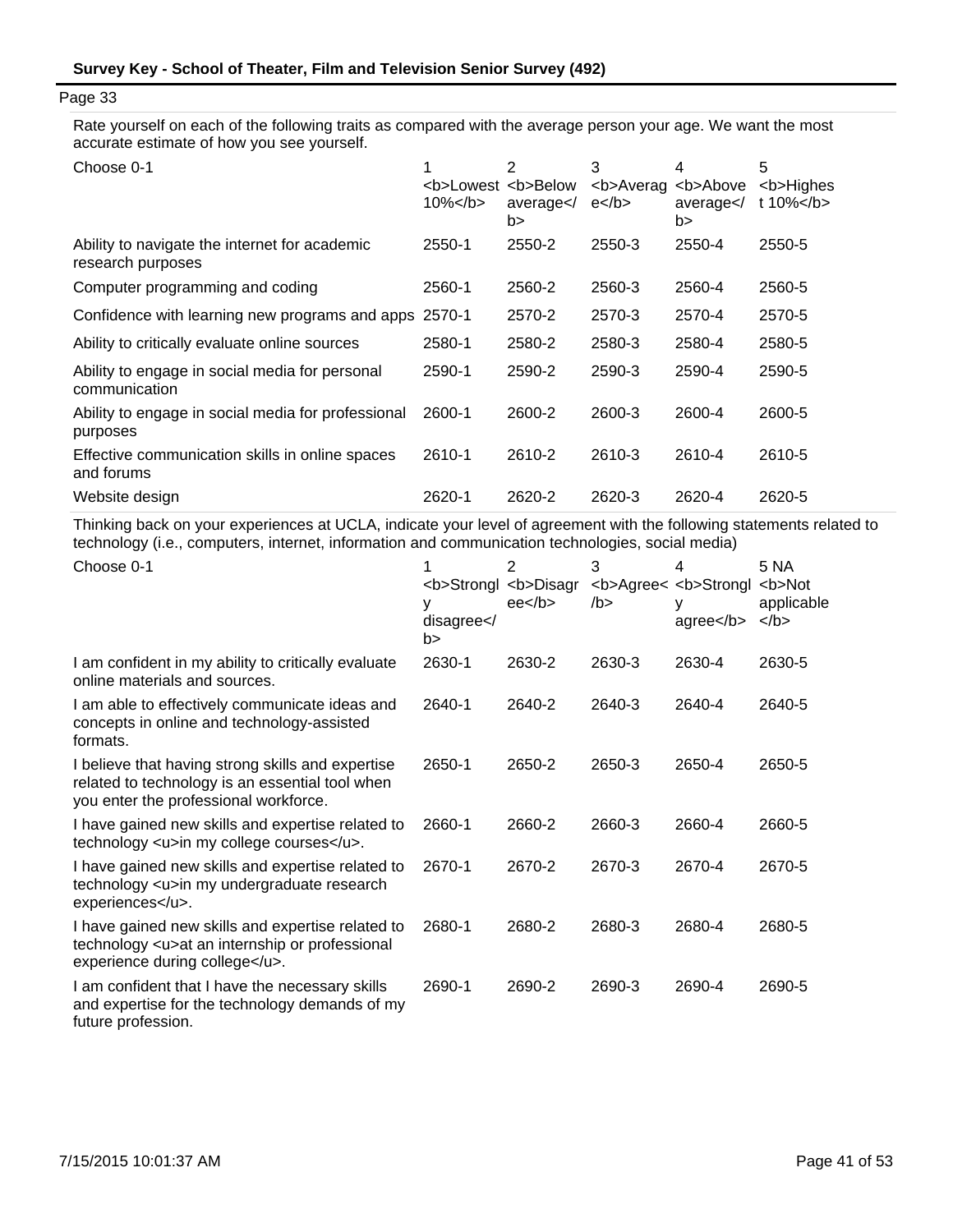2700-1 Text prompt: 0 - 8000 characters How have your experiences at UCLA helped to prepare you for the technology demands of your future profession (e.g., online marketing, presentation skills, computational skills)? Choose 0-1

#### Page 35

| Indicate your level of agreement with each of the following statements:           |                    |                                                      |                      |           |                                                               |  |  |
|-----------------------------------------------------------------------------------|--------------------|------------------------------------------------------|----------------------|-----------|---------------------------------------------------------------|--|--|
| Choose 0-1                                                                        | disagree < /<br>b> | 2<br><b>Strongl <b>Disagr<br/>ee<sub>2</sub></b></b> | $3$<br>No<br>$<$ /b> | 4<br>/b > | 5<br><b>opinion <b>Agree&lt; <b>Strongl<br/>agree</b></b></b> |  |  |
| I have felt that I can express my political opinions<br>on campus.                | 2760-1             | 2760-2                                               | 2760-3               | 2760-4    | 2760-5                                                        |  |  |
| My time at UCLA has challenged me to think<br>more broadly about social issues.   | 2780-1             | 2780-2                                               | 2780-3               | 2780-4    | 2780-5                                                        |  |  |
| UCLA's diverse student body provides a good<br>learning environment.              | 2790-1             | 2790-2                                               | 2790-3               | 2790-4    | 2790-5                                                        |  |  |
| Students of all sexual orientations are respected<br>here.                        | 2810-1             | 2810-2                                               | 2810-3               | 2810-4    | 2810-5                                                        |  |  |
| UCLA's size proved to be an obstacle to my<br>being satisfied with my experience. | 2830-1             | 2830-2                                               | 2830-3               | 2830-4    | 2830-5                                                        |  |  |
| Discussions at UCLA of controversial subjects<br>are generally respectful.        | 2840-1             | 2840-2                                               | 2840-3               | 2840-4    | 2840-5                                                        |  |  |
| I feel part of the UCLA community.                                                | 2850-1             | 2850-2                                               | 2850-3               | 2850-4    | 2850-5                                                        |  |  |

Page 36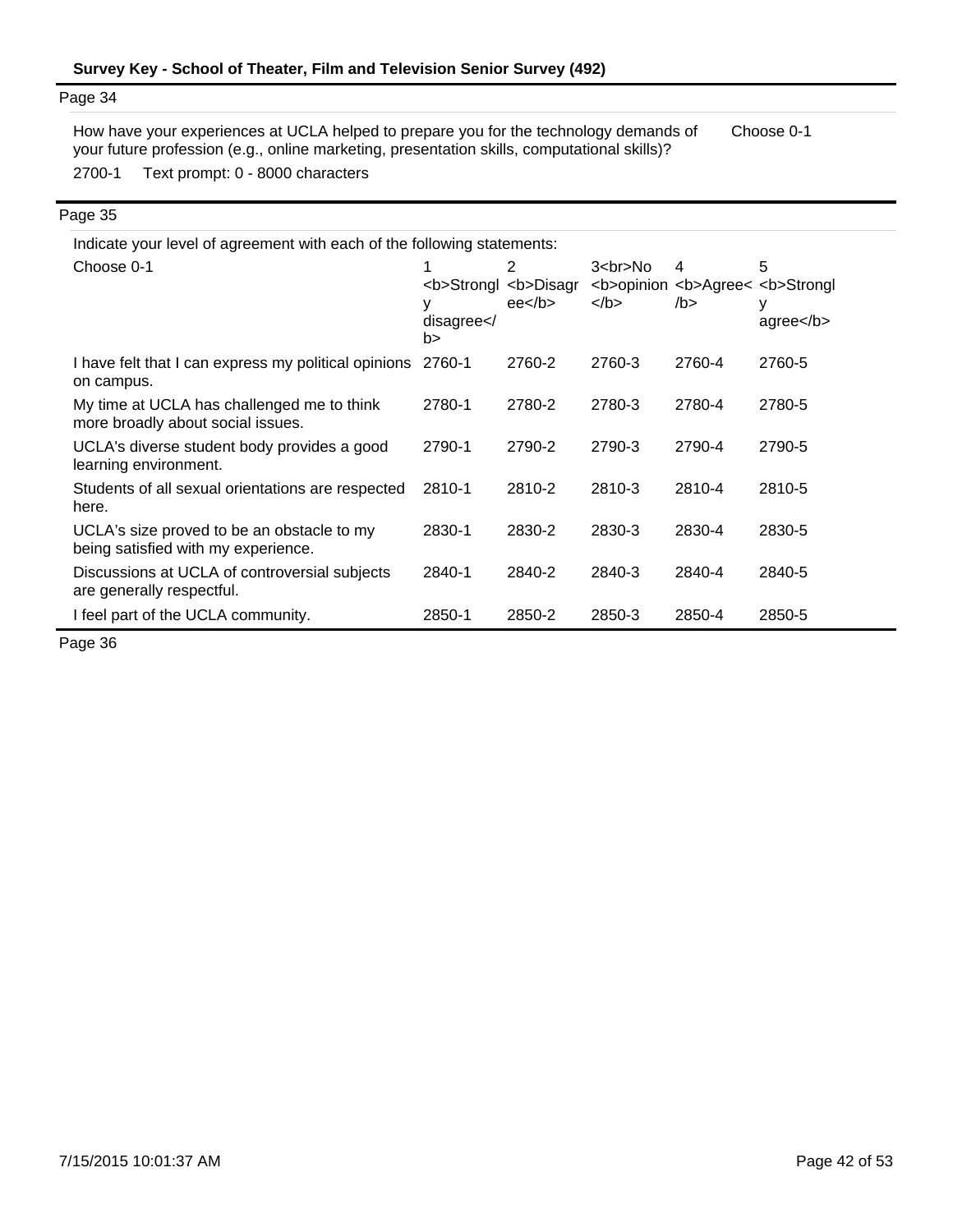Please indicate your level of involvement in the following activities while you were a student at UCLA.

| Choose 0-1                                                                                                                                              | 1<br><b>Not<br/>involved<!--<br-->b&gt;</b> | 2<br><b>Slightly <b>Moder<br/>involved<!--<br-->b&gt;</b></b> | 3<br>ately<br>involved <br b> | 4<br><b>Highly<br/>involved<!--<br-->b &gt;</b> |
|---------------------------------------------------------------------------------------------------------------------------------------------------------|---------------------------------------------|---------------------------------------------------------------|-------------------------------|-------------------------------------------------|
| Student Leadership and Governance (e.g.,<br>USAC, University committee involvement)                                                                     | 2860-1                                      | 2860-2                                                        | 2860-3                        | 2860-4                                          |
| Academic/Professional Organizations (e.g., Pre-<br>Law Society, Business Society, Pilipinos in<br>Engineering)                                          | 2870-1                                      | 2870-2                                                        | 2870-3                        | 2870-4                                          |
| Shared Interest Organizations (e.g., Photography 2880-1<br>Club, Model United Nations, Sign Language<br>Club)                                           |                                             | 2880-2                                                        | 2880-3                        | 2880-4                                          |
| Cultural/Ethnic Campus Community Groups (e.g., 2890-1<br>Afrikan Student Union, American Indian Student<br>Association, Asian Pacific Coalition, MEChA) |                                             | 2890-2                                                        | 2890-3                        | 2890-4                                          |
| Campus-Based Political Activities (e.g., Bruin<br>Democrats, Bruin Republicans, voter registration)                                                     | 2900-1                                      | 2900-2                                                        | 2900-3                        | 2900-4                                          |
| Religious/Spiritual Organizations (e.g., MSA,<br>HILLEL, Campus Crusade)                                                                                | 2910-1                                      | 2910-2                                                        | 2910-3                        | 2910-4                                          |
| University Outreach/Advocacy Activities (e.g.,<br>CCCP, EAOP, RAIN)                                                                                     | 2920-1                                      | 2920-2                                                        | 2920-3                        | 2920-4                                          |
| Service Organizations/Civic Engagement (e.g.,<br>Community Service Commission groups, CPO<br>Projects, medical volunteer organizations,<br>tutoring)    | 2930-1                                      | 2930-2                                                        | 2930-3                        | 2930-4                                          |
| Social Fraternities and Sororities (e.g.,<br>Interfraternity Council, Panhellenic; NPHC;<br><b>Multicultural Greeks)</b>                                | 2940-1                                      | 2940-2                                                        | 2940-3                        | 2940-4                                          |
| Publications and Student Media Organizations<br>(e.g., Daily Bruin; UCLA Radio; Special Interest<br>Papers)                                             | 2950-1                                      | 2950-2                                                        | 2950-3                        | 2950-4                                          |
| Campus Sports and Recreation (e.g., Intramurals, 2960-1<br>Club Sports, FITTED, Quidditch Club)                                                         |                                             | 2960-2                                                        | 2960-3                        | 2960-4                                          |
| Music/Arts/Performance Organizations (e.g.,<br>Acapella groups; Hooligans; Kyodo Taiko, Choral<br>Excellence Association at UCLA)                       | 2970-1                                      | 2970-2                                                        | 2970-3                        | 2970-4                                          |
| Honor Societies (e.g., Mortar Board; Regents<br>Scholars, Phi Beta Kappa, UCLA Omicron Delta<br><b>Epsilon Economics Honor Society)</b>                 | 2980-1                                      | 2980-2                                                        | 2980-3                        | 2980-4                                          |
| Residence Hall Activities (e.g., RA, OCHC, Hall<br>or Floor Government)                                                                                 | 2990-1                                      | 2990-2                                                        | 2990-3                        | 2990-4                                          |
| On-campus Employment (e.g., Recreation,<br>Libraries, ASUCLA)                                                                                           | 3000-1                                      | 3000-2                                                        | 3000-3                        | 3000-4                                          |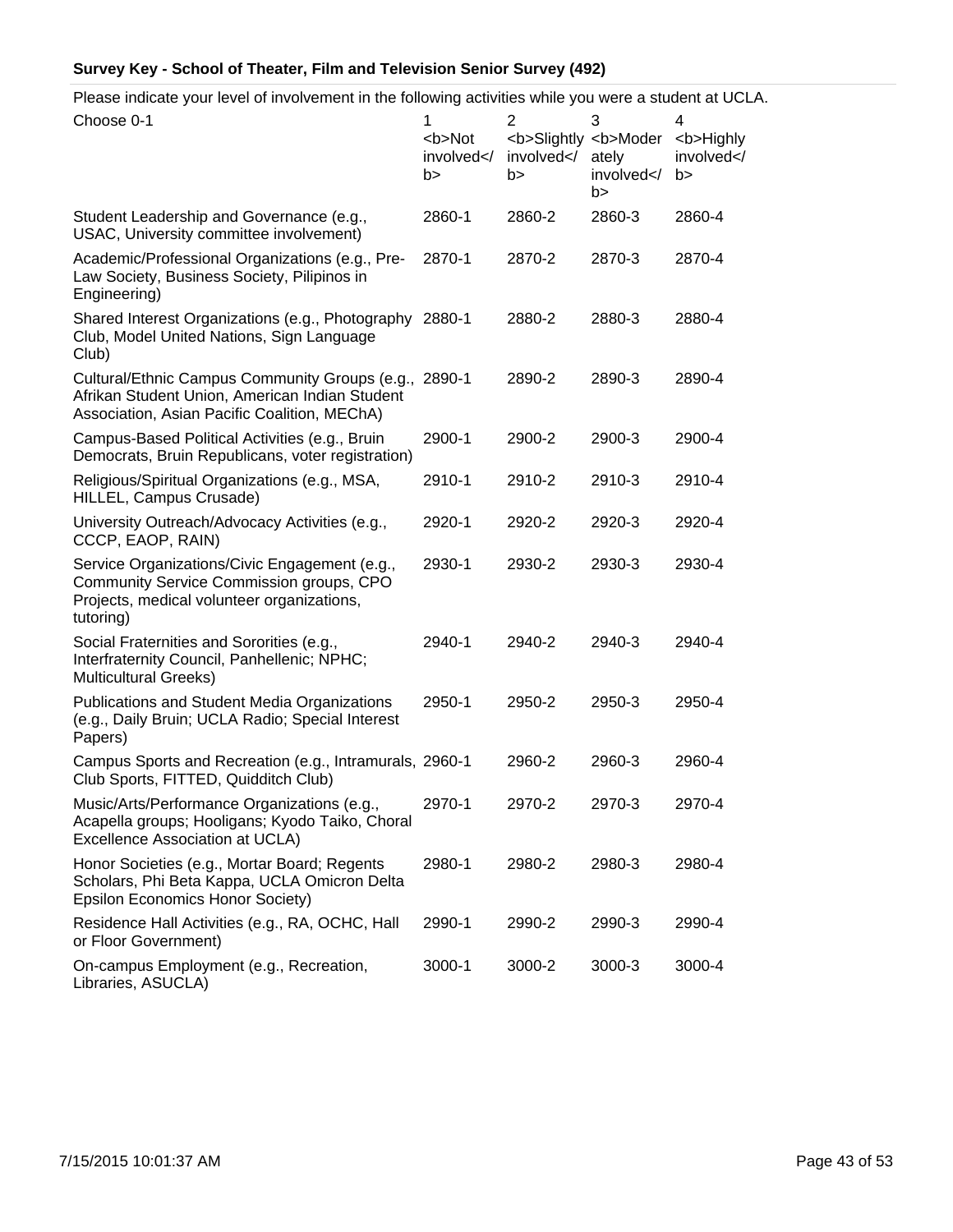How many internships did you have while enrolled at UCLA? Choose 0-1

3010-4 3 3010-5 4 3010-6 5 or more 3010-1 0 3010-2 1 3010-3 2

#### Page 37

<b>Please indicate the extent to which you have engaged in the following with <u><i>students different from you</i></u> (e.g., by race, ethnicity, socioeconomic status, sexual orientation, religion, political opinions).</b>

| Choose 0-1                                                             | <b>Never&lt; <b>Seldo<br/>/b&gt;</b></b> | 2<br>$m$ | 3<br>mes | 4<br><b>Someti <b>Often&lt;<br/>/b&gt;</b></b> | 5<br><b>Verv<br/>often<?b></b> |
|------------------------------------------------------------------------|------------------------------------------|----------|----------|------------------------------------------------|--------------------------------|
| Dined or shared a meal                                                 | 3130-1                                   | 3130-2   | 3130-3   | 3130-4                                         | 3130-5                         |
| Interacted in class                                                    | $3140 - 1$                               | 3140-2   | 3140-3   | 3140-4                                         | 3140-5                         |
| Discussed course material outside of class                             | 3150-1                                   | 3150-2   | 3150-3   | 3150-4                                         | 3150-5                         |
| Interacted as part of a UCLA-based<br>extracurricular activity or club | 3160-1                                   | 3160-2   | 3160-3   | 3160-4                                         | 3160-5                         |
| Discussed topics about which you had different<br>opinions             | 3170-1                                   | 3170-2   | 3170-3   | 3170-4                                         | 3170-5                         |
| Discussed your different backgrounds                                   | 3180-1                                   | 3180-2   | 3180-3   | 3180-4                                         | 3180-5                         |

How would you rate <u><i>the overall quality</u></i><i>>> of these interactions with students different from you?

| Choose 0-1                                                             | <b>Very<br/>Negative<math>\lt</math>/<br/>b&gt;</b> | 2<br><b>Negati<br/>ve</b> | 3<br><b>Neither <b>Positiv<br/>Negative<br/>or<br/>Positive&gt;</b></b> | 4<br>$e$ | 5<br><b>Very<br/>Positive&gt;</b> |
|------------------------------------------------------------------------|-----------------------------------------------------|---------------------------|-------------------------------------------------------------------------|----------|-----------------------------------|
| Dined or shared a meal                                                 | 3190-1                                              | 3190-2                    | 3190-3                                                                  | 3190-4   | 3190-5                            |
| Interacted in class                                                    | 3200-1                                              | 3200-2                    | 3200-3                                                                  | 3200-4   | 3200-5                            |
| Discussed course material outside of class                             | 3210-1                                              | 3210-2                    | 3210-3                                                                  | 3210-4   | 3210-5                            |
| Interacted as part of a UCLA-based<br>extracurricular activity or club | 3220-1                                              | 3220-2                    | 3220-3                                                                  | 3220-4   | 3220-5                            |
| Discussed topics about which you had different<br>opinions             | 3230-1                                              | 3230-2                    | 3230-3                                                                  | 3230-4   | 3230-5                            |
| Discussed your different backgrounds                                   | 3240-1                                              | 3240-2                    | 3240-3                                                                  | 3240-4   | 3240-5                            |

How many years did you live in the residence halls ("on the Hill")? Choose 0-1

3250-1 Never lived on the Hill

3250-2 Less than 1 academic year

3250-3 1 academic year

3250-4 2 academic years

3250-5 More than 2 academic years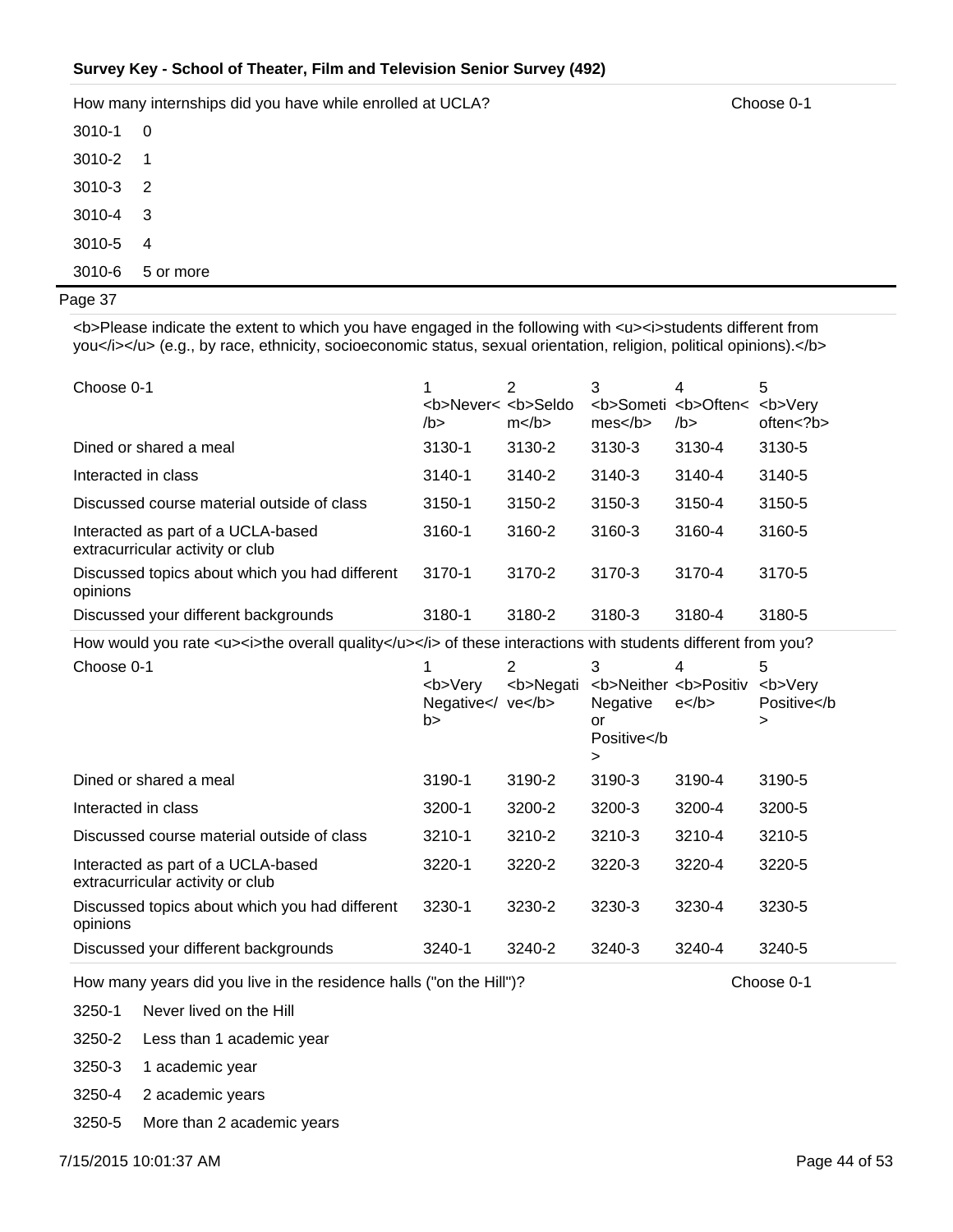| (Select one) | Which of the following best describes your gender identity?                                                                                                      | Choose 0-1 |
|--------------|------------------------------------------------------------------------------------------------------------------------------------------------------------------|------------|
| 3252-1       | Male                                                                                                                                                             |            |
| 3252-2       | Female                                                                                                                                                           |            |
| 3252-3       | Transgender                                                                                                                                                      |            |
| 3252-4       | Genderqueer                                                                                                                                                      |            |
| 3252-5       | Other<br>Text prompt: Please specify 0 - 100 characters                                                                                                          |            |
| (Select one) | Which of the following best describes your sexual orientation?                                                                                                   | Choose 0-1 |
| 3254-1       | Asexual                                                                                                                                                          |            |
| 3254-2       | <b>Bisexual</b>                                                                                                                                                  |            |
| 3254-3       | Gay/Lesbian                                                                                                                                                      |            |
| 3254-4       | Heterosexual/Straight                                                                                                                                            |            |
| 3254-5       | Queer                                                                                                                                                            |            |
| 3254-6       | Other<br>Text prompt: Please specify 0 - 100 characters                                                                                                          |            |
|              | Please describe an experience you had at UCLA that most helped you understand the<br>perspective of individuals from different backgrounds than your own.        | Choose 0-1 |
| 3260-1       | Text prompt: 0 - 8000 characters                                                                                                                                 |            |
|              | Were there any services or programs that you have needed as a UCLA student that, as far as Choose 0-1<br>you know, are not available for undergraduates at UCLA? |            |
| 3270-1       | No                                                                                                                                                               |            |
| 3270-2       | Yes                                                                                                                                                              |            |
|              | Text prompt: Please specify. 0 - 1000 characters                                                                                                                 |            |
| Page 38      | What is most likely to be your principal activity upon graduation?                                                                                               | Choose 0-1 |
| (select one) |                                                                                                                                                                  |            |
| 3290-1       | Employment, full-time paid                                                                                                                                       |            |
| 3290-2       | Employment, part-time paid                                                                                                                                       |            |
| 3290-3       | Graduate or professional school, full-time                                                                                                                       |            |
| 3290-4       | Graduate or professional school, part-time                                                                                                                       |            |
| 3290-5       | Additional undergraduate coursework                                                                                                                              |            |
| 3290-6       | Military service                                                                                                                                                 |            |
| 3290-7       | Volunteer activity (e.g. Peace Corps)                                                                                                                            |            |
| 3290-8       | Starting or raising a family                                                                                                                                     |            |
| 3290-9       | Other<br>Text prompt: Please specify. 0 - 500 characters                                                                                                         |            |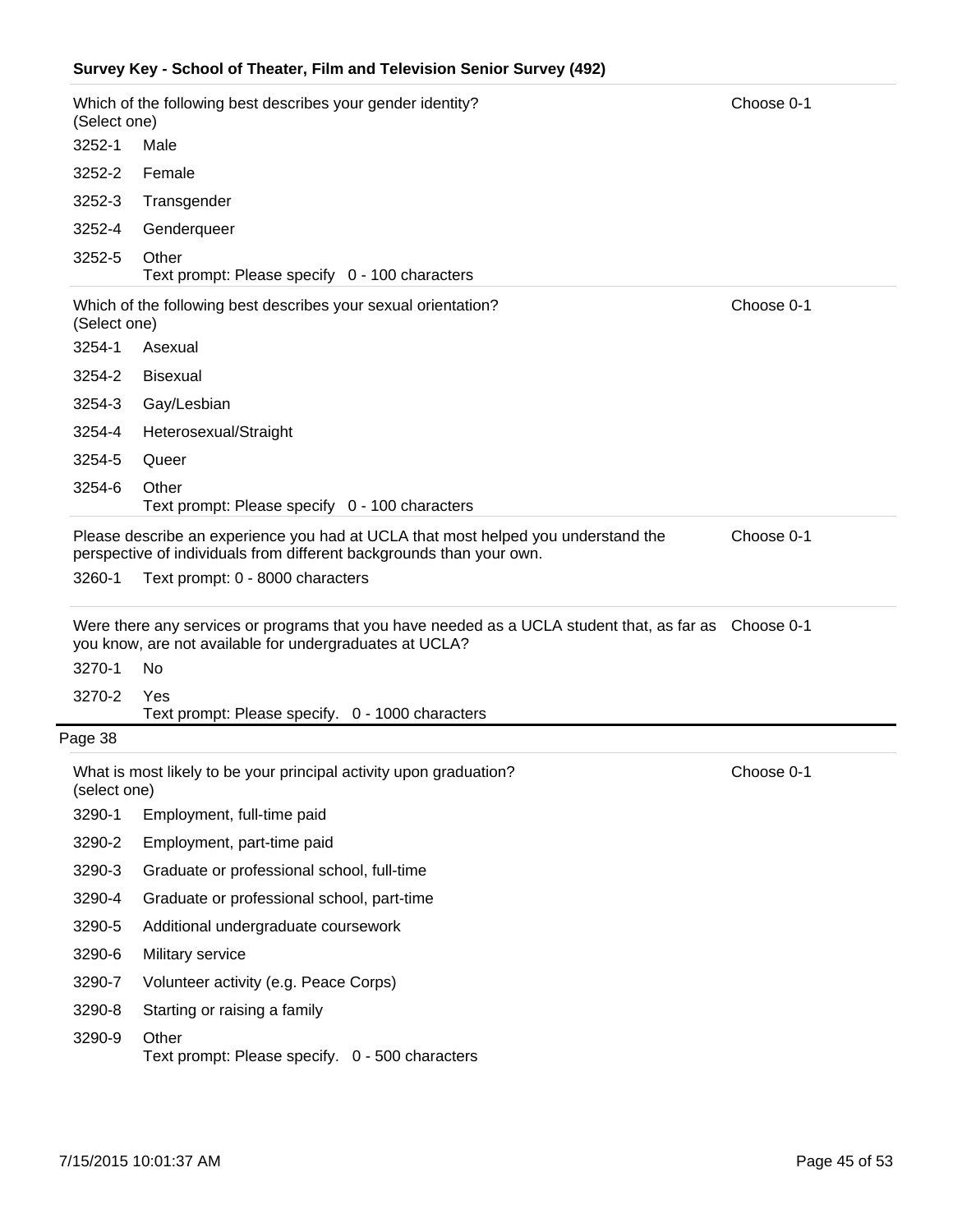|              | Which of the following best describes your employment situation:                           | Choose 0-1 |
|--------------|--------------------------------------------------------------------------------------------|------------|
| 3295-1       | I am currently seeking employment (full-time, part-time, etc.)                             |            |
| 3295-2       | I will be self-employed (entrepreneurial pursuit, artistic pursuit, family business, etc.) |            |
| 3295-3       | I have secured a full-time job                                                             |            |
| 3295-4       | I have secured a part-time job                                                             |            |
| 3295-5       | I have accepted an internship                                                              |            |
| 3295-6       | I have accepted a fellowship                                                               |            |
| (select one) | If you have accepted a position, in what type of organization or sector will you work?     | Choose 0-1 |
| 3300-1       | Private for-profit corporation/company/group-practice                                      |            |
| 3300-2       | Self-employed, own business, or professional practice (non-group)                          |            |
| 3300-3       | Government or other public institution or agency                                           |            |
| 3300-4       | Private non-profit (school, college, arts/cultural organization, etc.)                     |            |
| 3300-5       | Other<br>Text prompt: Please specify. 0 - 500 characters                                   |            |
|              | If you have accepted a position, how did you find this position?                           | Choose 0-1 |
| 3305-1       | BruinView <sup>™</sup> Job Postings                                                        |            |
| 3305-2       | BruinView <sup>™</sup> Campus Interviews                                                   |            |
| 3305-3       | UCLA sponsored Career Fair/Job Fair                                                        |            |
| 3305-4       | Networking through a UCLA contact e.g., (faculty, student organization, career counselor)  |            |
| 3305-5       | Participated in an Internship with the employer                                            |            |
| 3305-6       | Non-UCLA job posting website/job listing resource                                          |            |
| 3305-7       | Networking through personal contacts outside of UCLA (family, friends, self-initiated)     |            |
| 3305-8       | Direct contact (cold call /email / web inquiry to employer)                                |            |
| 3305-9       | Other<br>Text prompt: Please specify 0 - 100 characters                                    |            |
| Page 39      |                                                                                            |            |
|              | Is your prospective position related to your undergraduate major field(s) of study?        | Choose 0-1 |
| 3310-1       | Yes, same field as major                                                                   |            |
| 3310-2       | Yes, related to major                                                                      |            |
| 3310-3       | No, not related                                                                            |            |
| 3310-4       | Not applicable                                                                             |            |
|              | Is your prospective position related to your undergraduate minor?                          | Choose 0-1 |
| 3320-1       | Yes, same field as minor                                                                   |            |
| 3320-2       | Yes, related to minor                                                                      |            |
| 3320-3       | No, not related                                                                            |            |

3320-4 Not applicable (no minor, etc.)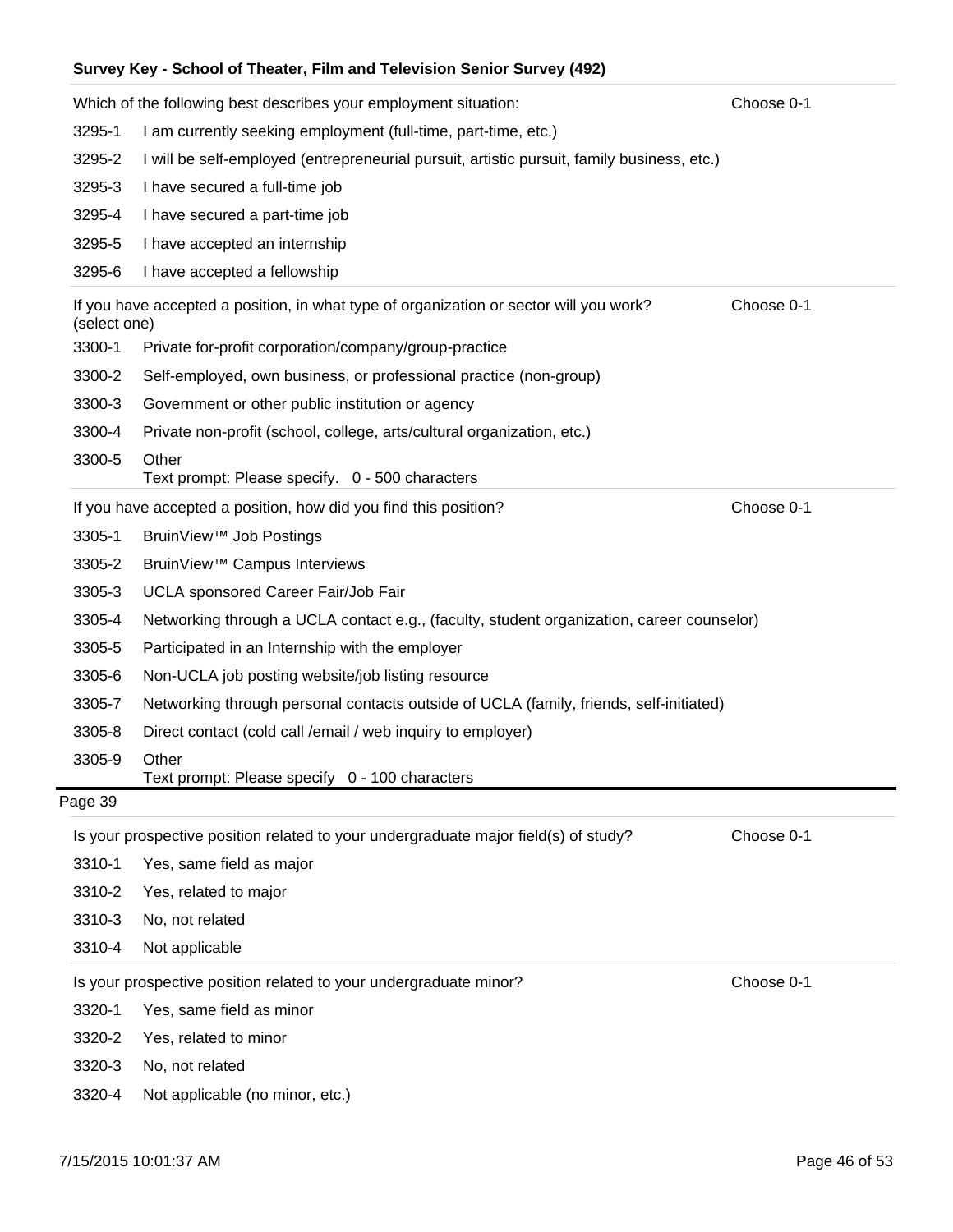| Page 40 |                                                                                          |            |
|---------|------------------------------------------------------------------------------------------|------------|
| market? | How well do you think your undergraduate experience at UCLA has prepared you for the job | Choose 0-1 |
| 3330-1  | 1<br><b>Very inadequately</b>                                                            |            |
| 3330-2  | 2<br><b>Inadequately</b>                                                                 |            |
| 3330-3  | 3<br><b>Generally well</b>                                                               |            |
| 3330-4  | 4<br><b>Very well</b>                                                                    |            |
| 3330-5  | 5 NA<br><b>Not relevant</b>                                                              |            |
|         |                                                                                          |            |

Which, if any, degrees do you plan to pursue upon graduation or at any time in the future? Check all that apply.

| Choose 0-1                                                       | Yes.<br>immediatel plans<br>y upon<br>graduation | Yes, future No |        |
|------------------------------------------------------------------|--------------------------------------------------|----------------|--------|
| Master's Degree (M.A., M.S., M.F.A., M.M.,<br>M.Arch., or other) | 3360-1                                           | 3360-2         | 3360-3 |
| MBA                                                              | 3370-1                                           | 3370-2         | 3370-3 |
| Law $(L.L.B. or J.D.)$                                           | 3380-1                                           | 3380-2         | 3380-3 |
| Medicine (M.D.)                                                  | 3390-1                                           | 3390-2         | 3390-3 |
| <b>DDS</b>                                                       | 3400-1                                           | 3400-2         | 3400-3 |
| <b>Other Medical</b>                                             | 3410-1                                           | 3410-2         | 3410-3 |
| <b>Teaching Credential</b>                                       | 3420-1                                           | 3420-2         | 3420-3 |
| Doctorate (Ph.D., Ed.D., D.M.A., or other)                       | 3430-1                                           | 3430-2         | 3430-3 |

| Other, please specify | Choose 0-1 |
|-----------------------|------------|
|                       |            |

| 3440-1 | Yes, immediately upon graduation<br>Text prompt: Indicate the major or field that you plan to study. 0 - 200 characters |  |
|--------|-------------------------------------------------------------------------------------------------------------------------|--|
| 3440-2 | Yes, future plans<br>Text prompt: Indicate the major or field that you plan to study. 0 - 200 characters                |  |

3440-3 No

Master's Degree Choose 0-1

| 3450-1 | Arts and Humanities: Art, fine and applied |
|--------|--------------------------------------------|
|--------|--------------------------------------------|

3450-2 Arts and Humanities: Art History

3450-3 Arts and Humanities: English (language and literature)

3450-4 Arts and Humanities: Journalism

3450-5 Arts and Humanities: Languages and/or Cultures

3450-6 Arts and Humanities: Linguistics

3450-7 Arts and Humanities: Music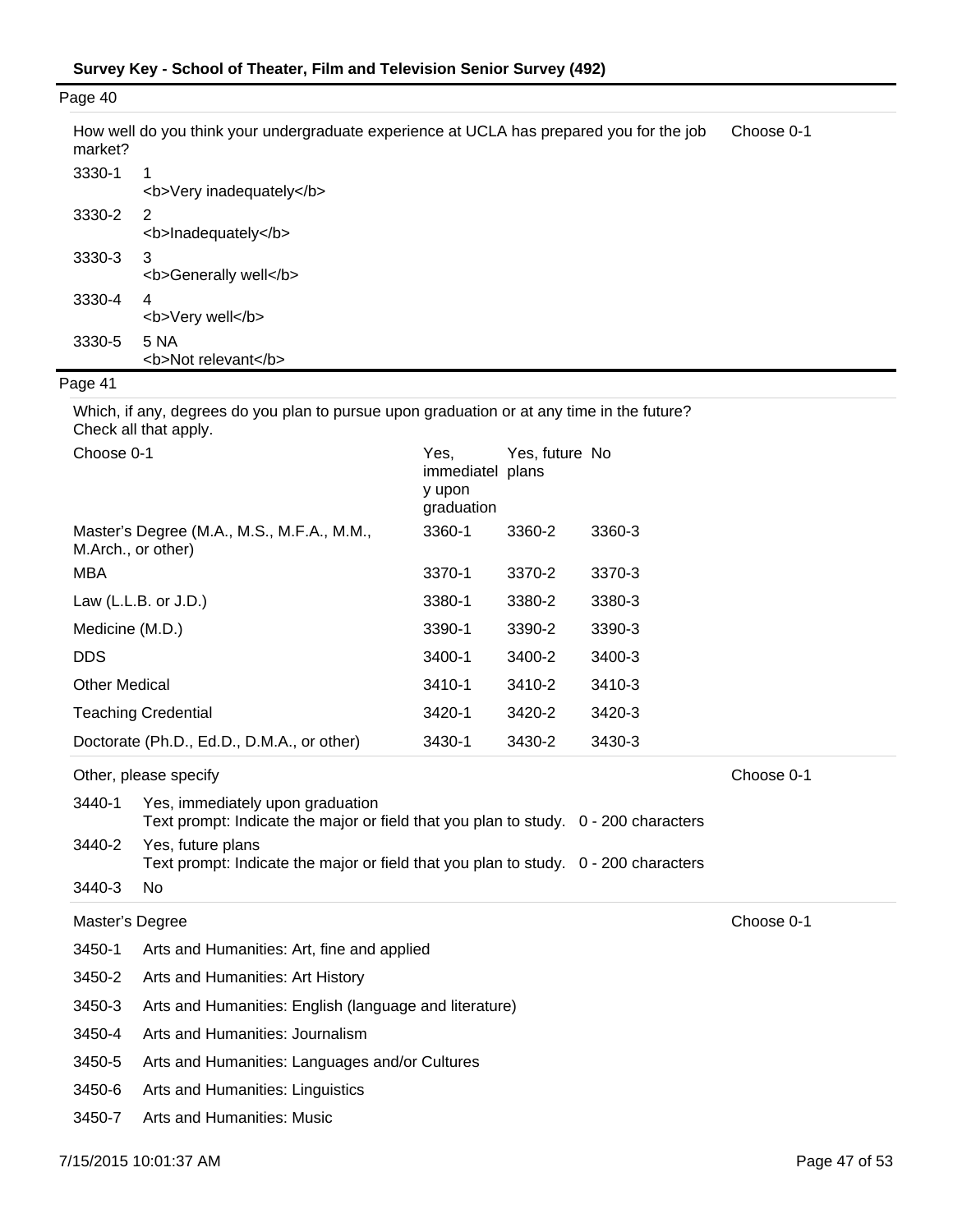- 3450-8 Arts and Humanities: Philosophy
- 3450-9 Arts and Humanities: Speech
- 3450-10 Arts and Humanities: Theater or Drama
- 3450-11 Arts and Humanities: Theology or Religion
- 3450-12 Arts and Humanities: Other
- 3450-13 Biological Sciences: Agriculture
- 3450-14 Biological Sciences: Biology (general)
- 3450-15 Biological Sciences: Botany
- 3450-16 Biological Sciences: Environmental Science
- 3450-17 Biological Sciences: Marine (Life) Science
- 3450-18 Biological Sciences: Microbiology
- 3450-19 Biological Sciences: Molecular or Cell Biology
- 3450-20 Biological Sciences: Physiology or Kinesiology
- 3450-21 Biological Sciences: Other
- 3450-22 Business: Accounting
- 3450-23 Business: Business Administration (general)
- 3450-24 Business: Finance
- 3450-25 Business: International Business
- 3450-26 Business: Marketing
- 3450-27 Business: Management
- 3450-28 Business: Other
- 3450-29 Education: Business Education
- 3450-30 Education: Elementary Education
- 3450-31 Education: Music or Art Education
- 3450-32 Education: Physical Education or Recreation
- 3450-33 Education: Secondary Education
- 3450-34 Education: Special Education
- 3450-35 Education: Other
- 3450-36 Engineering: Aeronautical or Astronautical Engineering
- 3450-37 Engineering: Civil Engineering
- 3450-38 Engineering: Chemical Engineering
- 3450-39 Engineering: Computer Engineering
- 3450-40 Engineering: Computer Science
- 3450-41 Engineering: Electrical or Electronic Engineering
- 3450-42 Engineering: Industrial Engineering
- 3450-43 Engineering: Mechanical Engineering
- 3450-44 Engineering: Other
- 3450-45 Physical Science: Astronomy

7/15/2015 10:01:37 AM Page 48 of 53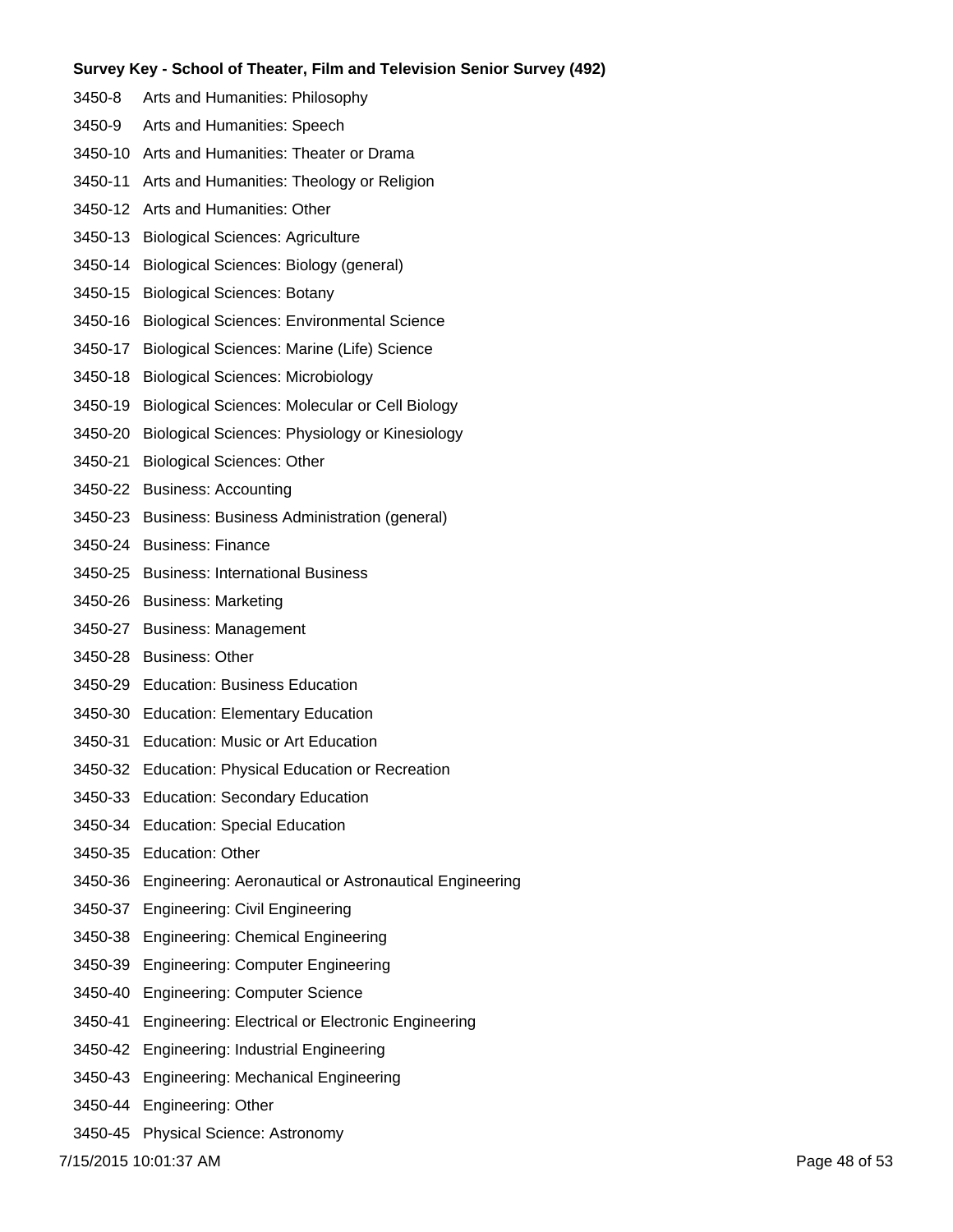- 3450-46 Physical Science: Atmospheric Science (incl. Meteorology)
- 3450-47 Physical Science: Chemistry or Biochemistry
- 3450-48 Physical Science: Earth and Space Science
- 3450-49 Physical Science: Mathematics
- 3450-50 Physical Science: Physics
- 3450-51 Physical Science: Statistics
- 3450-52 Physical Science: Other
- 3450-53 Social/Behavioral Sciences: Anthropology
- 3450-54 Social/Behavioral Sciences: Communications
- 3450-55 Social/Behavioral Sciences: Economics
- 3450-56 Social/Behavioral Sciences: Ethnic Studies
- 3450-57 Social/Behavioral Sciences: Geography
- 3450-58 Social/Behavioral Sciences: History
- 3450-59 Social/Behavioral Sciences: Political Science (gov't., international relations)
- 3450-60 Social/Behavioral Sciences: Psychology
- 3450-61 Social/Behavioral Sciences: Social Work
- 3450-62 Social/Behavioral Sciences: Sociology
- 3450-63 Social/Behavioral Sciences: Women's Studies
- 3450-64 Social/Behavioral Sciences: Other
- 3450-65 Other: Architecture or Urban Planning
- 3450-66 Other: Forestry
- 3450-67 Other: Law Enforcement
- 3450-68 Other: Library/Archival Science
- 3450-69 Other: Military Science
- 3450-70 Other: Therapy (occupational, physical, speech)

#### Other Medical Choose 0-1

- 3460-1 Nursing (R.N., M.S.N.)
- 3460-2 Optometry (O.D.)
- 3460-3 Osteopathic Medicine (D.O.)
- 3460-4 Pharmacy (Pharm.D.)
- 3460-5 Physical Therapy (P.T.)
- 3460-6 Physician Assistant (P.A.)
- 3460-7 Public Health (M.P.H.)
- 3460-8 Veterinary Medicine (DVM)

3470-1 Arts and Humanities: Art, fine and applied

3470-2 Arts and Humanities: Art History

Doctorate Choose 0-1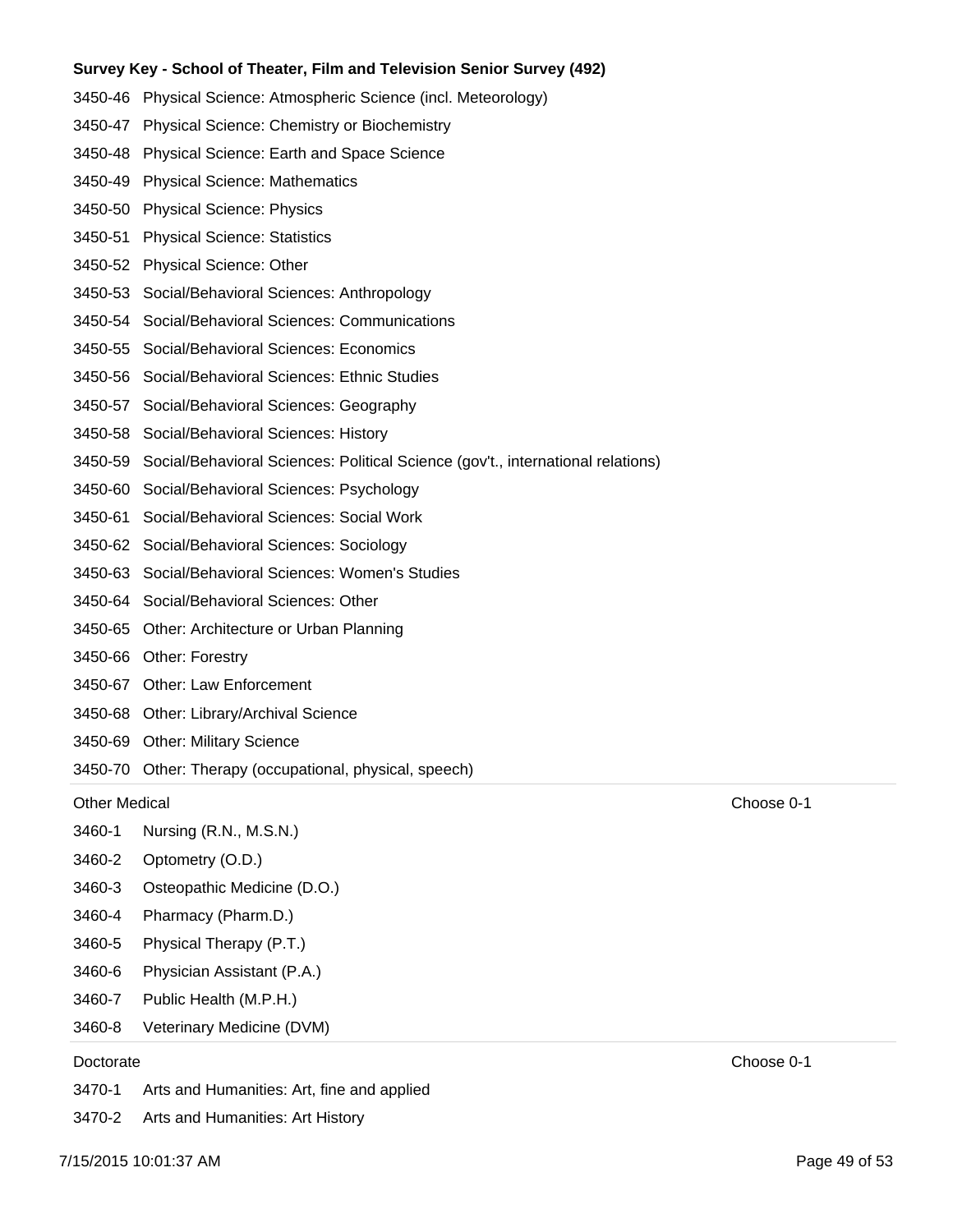- 3470-3 Arts and Humanities: English (language and literature)
- 3470-4 Arts and Humanities: Journalism
- 3470-5 Arts and Humanities: Languages and/or Cultures
- 3470-6 Arts and Humanities: Linguistics
- 3470-7 Arts and Humanities: Music
- 3470-8 Arts and Humanities: Philosophy
- 3470-9 Arts and Humanities: Speech
- 3470-10 Arts and Humanities: Theater or Drama
- 3470-11 Arts and Humanities: Theology or Religion
- 3470-12 Arts and Humanities: Other
- 3470-13 Biological Sciences: Agriculture
- 3470-14 Biological Sciences: Biology (general)
- 3470-15 Biological Sciences: Botany
- 3470-16 Biological Sciences: Environmental Science
- 3470-17 Biological Sciences: Marine (Life) Science
- 3470-18 Biological Sciences: Microbiology
- 3470-19 Biological Sciences: Molecular or Cell Biology
- 3470-20 Biological Sciences: Physiology or Kinesiology
- 3470-21 Biological Sciences: Other
- 3470-22 Business: Accounting
- 3470-23 Business: Business Administration (general)
- 3470-24 Business: Finance
- 3470-25 Business: International Business
- 3470-26 Business: Marketing
- 3470-27 Business: Management
- 3470-28 Business: Other
- 3470-29 Education: Business Education
- 3470-30 Education: Elementary Education
- 3470-31 Education: Music or Art Education
- 3470-32 Education: Physical Education or Recreation
- 3470-33 Education: Secondary Education
- 3470-34 Education: Special Education
- 3470-35 Education: Other
- 3470-36 Engineering: Aeronautical or Astronautical Engineering
- 3470-37 Engineering: Civil Engineering
- 3470-38 Engineering: Chemical Engineering
- 3470-39 Engineering: Computer Engineering
- 3470-40 Engineering: Computer Science

7/15/2015 10:01:37 AM Page 50 of 53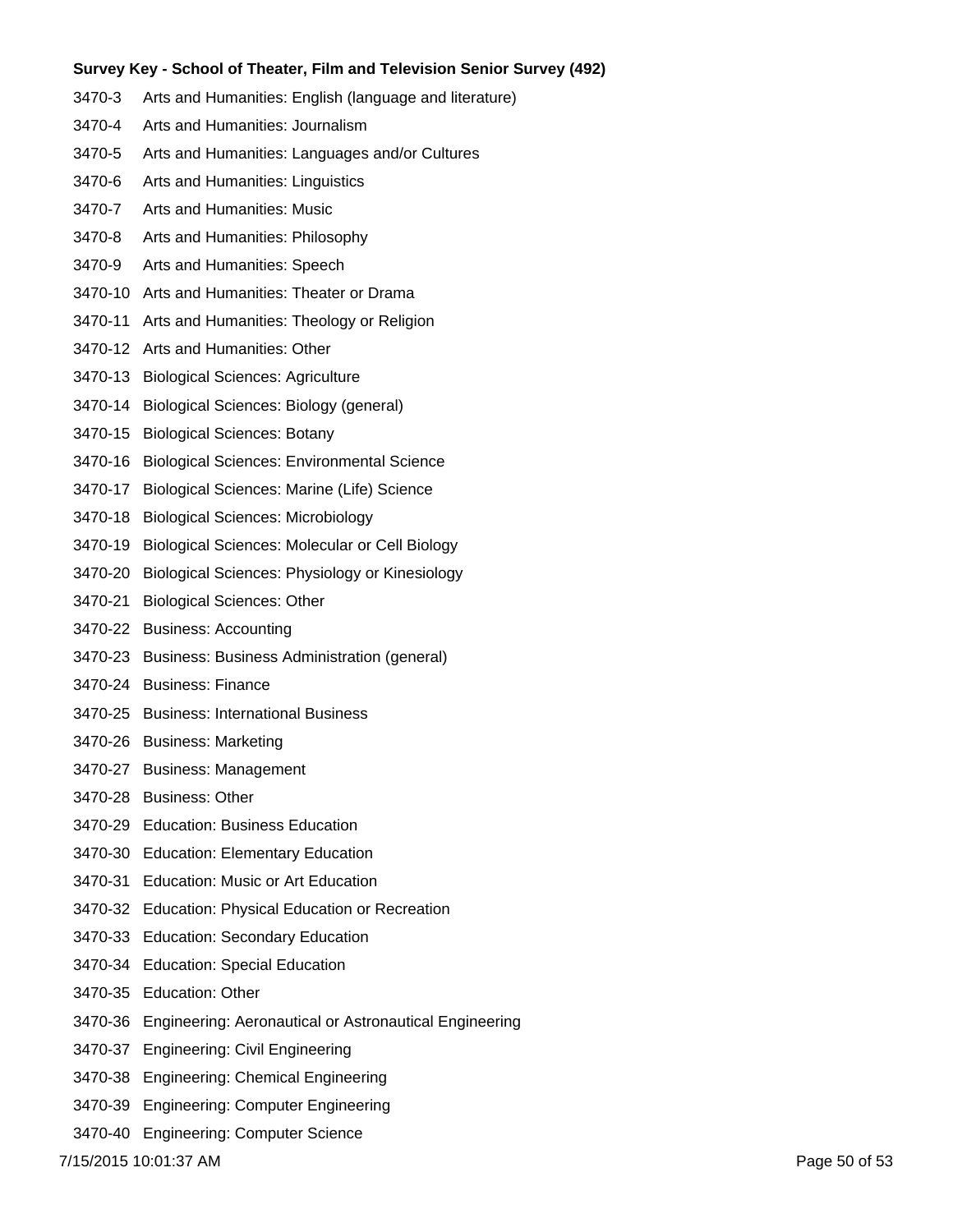- 3470-41 Engineering: Electrical or Electronic Engineering
- 3470-42 Engineering: Industrial Engineering
- 3470-43 Engineering: Mechanical Engineering
- 3470-44 Engineering: Other
- 3470-45 Physical Science: Astronomy
- 3470-46 Physical Science: Atmospheric Science (incl. Meteorology)
- 3470-47 Physical Science: Chemistry or Biochemistry
- 3470-48 Physical Science: Earth and Space Science
- 3470-49 Physical Science: Mathematics
- 3470-50 Physical Science: Physics
- 3470-51 Physical Science: Statistics
- 3470-52 Physical Science: Other
- 3470-53 Social/Behavioral Sciences: Anthropology
- 3470-54 Social/Behavioral Sciences: Communications
- 3470-55 Social/Behavioral Sciences: Economics
- 3470-56 Social/Behavioral Sciences: Ethnic Studies
- 3470-57 Social/Behavioral Sciences: Geography
- 3470-58 Social/Behavioral Sciences: History
- 3470-59 Social/Behavioral Sciences: Political Science (gov't., international relations)
- 3470-60 Social/Behavioral Sciences: Psychology
- 3470-61 Social/Behavioral Sciences: Social Work
- 3470-62 Social/Behavioral Sciences: Sociology
- 3470-63 Social/Behavioral Sciences: Women's Studies
- 3470-64 Social/Behavioral Sciences: Other
- 3470-65 Other: Architecture or Urban Planning
- 3470-66 Other: Forestry
- 3470-67 Other: Law Enforcement
- 3470-68 Other: Library/Archival Science
- 3470-69 Other: Military Science
- 3470-70 Other: Therapy (occupational, physical, speech)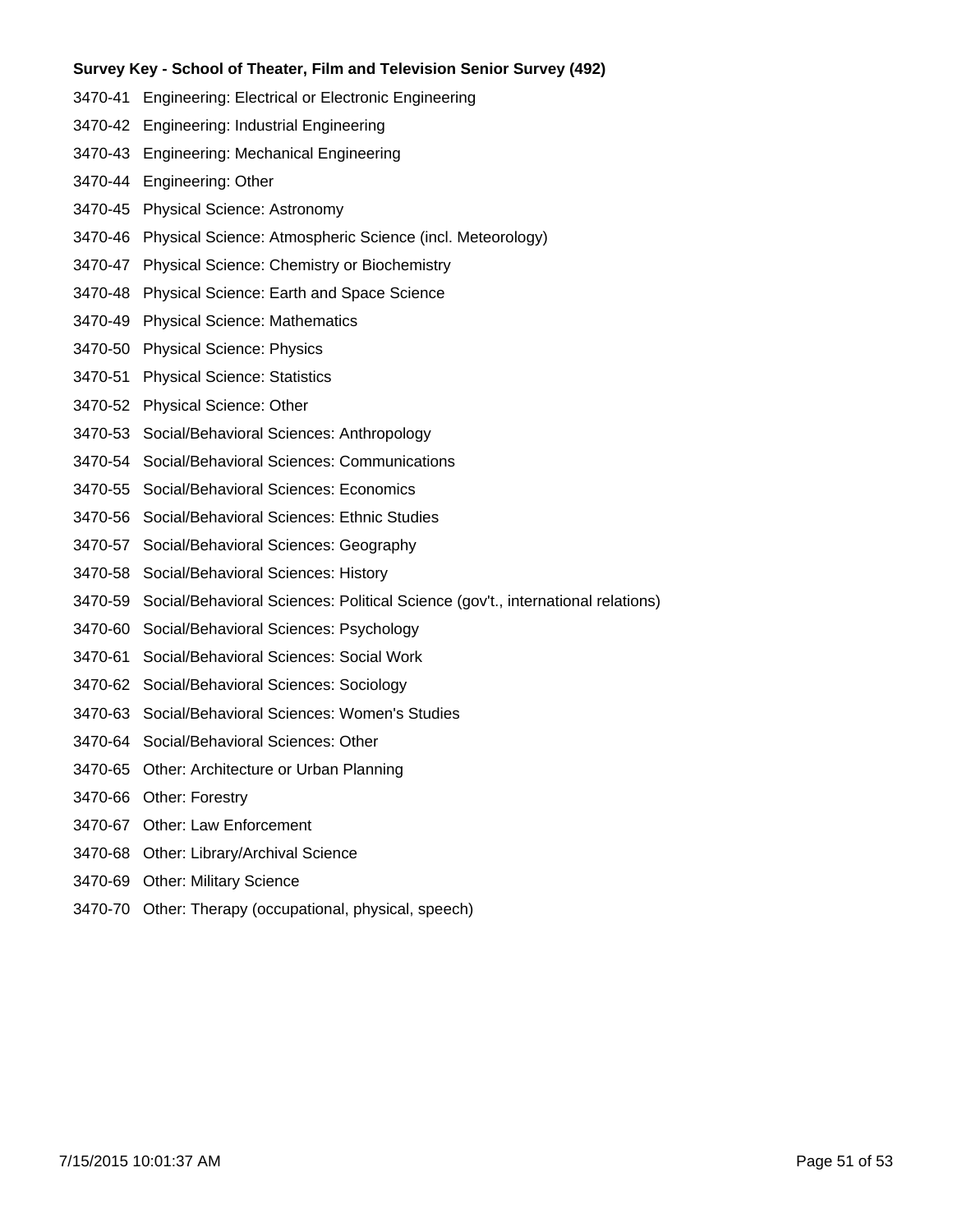How well do you think your undergraduate experience at UCLA has prepared you for graduate/professional school? Choose 0-1

| 3480-1 | 1<br><b>Very inadequately</b> |
|--------|-------------------------------|
| 3480-2 | 2<br><b>Inadequately</b>      |
| 3480-3 | 3<br><b>Generally well</b>    |
| 3480-4 | 4<br><b>Very well</b>         |
| 3480-5 | 5 NA<br><b>Not relevant</b>   |

At the time you graduate, approximately what will be the total amount borrowed to finance your Choose 0-1 undergraduate education, that you are personally responsible for repaying?

- 3490-1 None
- 3490-2 \$1 to \$9,999
- 3490-3 \$10,000 to \$19,999
- 3490-4 \$20,000 to \$29,999
- 3490-5 \$30,000 to \$39,999
- 3490-6 \$40,000 to \$49,999
- 3490-7 \$50,000 or more
- 3490-8 Unable to estimate